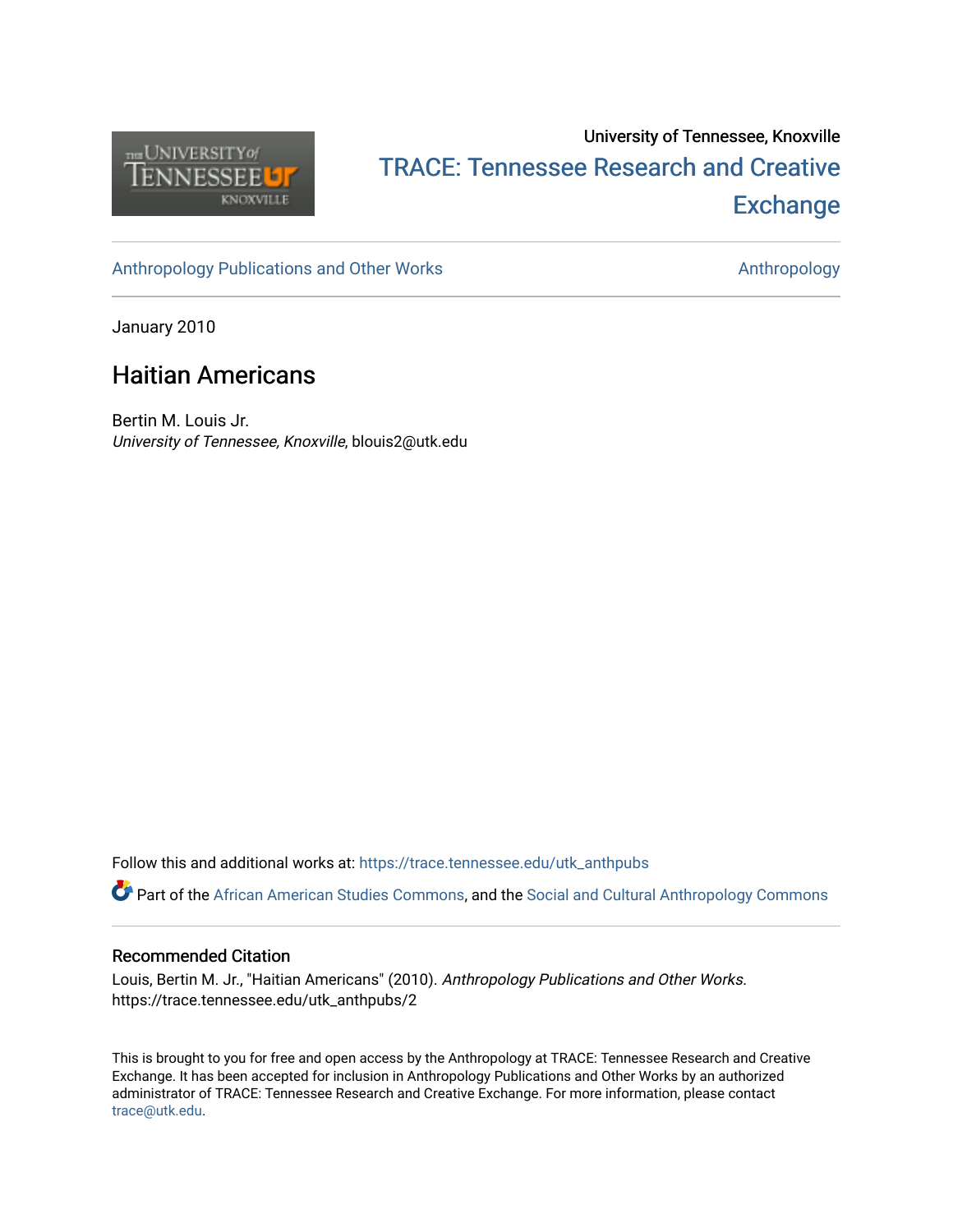#### **Haitian Americans**

#### **Introduction**

On January  $12^{th}$ , 2010, a 7.0 earthquake devastated Port-au-Prince, Leogane and other parts of Haiti. This natural disaster claimed more than 230,000 lives and left more than 1 million Haitians homeless. As Americans watched horrifying images of devastation, death and destruction, Haitian Americans in Miami, Fort Lauderdale and West Palm Beach, Florida, Brooklyn, Queens and Staten Island, New York and Chicago, Illinois tried to contact their loved ones. Many people around the world wondered whether or not Haiti, a country with a long, turbulent history was cursed, as the Reverend Pat Robertson stated on his show called the 700 Club; doomed to permanent poverty, governmental inefficiency and misery. But other Haitian Americans returned to their homeland determined to contribute to earthquake relief and begin the long process of rebuilding and reshaping Haiti; a Haiti with a sustainable future. Many of those same Haitian Americans are glad that they are American citizens and can use their status in the United States as a way to help rebuild Haiti. This Haitian presence in the United States is not a recent migratory phenomenon, which occurred during a larger wave of immigration to the United States from Africa, Asia and Latin America in the 1960s, 1970s and 1980s, but is part of a larger trend which dates back to the inception of the United States as a country.

Although many Haitians left their home country during periods of intense political and economic turmoil, they have persevered and flourished in the United States despite encounters with prejudice and racism. Haitian Americans have overcome these obstacles by leaning on varied aspects of their culture which make them a distinct ethnic group in the United States. Haitian Americans have gained employment in all sectors of American society, created institutions which connect them to each other across the United States as well as to their kin in their homeland. Haitians also wield significant political power in cities like Boston and Miami due to their strong civic and electoral participation. As President Obama mentioned in a 2009 statement about the significance of Haitian Flag Day (May  $18<sup>th</sup>$ ), Haitian Americans contribute to the economic, social, cultural, scientific and academic fabric of the United States. Haitian Americans are also involved in shaping the future of Haiti through contributions to their kin and through social and political organizations that attempt to stem the crisis which predated the January  $12<sup>th</sup>$ , 2010 earthquake.

As the  $21<sup>st</sup>$  century continues, the relationship between Haiti and the United States will be largely determined by the ability of the current administration of Haiti (the Préval administration) to execute some important programs that will help rebuild Haiti in the aftermath of the earthquake. Additionally, the assistance of the United States and the international community in supporting the Préval administration in rebuilding efforts, the cooperation and expertise of Haitian Americans in the execution and support of Haiti. Indeed, it is the hope of Haitians in the United States that the nation of Haiti will be rebuilt and Haitians, regardless of geographical location, will obtain respect, dignity and justice among the other nations of the world.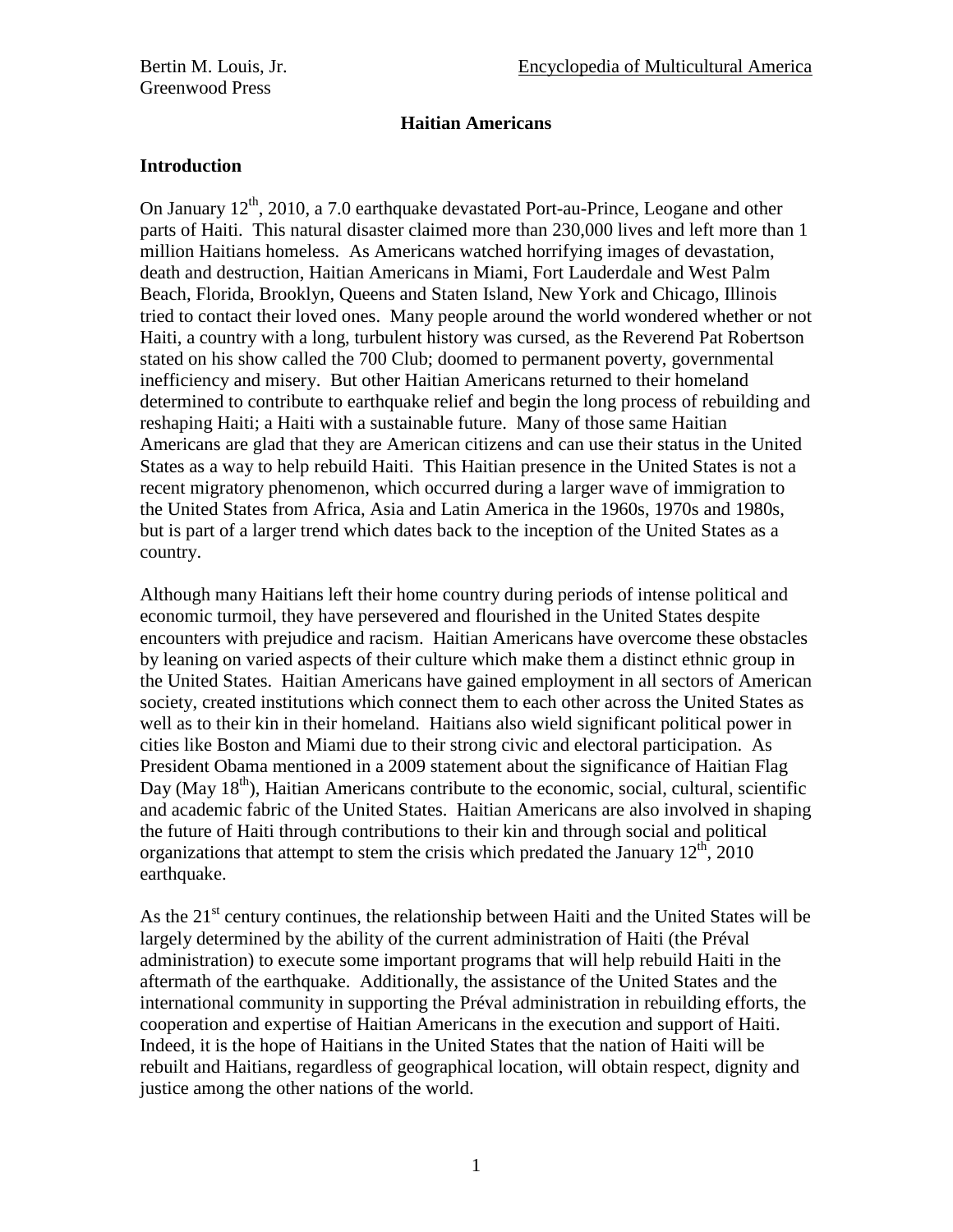# **Chronology**

1779 – Freedmen from the French colony of Saint Domingue (colonial Haiti) fight at the Siege of Savannah.

1779 – Jean Baptiste Pointe DuSable migrates from Saint Domingue and founds the city of Chicago.

1804 – Haitian Independence occurs as the result of a series of victories by revolting slaves over the French.

1822 – Haiti invades the Spanish colony of Santo Domingo (today's Dominican Republic) and unifies the island under Haitian rule.

1838 – France recognizes Haiti's independence after ignoring its independence since 1804.

1862 – President Abraham Lincoln grants Haiti formal diplomatic recognition.

1889 – Frederick Douglass is appointed U.S. Minister and Consul General to Haiti.

1915 – Haiti is invaded and occupied by United States Marines.

1934 – The nineteen year U.S. occupation of Haiti ends.

1957 – Francois "Papa Doc" Duvalier is elected President of Haiti.

1971 – Francois Duvalier dies and is succeeded by his son, Jean-Claude "Baby Doc" Duvalier.

1986 – Baby Doc flees Haiti on February  $7<sup>th</sup>$  in an American chartered jet and takes up exile in France.

1990 – Jean-Bertrand Aristide is elected President of Haiti in mid-December.

1991 – Jean-Bertrand Aristide is deposed in a military coup d'etat in late September. Aristide goes into exile in the United States.

1994 – Aristide is restored to office of the Presidency following a multi-national military intervention in September sanctioned by the United Nations and led by the United States 1996 – Aristide completes his five-year term in office on February 7th and is succeeded by Rene Préval, who was elected in December 1995.

1999-2000 – Haitian-Americans are elected to state legislatures in Florida and Massachusetts and to key municipal posts in South Florida.

2001 – Aristide is elected President of Haiti for the second time and succeeds Préval.

2004 – Haitians around the world celebrate Haiti's 200 anniversary of independence.

2004 – In early February, Aristide is coerced into leaving Haiti after an armed insurgency erupted in the port city of Gonaïves.

2006 – René Préval is elected President of Haiti in May as part of new political party called *Lespwa* (Hope) (Trinity College Haiti Program 2003).

2010 – 7.0 earthquake destroyed parts of Haiti, claimed over 230,000 lives and left more than a million Haitians homeless.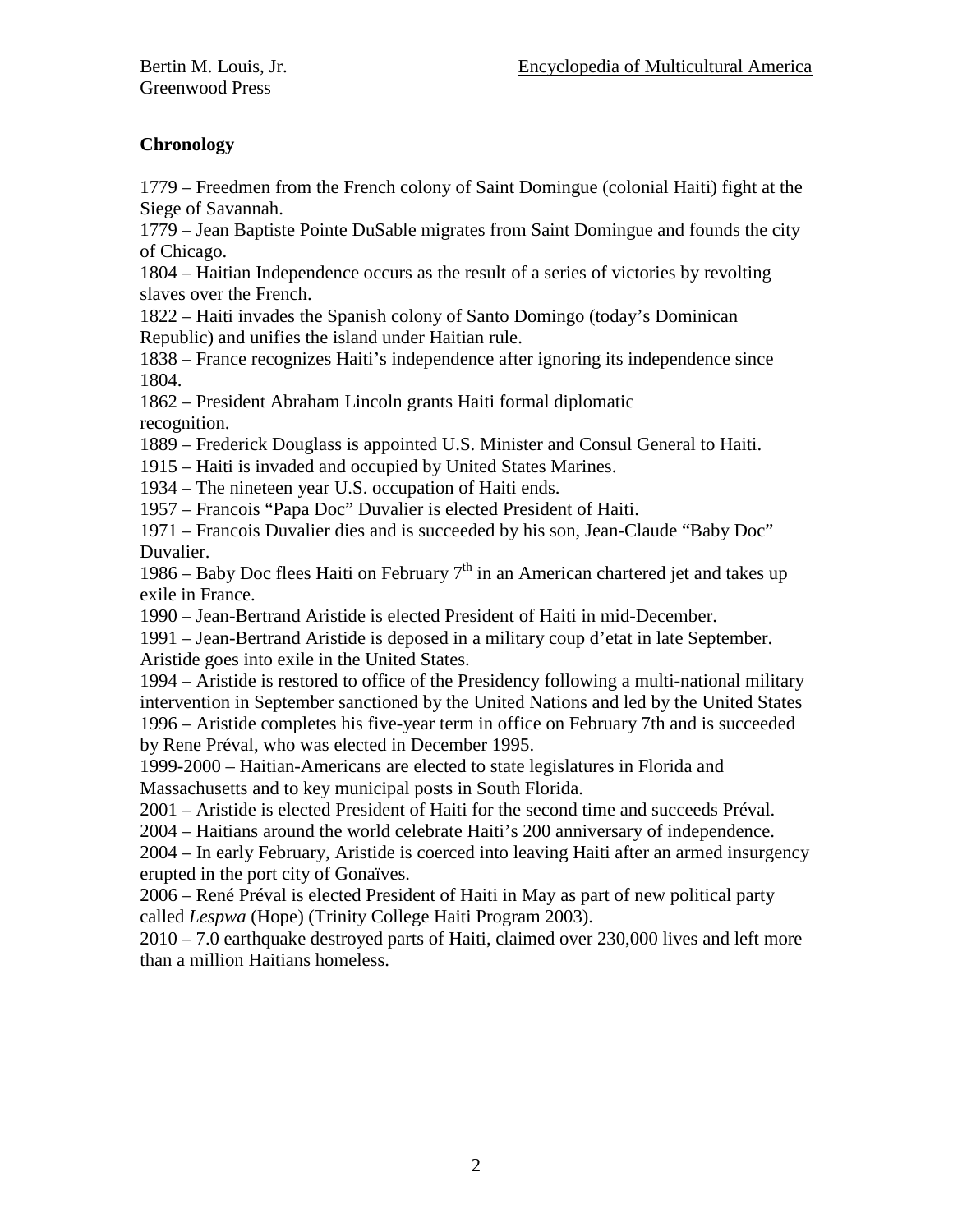# **I BACKGROUND**

# **Geography**

Haitians come from an island in the Caribbean which is 27,750 square kilometers; roughly the size of the state of Maryland. "Present-day Haiti occupies the western third of the island of Hispaniola (Zéphir 2004, 1)." The other two-thirds of the island is the Dominican Republic. To the north, Haiti is bounded by the Atlantic Ocean; in the south by the Caribbean Sea; in the east the Dominican Republic; and to the west is the Windward Passage, which separates Haiti from the island nation of Cuba. There are also two small islands that are a part of Haiti. La Gonâve is the larger of these two islands and is located in the west. The island of La Tortue is in the north. "La Tortue is of historical significance because it is the location where the first French settlers established themselves around 1640 to prey on passing Spanish galleon traffic crossing the Caribbean channel on their way to Sevilla with their treasures. The island of Hispaniola is the second largest island in the Greater Antilles after Cuba which has an area of 110,860 square kilometers (Zéphir 2004, 2)."

The terrain of Haiti is covered with rugged mountains, small coastal plains and river valleys. Haiti also has a large east-central elevated plateau. Haiti's climate is warm and semiarid throughout the year but one also finds high humidity in many of Haiti's coastal areas. The Central Intelligence Agency (C.I.A.) Factbook notes as of July 2009 that there are approximately 9 million (9,035, 536) inhabitants in the country of Haiti.

# **History**

"Haiti" is derived from the word "Ayti" which means "mountainous" and comes from the language of the indigenous people of the island. On December  $5<sup>th</sup>$ , 1492, Christopher Columbus encountered the Tainos, a branch of the Amerindian people called Arawaks (Zéphir 2004, 1)." Columbus called the island Hispaniola (Little Spain). Hispaniola's Taino population ranged between 300,000 to 1 million people. While Columbus consolidated the first permanent European settlement in the Americas, Tainos were enslaved and forced to cultivate crops and prospect and extract gold from rivers, streams and mines. As a way to ease Tainos into enslavement, they were forced to convert to Catholicism in addition to physical and psychological violence. In response to their enslavement, many Tainos committed suicide, rebelled and escaped to the mountains of the island they called Quisqueya. The Tainos also had no natural immunity against diseases carried by Europeans, such as smallpox, tuberculosis, typhus and influenza. Consequently, by the middle of the sixteenth century, only a few hundred indigenous people remained on the entire island.

After the indigenous population of Hispaniola was decimated, the Spanish brought in Africans, who were considered stronger workers than indigenous people, to replenish their labor supply. Africans were used as the next source of forced labor in Hispaniola and arrived on the island as early as 1501. Soon enslaved Africans and indentured servants were used throughout the colony to work on plantations. After time, the Spanish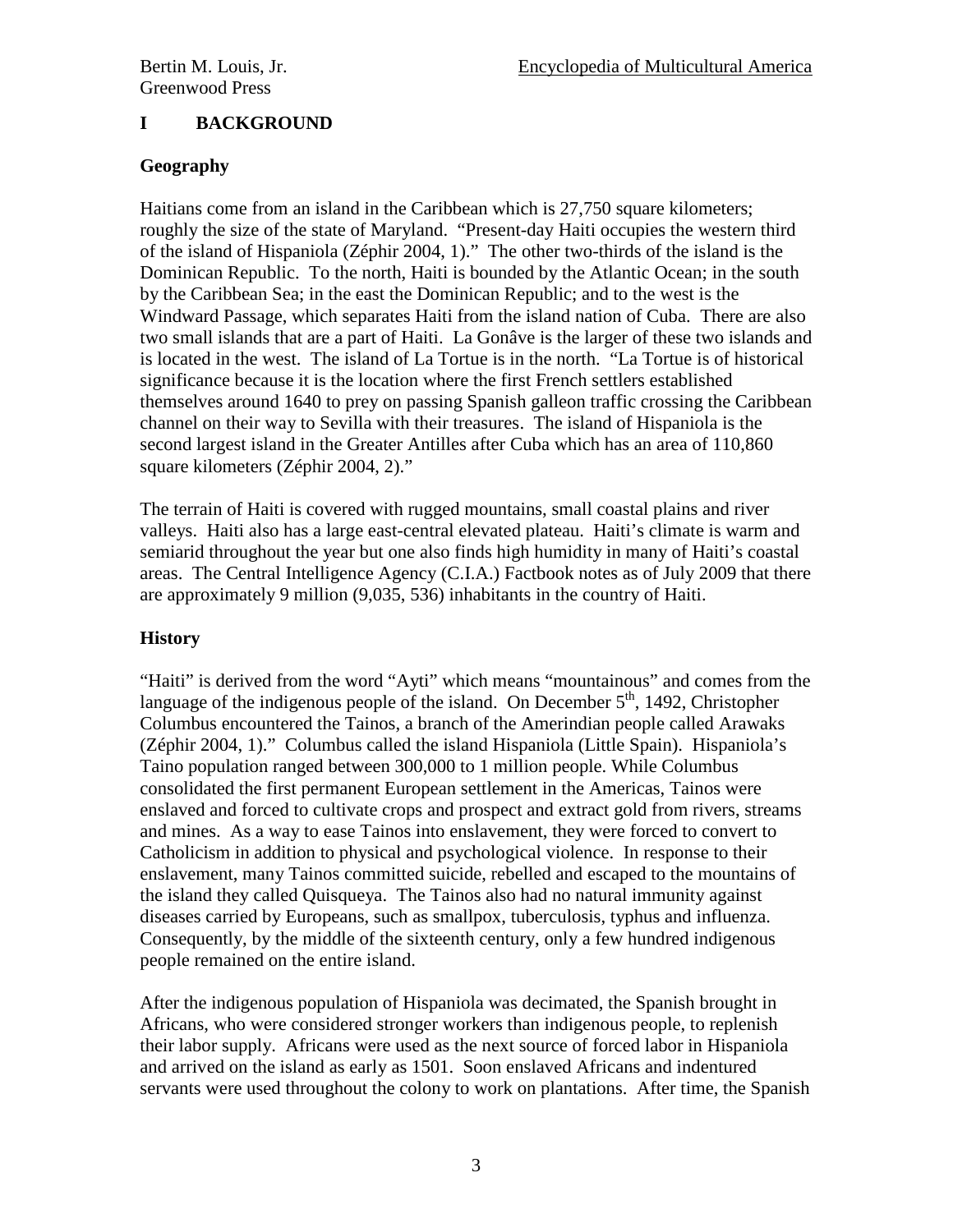shifted their attention to their gold and silver-rich colonies of Cuba, Mexico and Peru so much so that by the end of the sixteenth century large tracts of land in the western part of Hispaniola had been abandoned and taken over by European marauders. Many of them were of French origin and began to settle and cultivate vacant lands. In 1697, the Treaty of Ryswick ceded the western third of the island to France later known as the French colony of Saint Domingue.

In the 1780s, Saint Domingue was an object of international renown and in the words of one scholar, 'the most fruitful and pleasant of Europe's Caribbean colonies (Geggus 1982, 12)'. At that time, Saint Domingue was also referred to as "the pearl of the Antilles" because of the wealth it generated for European planters and the French merchant bourgeoisie. The plantations produced coffee, sugar, tobacco and indigo. At one point in its history Saint Domingue also produced about two-fifths of the world's sugar and over half of the world's coffee.

Africans who survived the rigors of the passage from Africa to Saint Domingue were sold as chattel destined for life as a slave. Once they reached a plantation, diverse West Africans, such as Aradas, Congos, Bambaras and Ibos, were assigned slave tutors who showed them how to perform different tasks necessary for the production of commodities that would eventually be consumed in Europe and throughout the world. Le Code Noir (The Black Code) prescribed baptism and instruction in the Catholic religion for all enslaved Africans and deemed assemblies of enslaved Africans for purposes other than Catholic worship as illegal (Simpson 1945).

The disciplining of Africans to turn them into plantation laborers came in the forms of psychological and physical violence. It was not uncommon for planters and overseers, for example, to:

Hang a slave by the ears, mutilate a leg, pull teeth out, gash open one's side and pour melted lard into the incision, or mutilate genital organs. Still others used the torture of live burial, whereby the slave, in the presence of the rest of the slaves who were forced to bear witness, was made to dig his own grave...Women had their sexual parts burned by a smoldering log; others had hot wax splattered over hands, arms, and backs, or boiling cane syrup poured over their heads (Dupuy 1989, 39).

The physical brutality and mutilation of African peoples on plantations in Saint Domingue was an important part of the process which made them slaves. Without these violent mechanisms of labor control, it would have been extremely difficult for the interests of commodity production to coerce Africans into their roles as plantation laborers. Africans' positions as slaves within sugar plantations were concretized by poor housing, diets which underfed and undernourished them, and the rule of the planters to control and restrict slave behavior.

This whole complex, which intended to extract the greatest amount of labor from slaves, had deleterious effects on Saint Domingue's slave population. In her study of the Saint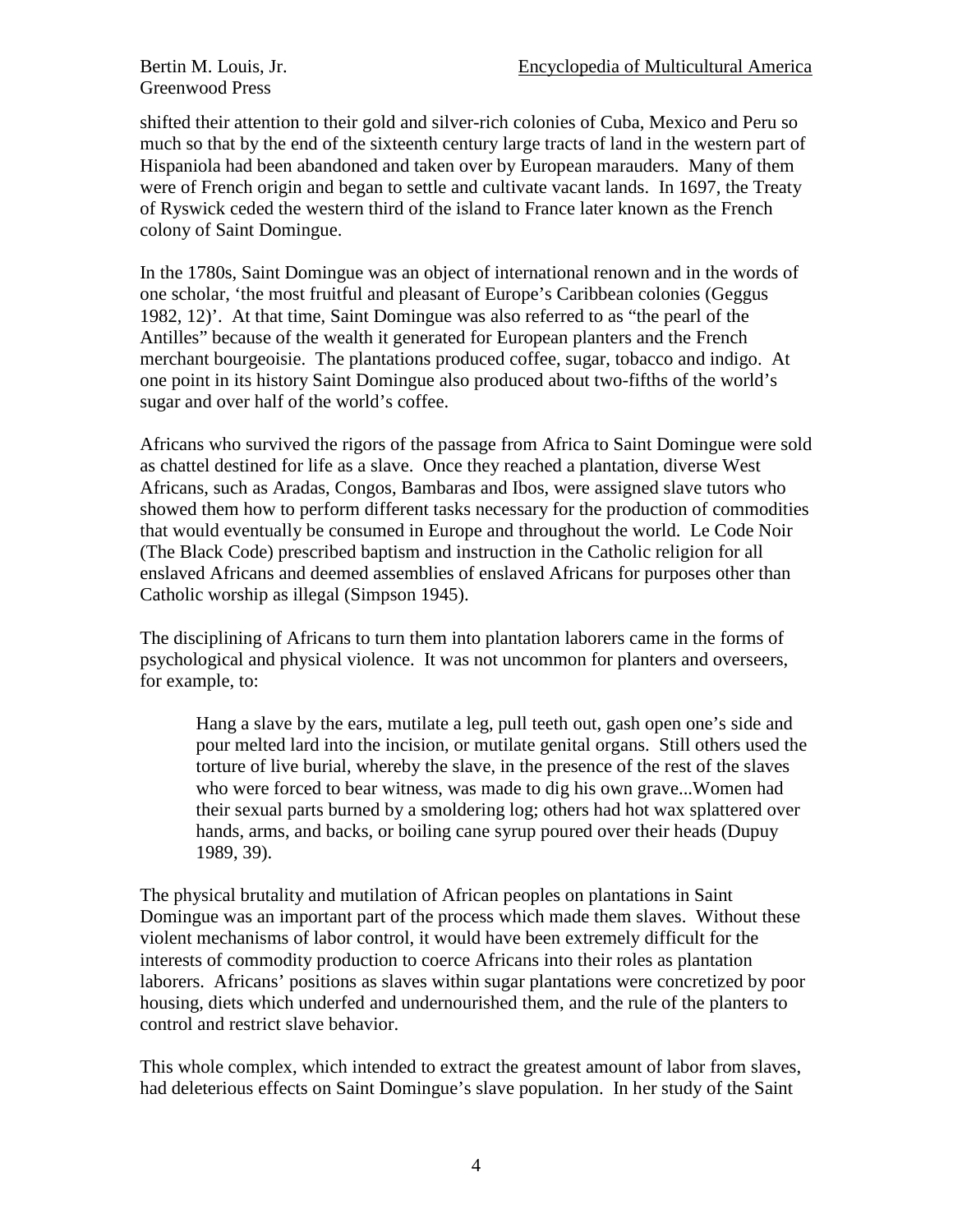Domingue revolution, Carolyn Fick used Hilliard d'Auberteuil's observations of Saint Domingue at that time to illustrate the deadly consequences of slave labor in this French colony. Hilliard d'Auberteuil noted during the years from 1680 to 1776 that over 800,000 Africans had been imported from Africa to Saint Domingue. By the end of that period there were only 290,000 Africans (Fick 1989, 26). These figures demonstrate that Africans were not reproducing themselves quickly enough in Saint Domingue as a result of the effects of the process of slave-making and the physical demands of plantation labor. Over one-third of the Africans brought over to Saint Domingue usually died off in the first few years as a result of arduous labor processes and the accompanying violence that maintained them (Fick 1989, 26).

Besides death and the production of commodities for world consumption, a religion was created on the plantations of Saint Domingue between 1750 and 1790 as the result of the combination of French authority, the culture of the indigenous people of Hispaniola and the enslavement of assorted Africans on plantations in Saint Domingue: Vodou. Vodou is the Fongbe (Benin) term for "spirit" or "god". Some scholars view Vodou as only "a genre of ritual music and dance performed in honor of a category of spirit" and tend not to view Vodou as a belief system (Richman 2005). Others view Vodou to stand for all African-derived religious practices in Haiti (Olmos and Paravisini-Gebert 2003, 102). Most scholars of Vodou would agree that it is the most maligned and misunderstood of all African-inspired religions in the Americas and one of the most complex religions in the region. Vodou liturgy and rituals revolve around a pantheon of spirits known as *lwa* (Olmos and Paravisini-Gebert 2003, 102). *Lwa* represent a fusion of African and Creole gods, the spirits of deified ancestors and syncretized manifestations of Catholic saints and can be thought of as supernatural beings that possess its adherents (Richman 2005).

Vodou served an important role in the eventual struggle for liberation that transformed Saint Domingue into Haiti. As one author writes, Haiti could not have become an independent nation as early as the nineteenth century without Vodou because its rituals provided the spirit of kinship that fueled the slaves' revolts against their colonial masters (Desmangles 1992, 6). An example of how Vodou provided a spirit of kinship among enslaved Africans in Saint Domingue was the *Bwa Kayiman* Vodou Congress led by Boukman, a maroon born in Jamaica who escaped from a plantation near Morne Rouge. C.L.R. James (1963) notes the importance of this historical moment in a stirring narrative that has also been noted by other scholars of Haiti:

On the night of the 22nd (August 1791) a tropical storm raged, with lightning and gusts of wind and heavy showers of rain. Carrying torches to light their way, the leaders of the revolt met in an open space in the thick forests of the Morne Rouge, a mountain overlooking Le Cap. There Boukman gave the last instructions and, after Vodou incantations and the sucking of the blood of a stuck pig, he stimulated his followers by a prayer spoken in creole, which, like so much spoken on such occasions, has remained. "The god who created the sun which gives us light, who rouses the waves and rules the storm, though hidden in the clouds, he watches us. He sees all that the white man does. The god of the white man inspires us with crime, but our god calls upon us to do good works. Our god who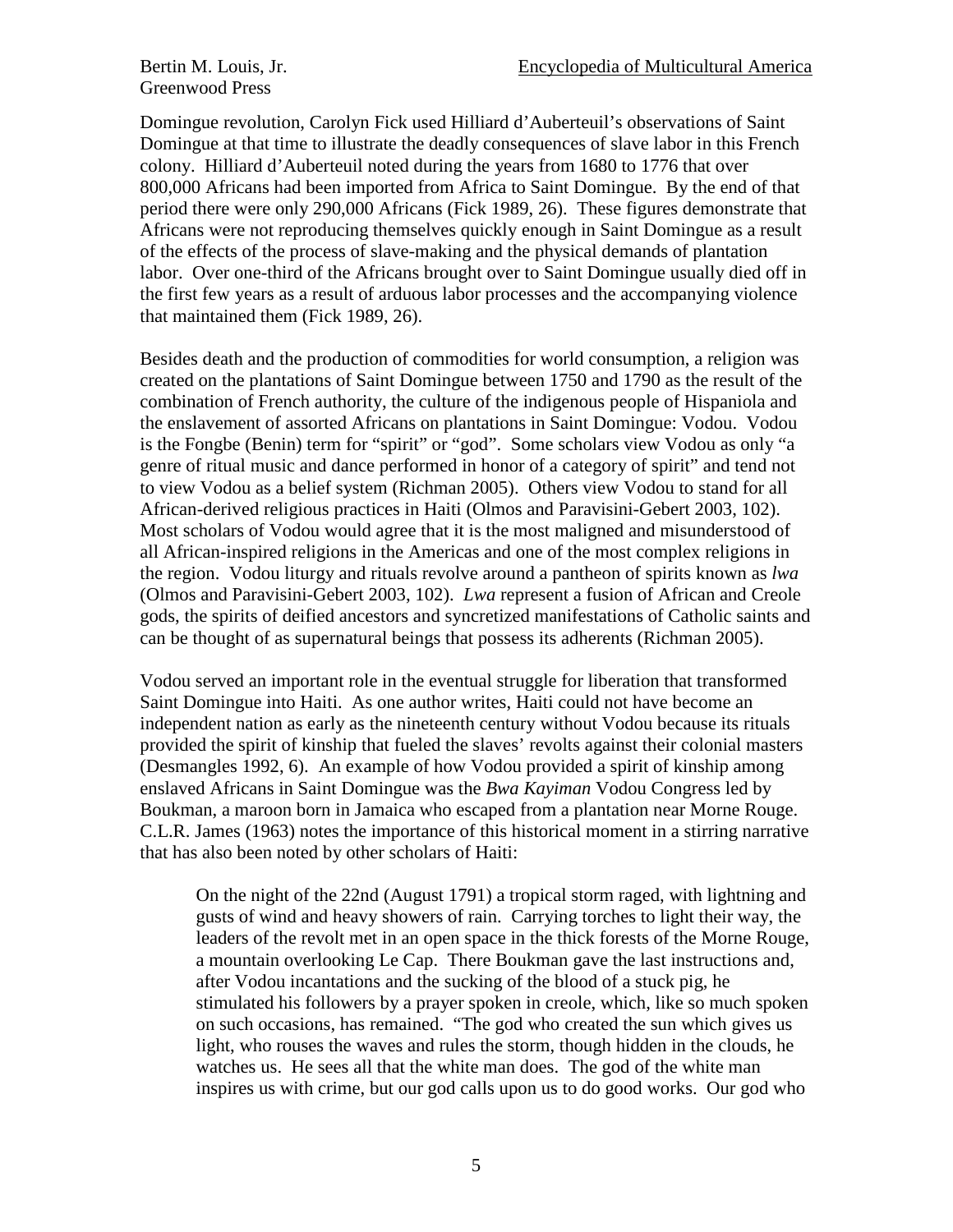is good to us orders us to revenge out wrongs. He will direct our arms and aid us. Throw away the symbol of the god of the whites who has caused us to weep, and listen to the voices of liberty, which speaks in the hearts of us all (James 1963, 87)."

Six days later, led by Boukman, slaves of the Turpin plantation indiscriminately massacred every white man, woman and child they could (Simpson 1945). This began a general insurrection which led to the Haitian Revolution, the first successful slave revolt in the Western Hemisphere that extended the "rights of Man" – liberty, equality and brotherhood – beyond French males to the emancipated Black and Mulatto peoples of Haiti.

As some scholars note, there were a number of reasons why the Haitian Revolution was a success. " The French Revolution weakened and divided the French in France and in Saint Domingue; the conflicts between free mulattoes and whites intensified; and Britain and Spain, the other colonial powers of the time, intervened to further their own interests. But above all else it was the role played by blacks that made the Haitian Revolution successful. During the war, the slaves defeated local whites, the forces of the French Crown, a Spanish and a British invasion and the massive expeditionary force sent by Napoleon Bonaparte (Arthur and Dash 1999, 19-20)." Toussaint Louverture rose to become the leader of the black armies and deserves credit for many of the military victories which led to the freeing of black slaves. Through the course of the Haitian Revolution, Toussaint united rebellious slaves into an efficient fighting force, invented guerilla warfare and skillfully exploited the rivalries between all the other main players in the conflict (Arthur and Dash 1999, 20).

In 1802, Toussaint was taken prisoner by the French forces sent by Napoleon Bonaparte to restore slavery and French rule in Saint Domingue. "When he was put aboard a ship that would take him to his death in a dungeon in France, Toussaint uttered these prophetic words, "In overthrowing me, you have cut down only the tree of liberty in Saint Domingue. It will spring up again from the roots for they are numerous and deep (Arthur and Dash 1999, 20)."" Less than a year later, Jean-Jacques Dessalines united the black and mulatto forces and started a campaign against the French. In a decisive battle during the Haitian Revolution, Dessalines and his forces defeated the French at the Battle of Vertières. As a result the last French regiments withdrew from the island. The Haitian Revolution ended with independence declared on January 1st, 1804 and the world's first Black republic used the Taino term "Ayti (Haiti meaning "mountainous")" as the name for a new nation of slaves who emancipated themselves.

After the Haitian Revolution, Jean-Jacques Dessalines, governor-general-for-life and later emperor of Haiti, ordered the slaughter of the remaining French on the island. After he consolidated his power, Dessalines was faced with the task of building a new nation in the aftermath of a violent revolution which decimated the country. "The colonial powers operating within the region were openly hostile to the world's first black republic, and for several decades there was a constant threat of invasion. The plantations, on which the economic prosperity of the French colony had been based, were in ruins, and many towns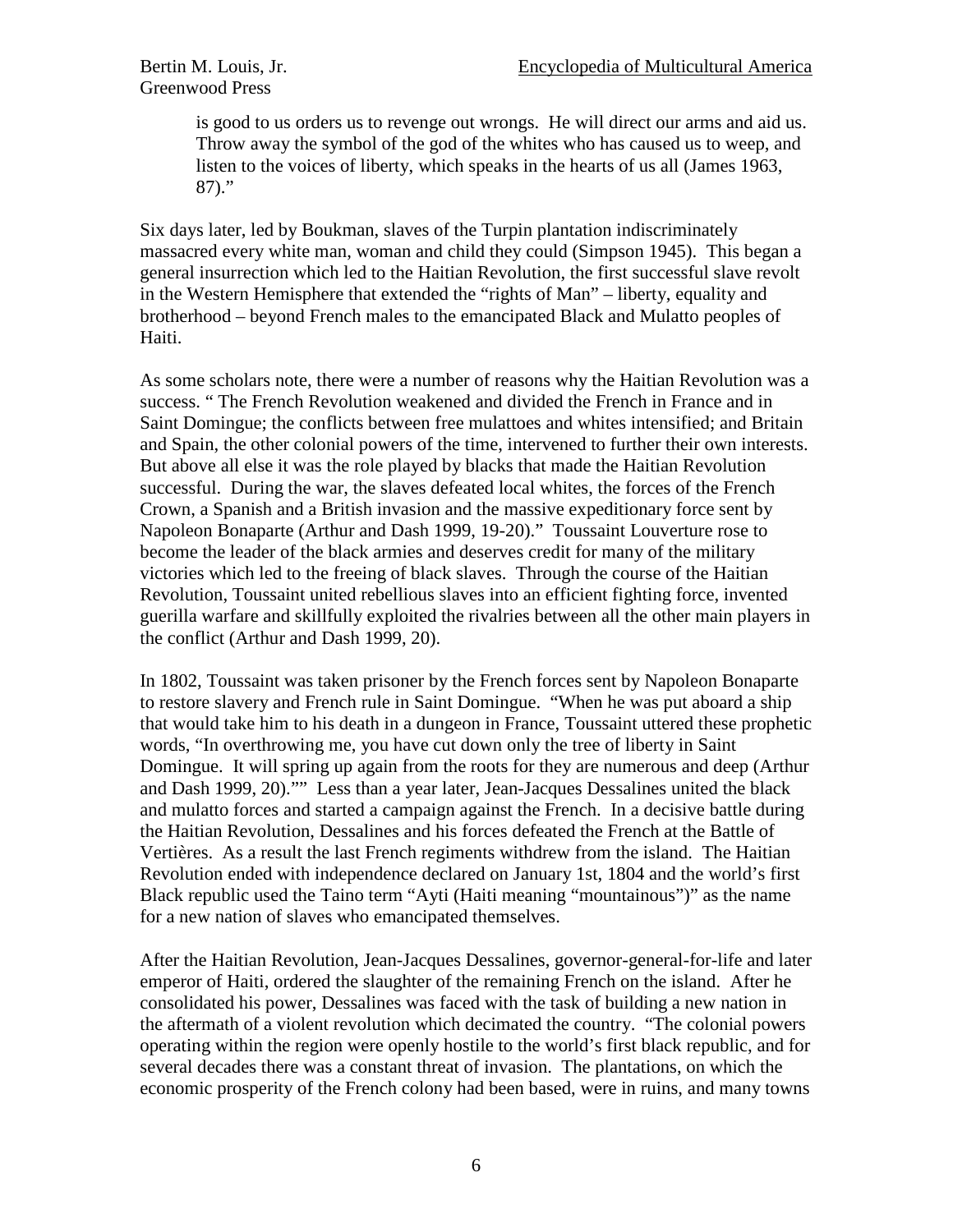had been razed to the ground (Arthur and Dash 1999, 45)." In addition to capital and labor shortages, many of the white planters fled the country and war and disease reduced the population on the island to about a third of its original size.

Among the Haitians who survived the revolution, two distinct and separate views of what the new society was going to look like divided the fledging nation along color lines and the ownership of land. The mulattoes, fair skinned Blacks of African, European and Indigenous descent, were a small but powerful minority that consisted of free men and property owners before the revolution. They planned on inheriting the power and wealth of the defeated French colonists. The black ex-slaves, who formed the majority of the country, resisted the plantation system and hoped to farm their own land. "During the early decades of independence, the interplay between blacks and mulattoes and ideologically divided groups determined the economic, social and political foundations of modern-day Haiti (Arthur and Dash 1999, 45)."

"Under Dessalines a large portion of cultivated land was brought under state control, and he planned to continue with Toussaint's attempts to revive large-scale agriculture as a way to sustain the nascent nation. But less than three years into his leadership, Dessalines was assassinated (October 17th, 1806) as the result of a power struggle which was linked to ownership of agricultural land and tensions between blacks and mulattoes (Arthur and Dash 1999, 45)."

After the assassination of Dessalines, Haiti split into two separate entities. Henri Christophe was Dessalines' successor and controlled Blacks in the North. Alexandre Pétion controlled the Mulattoes in the west and the south of Haiti. Christophe crowned himself king and created a black nobility. Using military force to resuscitate the plantation system and an export economy based on sugar and coffee, Christophe instituted a type of feudalism in the North where military and state officers ran plantations. "This militarized agriculture generated large surpluses and the revenue was used to fortify Christophe's army and build extensive fortifications in case of another French invasion. The most spectacular fortification built during Christophe's reign was La Citadelle of La Ferrière (The Citadel) (Arthur and Dash 1999, 46)." Many men and women died building the Citadel due to a deadly admixture of forced labor, insufficient diets, exhaustion and the work of forcing stones and other heavy materials up the sides of a steep mountain. In 1820 Christophe, physically weakened by a catastrophic stroke, committed suicide as the result of an uprising against his forced labor policy.

Alexandre Pétion controlled the Mulattoes in the middle and the south of Haiti. "Pétion distributed state-owned land to buy political acceptance and as a way to avoid any backlash if he attempted to force workers back to the plantation. The members of the mostly mulatto elite received the best lands but each member of the mainly black army was also allocated a six-hectare plot. During his presidency over 150,000 hectares of land were distributed or sold to more than 10,000 people (Arthur and Dash 1999, 46)." After the death of Christophe, Jean-Pierre Boyer, Pétion's successor, brought the two parts of Haiti together as one country. As a way to remove the threat of foreign invasion, Boyer annexed the eastern part of the island of Hispaniola in 1822. The occupation of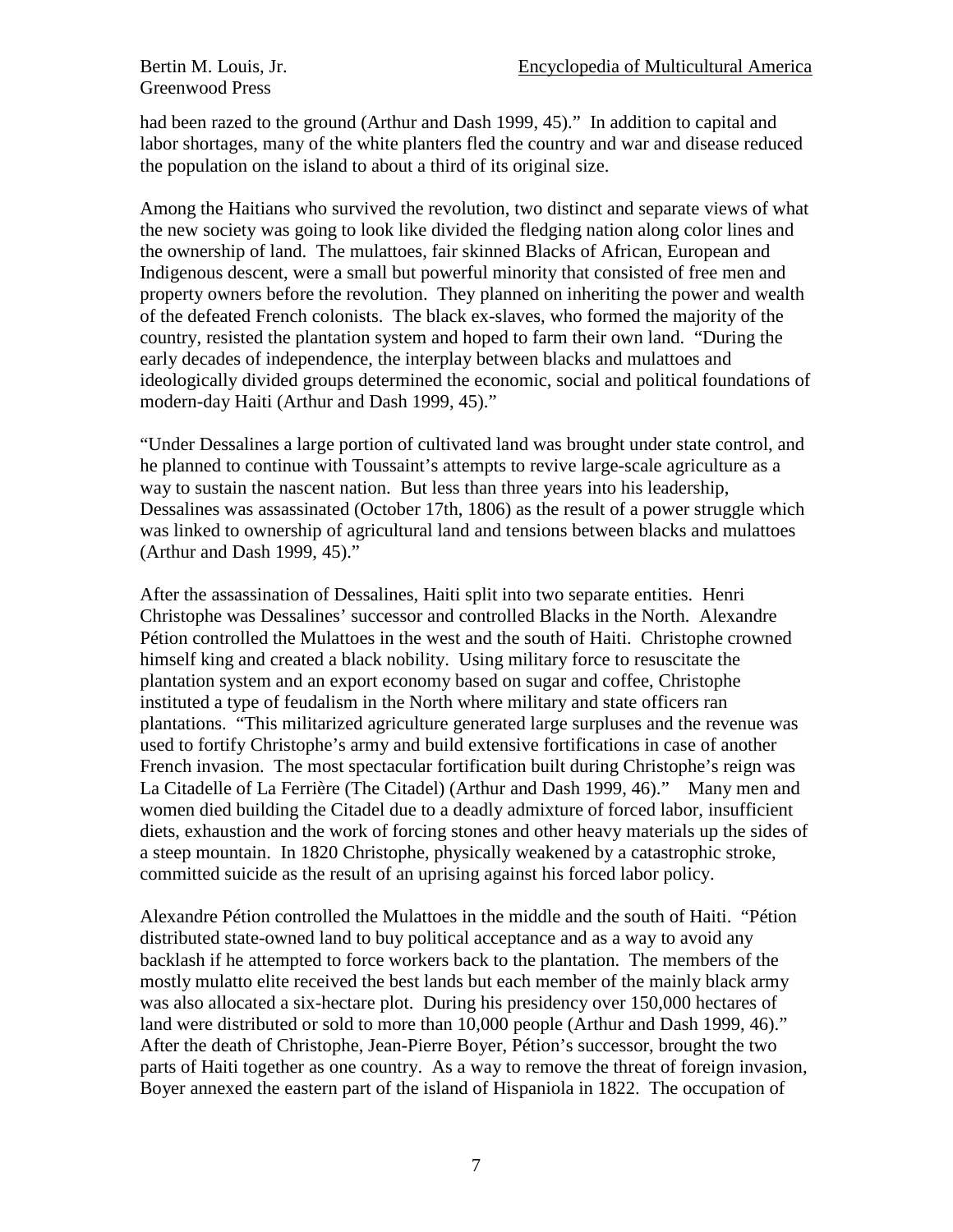the eastern part of the island lasted until 1844 when an independent Dominican Republic was established. Boyer continued Pétion's practice of allocating small parcels of land to members of the Haitian military and peasantry. "During his rule, Boyer also bought French recognition of Haiti's independence with the payment of a massive indemnity to compensate French planters for property lost during the Haitian Revolution (90 million gold francs) (Arthur and Dash 1999, 46)."

Overall, the socioeconomic legacy of the Haitian Revolution left the country in complete ruins. The agrarian system was nonfunctional and the country was divided between the army and the peasants and between a Mulatto and a Black elite. "Since the midnineteenth century, Haitian politics has been dominated by the struggle between groups within the country's small elite for control of the state apparatus through control of the presidency (Arthur and Dash 1999, 47)." These dynamics were reflected throughout nineteenth century and twentieth century Haiti (Zéphir 2004, 43). This is illustrated by the fact that only two rulers managed to complete their terms in office between 1843 and 1915 (Arthur and Dash 1999, 47). During this period in Haitian history there were 22 heads of state; fourteen of which were overthrown.

"Up until 1915, the minority mulatto elite continued to exercise power while paying lip service to the political aspirations of the small number of black elite families and highranking black army officers. The "politique de doublure (government of the understudy)" system saw black presidents in power but controlled and manipulated by mulatto politicians masking a continuing and deep-seated social antipathy between mulatto and black elites (Arthur and Dash 1999, 47)."

"The acute political and economic instability of Haiti, particularly during 1911 and 1915 when six presidents succeeded one another in office, motivated the United States to invade Haiti, in the words of one author (Zéphir 2004, 45)." The Haitian elite borrowed heavily from foreign powers such as particularly the United States, Germany and France. "American investors were eagerly looking for ways to have the monopoly of investments in the country. Also, after the establishment of the Monroe Doctrine, and later the Roosevelt Corollary, gaining absolute control of the Caribbean region became a fundamental principle of U.S. foreign policy. So both financial interests and strategic factors weighed heavily in the U.S. decision to occupy Haiti and on July 29th, 1915, U.S. Marines landed in the Haitian capital of Port-au-Prince, and a 19-year U.S. occupation began (Zéphir 2004, 45)."

The U.S occupation of Haiti from 1915 to 1934 reignited deep-seated resentment of foreign occupation and reunited both sides of the divided Haitian elite in a nationalist movement, albeit temporarily. Once the Marines departed, old tensions between the two groups reappeared. "Those who favored the mulatto hegemony were opposed by those who championed a redistribution of economic and political power. This latter tendency was bolstered by an emerging black middle class of schoolteachers, clerks, civil servants and small businessmen (Arthur and Dash 1999, 47-48)." Also as a result of the occupation, administrative, economic and political power was centralized in Port-au-Prince (the capital) and the influence of elite groups in coastal towns decreased. "As part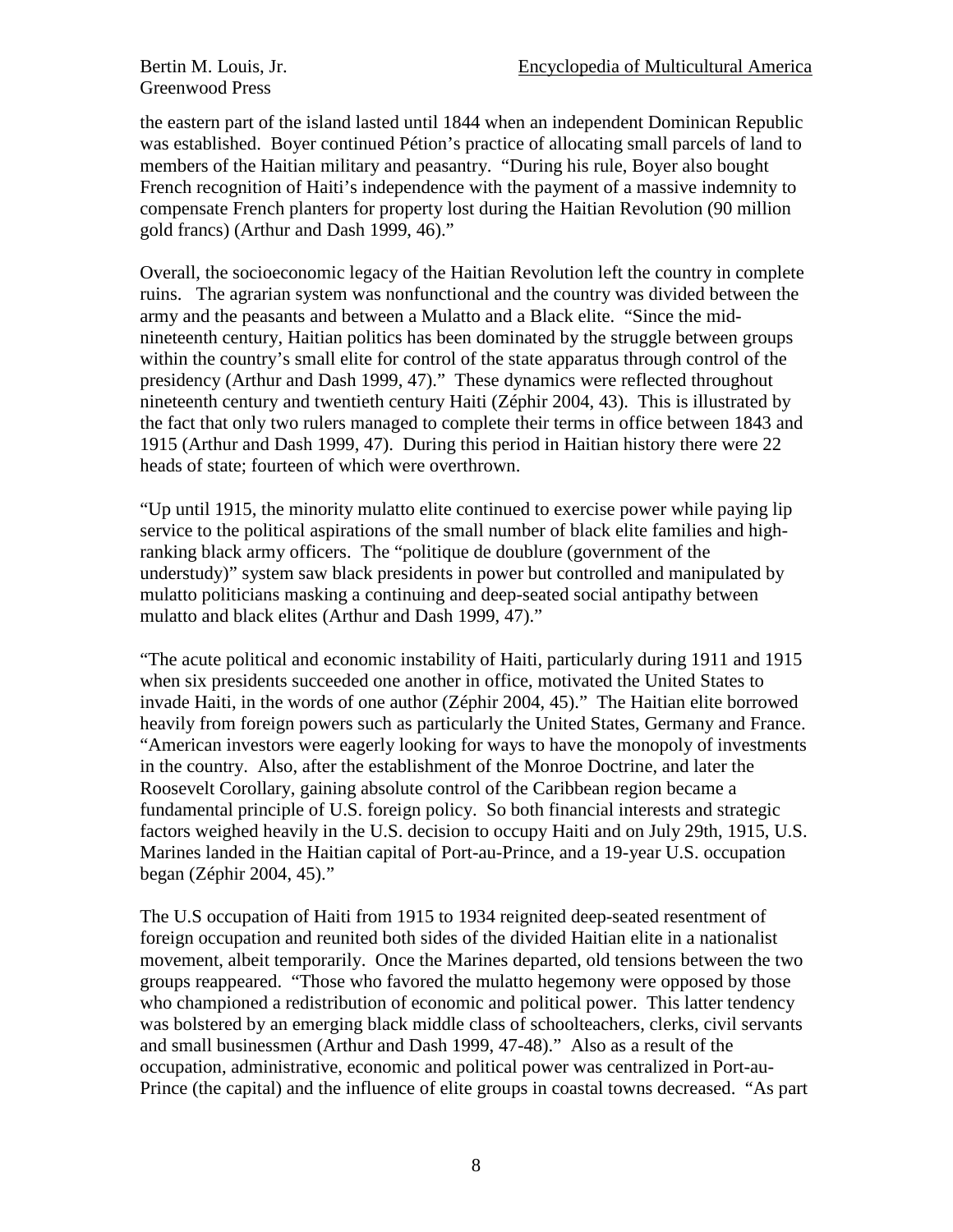of this process, the Haitian military was reorganized and became increasingly linked and involved with political affairs in the capital (Arthur and Dash 1999, 48). An example of this involvement is the ousting of presidents Lescot (1946) and Estimé (1950) by the Haitian military.

In 1957, François Duvalier won a general election and became president of Haiti. Duvalier was a physician who was part of a group of black middle-class intellectuals known as noiristes. "Noiristes mingled literary and ethnological interests, promoting the idea of Haiti's essentially African identity and championing the black majority against the Europeanized elite (Ferguson 1987, 33)." Initially considered little more than a tool of the military, 'Papa Doc,' as he became known, soon proved that he had his own political goals and methods which helped him maintain political power in Haiti.

"François Duvalier, president for life of Haiti from 1957 to 1971, had his political opponents and their supporters arrested or driven into exile. Then, to guard against threats of military coups, Papa Doc transferred or replaced senior officers, and placed elite units under his direct command. The army leadership, François Duvalier's own cabinet and inner circle were regularly purged (Arthur and Dash 1999, 48)." As a counterbalance to the Haitian military, Papa Doc created an irregular force of armed men called Tonton Macoutes. "The Tonton Macoutes became synonymous with François Duvalier's type of state terrorism (Ferguson 1987, 40)."

The Tonton Macoutes were Duvalier loyalists that provided information and detected subversion in every sphere of Haitian society. The tactics they used to maintain Papa Doc's repressive regime includes bullying, extortion and murder (Ferguson 1987, 40). Under François Duvalier's regime, "trade unions were dismantled, progressive Catholic priests were expelled, newspapers were closed down and even the Boy Scouts were disbanded (Arthur and Dash 1999, 48)."

Papa Doc's fourteen-year long dictatorship relied on extreme violence in order to maintain rule and probably claimed the lives of more than tens of thousands of Haitians. To complete his ascension, Duvalier proclaimed himself president-for-life with the power to designate his successor. The public treasury was siphoned and foreign aid diverted to pay off supporters, Macoutes and high-ranking administrators.

As the result of his regime, Haiti slid deeper into social and economic ruin and created a 'brain-drain' that began during his regime and has continued unabated. "Between 30,000 and 60,000 people were killed by state terrorism during this period (Ferguson 1987, 57)."

"When François Duvalier died in 1971, the disabling of all serious opposition, and the tacit endorsement of important power-brokers such as the United States, the military high command and much of the business community, ensured that power was transferred smoothly to his 19-year-old son, Jean-Claude. Under the new leader, dubbed 'Baby Doc' by the foreign media, the ruthless repression of internal dissent, both real and imagined, continued (Arthur and Dash 1999, 49)."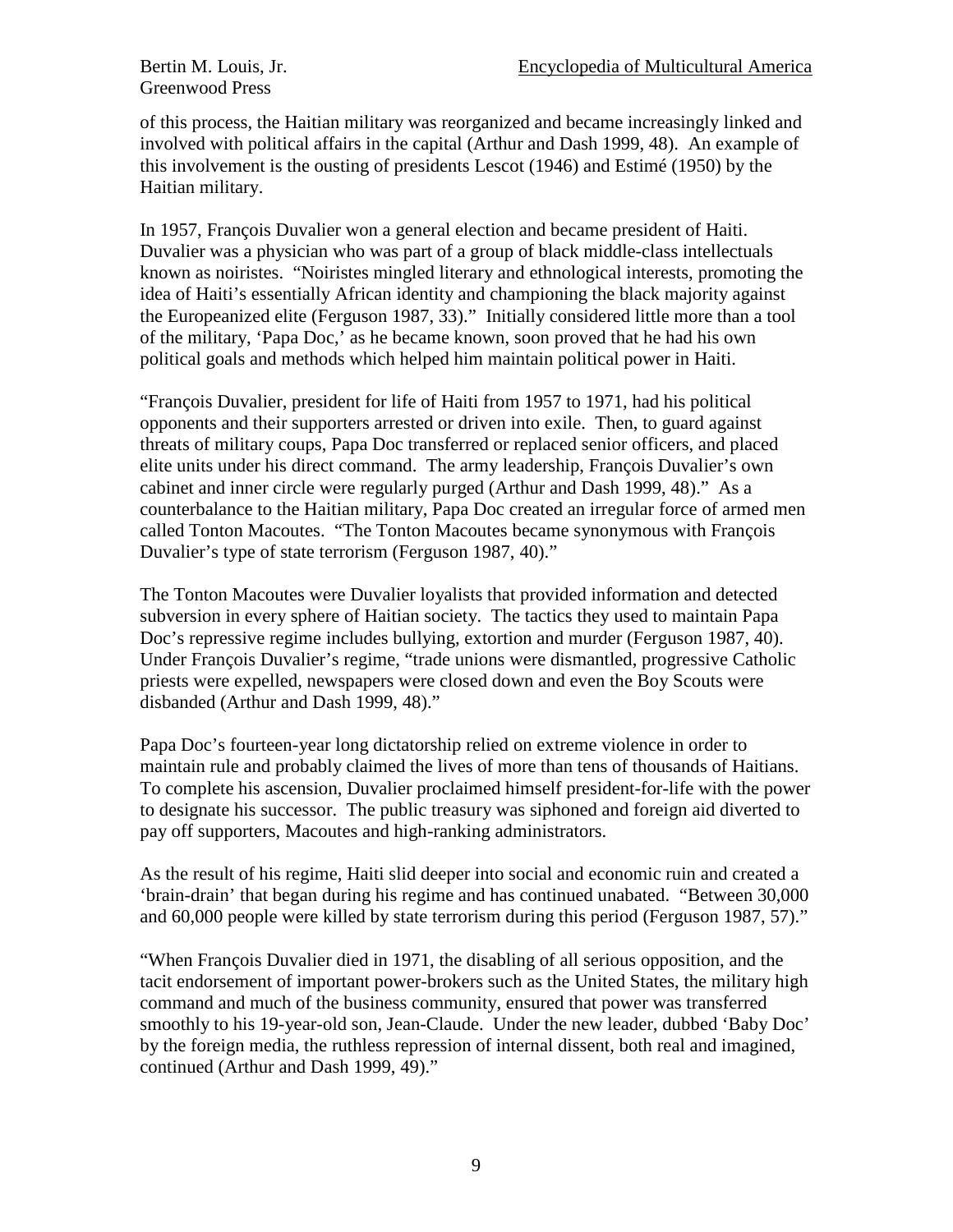Jean-Claude's regime (1971-1986) was described as a "kleptocracy" – a state in which those in power exploit national resources and steal. Indeed, the process of stealing state revenues by those in the Duvalier regime reached new heights. "Hundreds of millions of dollars were stolen by Jean-Claude and his small circle of associates (Arthur and Dash 1999, 49)."

In addition to maintaining a kleptocracy started by his father, Baby Doc encouraged offshore assembly industry under the guise of economic liberalization, which began towards the end of his father's reign and accelerated the downward slide of Haiti into the poorest country in the western hemisphere. At the end of Papa Doc's tenure as Haitian head of state, offshore assembly for U.S. corporations and markets began. "In the assembly industry, materials produced in a well-to-do country are exported to a poor country to be assembled by the comparatively cheap and "disciplined" labor there (Farmer 1994, 115)."

This form of business did little to arrest an economy in free fall and Haiti continued to sink deeper into debt. During Baby Doc's tenure, a widening gap between the urban and rural areas forced Haitians living in the countryside to migrate to Port-au-Prince in search of jobs at factories. While Jean-Claude and members of his circle grew fabulously rich, the majority of Haitians slipped deeper into poverty. The percentage of the population living in extreme poverty rose from 48 per cent in 1976 to 81 percent in 1985. Under the Duvaliers, Haiti became the poorest country in the Western hemisphere during the Duvalier regime and "one of the poorest and most economically polarized countries in the world (Arthur and Dash 1999, 49)."

During his continuation of his father's dictatorship, Jean-Claude alienated important supporters among the old-guard noiristes and the black-middle class by shifting his power base towards younger mulatto merchants and technocrats. "The alliance between the Mulatto and the new regime was sealed in May 1980 when Jean-Claude Duvalier married Michèle Bennett, daughter of a wealthy speculator (Zéphir 2004, 50)." As the regime faltered and an internal and external opposition movement grew, the U.S. and the Haitian military withdrew their support for Jean-Claude's rule and Jean-Claude left Haiti aboard an American-chartered jet February 1986.

After Baby Doc's departure, a four-year period in Haitian history known as 'Duvalierism without Duvalier' ensued. Consisting of a series of military juntas headed by senior officers, this period was characterized by attempts to secure the former order in the face of challenges from the poor majority and a section of the elite (Arthur and Dash 1999, 49). During this time period, opposition grew between the masses seeking retribution against former Duvalierists and Tonton Macoutes. From 1986 to 1988, the hope for democracy in Haiti was crushed through the massacre of peasant activists (July 1987), and of hundreds of voters waiting to cast their ballots at the voting polls (November 1988). After the fall of Jean-Claude, the elite were pushing for reforms to modernize the Haitian state. Part of these reforms, which were backed by the United States and international finance institutions, included a proposed transition to electoral democracy but the Duvalierists violently resisted changes to the political system. By 1990,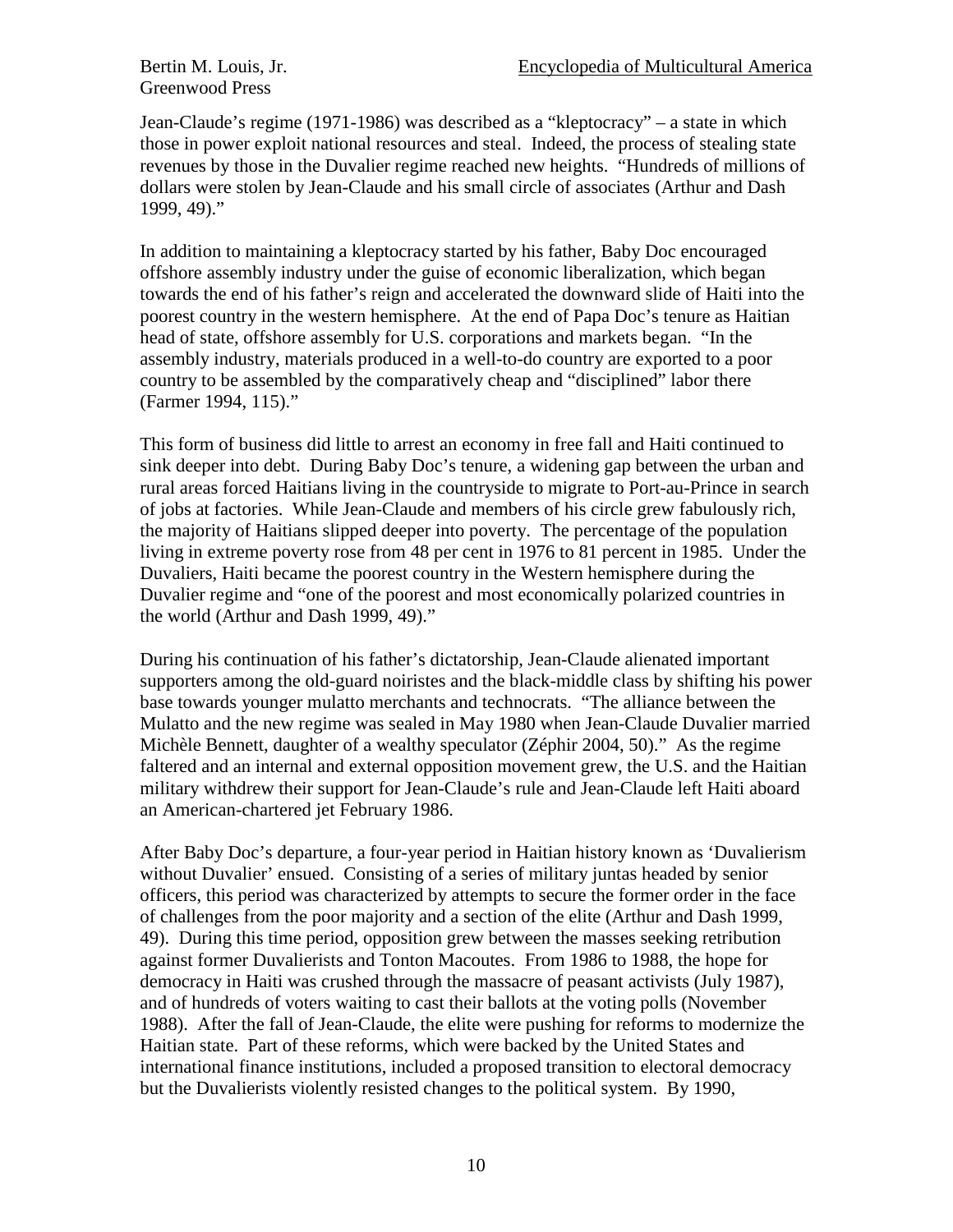internationally monitored democratic elections were held in Haiti and the late entry of the charismatic liberation theology priest, Jean-Bertrand Aristide, and the subsequent registration to vote of tens of thousands of previously unregistered peasants and urban poor, threw a wrench in the plans of the Haitian elite. Aristide, the presidential candidate for the *Lavalas* party, won an overwhelming majority of the vote (Arthur and Dash 1999, 50).

Jean-Bertrand Aristide's victory in the 1990 elections represented the first serious challenge to the status quo in Haitian history and the reforms proposed by the Aristide government were enough to upset most sections of the elite (Arthur and Dash 1999, 50). For example, large landowners were disturbed by presidential rhetoric about agrarian reform. Industrialists were vexed by discussion of a proposed increase in the national minimum wage. The Haitian military, the institution which at many times in Haitian history which was responsible for overthrowing numerous heads of state, was distressed by proposals that would separate the police from the army. Duvalierists were upset with talk of disbanding the section chief system and reform of corrupt state institutions. The Lavalas movement also threatened the conservative hierarchy of the Catholic Church and traditional politicians. These fears, manifested in elite and powerful sectors in Haitian society, manifested in a coup d'etat which toppled Aristide.

"Less than eight months after taking office, Aristide was overthrown by a military coup d'état which was rumored to have been financed by leading elite families (Arthur and Dash 1999, 51)." Aristide fled to the United States. The Haitian military and a resurgent Macoute sector carried out an intense and violent campaign of repression for the next three years against the popular organizations which had flourished since the fall of Baby Doc and formed the foundation of the Lavalas movement. The international community supported an embargo which did not weaken the military junta but exacerbated poverty among the poorest sectors of Haitian society. Subsequently, emigration from Haiti to other countries in the region, most notably the United States, intensified.

Through assistance from the United Nations and the presidency of Bill Clinton, elected president of the U.S. in 1992, an agreement was put together to solve the Haitian impasse which was known as the Governors Island Accord. The accord stipulated that Aristide was supposed to return to Haiti on October 30, 1993, accompanied by a United Nations peacekeeping force. Due to rising violence with the impending return of Aristide to Haiti, the Clinton administration issued a resolution in July 1994 authorizing a direct American military intervention in Haiti which passed. The U.S. occupation was scheduled to begin on September  $19<sup>th</sup>$ , 1994. General Raoul Cédras, the head of the military junta, agreed to relinquish power in October 1994. Under the protection of the U.S. military, President Aristide returned to Haiti to finish his term, which expired on February 7, 1996. René Préval was elected the next president of Haiti and then Aristide was re-elected in 2001 for a second term as president until February 2006.

During his second term as president, Jean-Bertrand Aristide's administration was cut short by two years. Aristide was coerced into leaving Haiti after an armed insurgency erupted in the port city of Gonaïves in early February 2004 (Dupuy 2005, 187). Gerald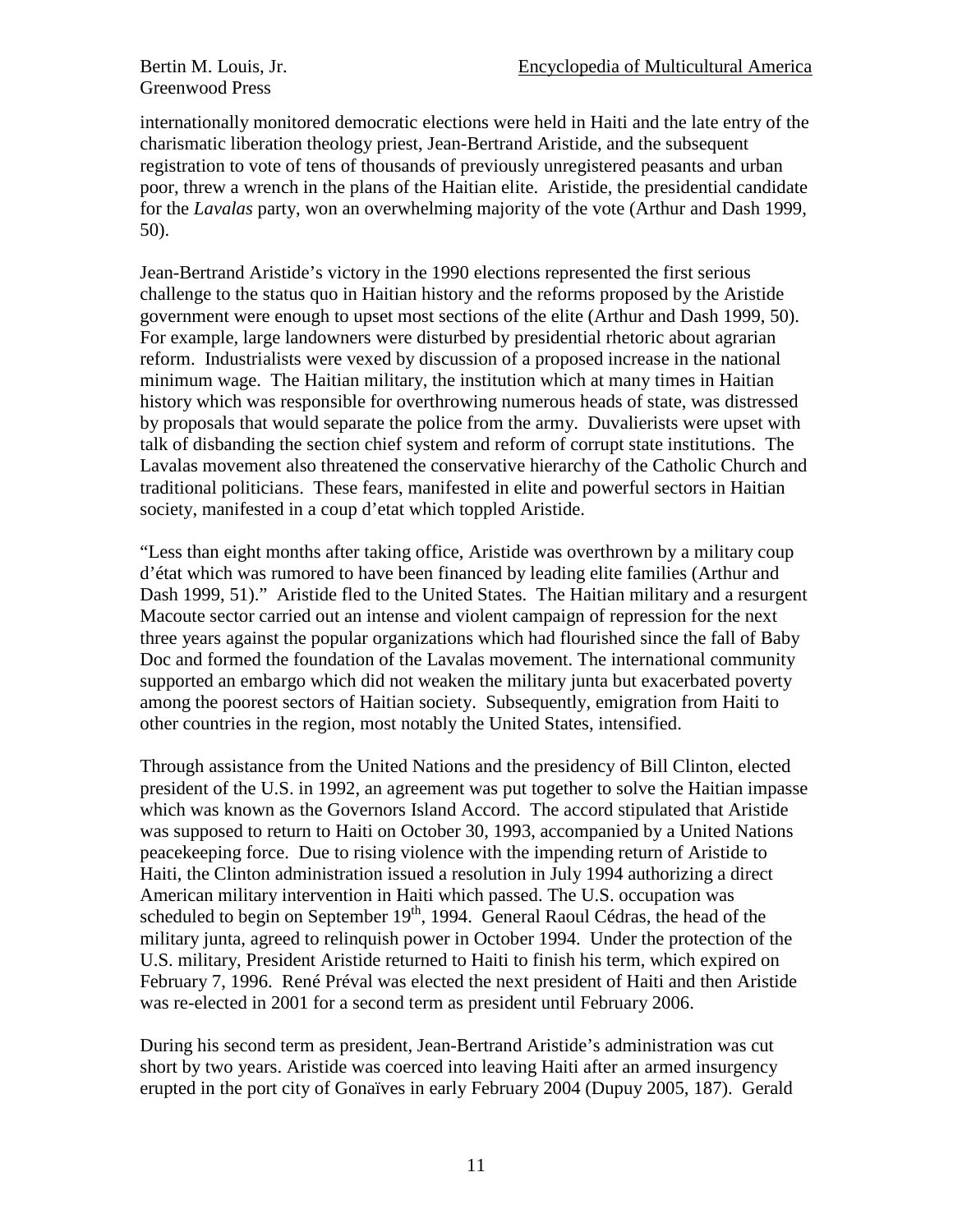Latortue became the head of an interim government and members and supporters of Aristide's *Lavalas* party were summarily imprisoned and executed. René Préval was elected President of Haiti in May 2006 as part of new political party called *Lespwa*  (Hope).

# **II CAUSES AND WAVES OF MIGRATION**

Although Haitians are part of the wave of recent immigration to the United States in the  $20<sup>th</sup>$  century, the Haitian presence in the United States is not a recent migratory phenomenon but part of a larger trend which dates back to the eighteenth century. We can view this history of Haitian immigration to the United States as an uninterrupted stream with high, low and dormant periods (Laguerre 1998, 2). The peak periods of Haitian immigration to the United States roughly correspond to the following: the Haitian revolutionary era and aftermath (1791- 1810), the period of American occupation of Haiti (1915-1934), the Duvalier and immediate post-Duvalier era (1957-1994) and during the times of stringent economic crisis and political unrest during the Aristide presidencies, military juntas and Préval presidencies (1994-2009).

# **Early immigration**

The early migration of Haitians to the United States consisted of different sectors of colonial Haitian society (1791-1803) that fled the island colony of Saint Domingue during revolutionary unrest such as French colonists, the slaves of French colonists and free people of color. Some of these Haitian ancestors contributed to the revolutionary struggle of the United States during the eighteenth century. For example, 750 soldiers from Saint Domingue (Colonial Haiti) fought alongside American patriots against the British at the Siege of Savannah, in Georgia, on October 9, 1779. Currently, there is a monument in Savannah, Georgia which commemorates Haitian involvement in the American War of Independence.

Another example of early Haitian immigration to the United States in the eighteenth century which contributed to the social fabric of the United States is the life of Jean Baptiste Pointe DuSable. In 1779 Jean Baptiste Pointe DuSable migrated from the French colony of Saint Domingue and founded the city of Chicago. DuSable was born around 1745 and his birth was traced to the city of St. Marc, Haiti. He was born a free man, the son of a French sea captain and a Haitian slave. When he was young, DuSable's father sent him to France for his education. It is reported that DuSable traveled with his father on his merchant ships and was injured aboard a ship on a voyage to New Orleans. However, when DuSable arrived there, he discovered that the city had been taken over by the Spanish and that he was in danger of enslavement. A local chapter of the French Jesuits hid him until he was well enough to travel on his own. He left New Orleans and headed north via the Mississippi River. Along the way he came in contact with French fur trappers and land speculators. DuSable settled in what is now known as Peoria, Illinois and sold furs and bought large tracts of land. He became a wealthy businessman and headed north toward the Great Lakes and established his home, and a thriving trading post, on the bank of the Chicago River (Zéphir 2004, 12).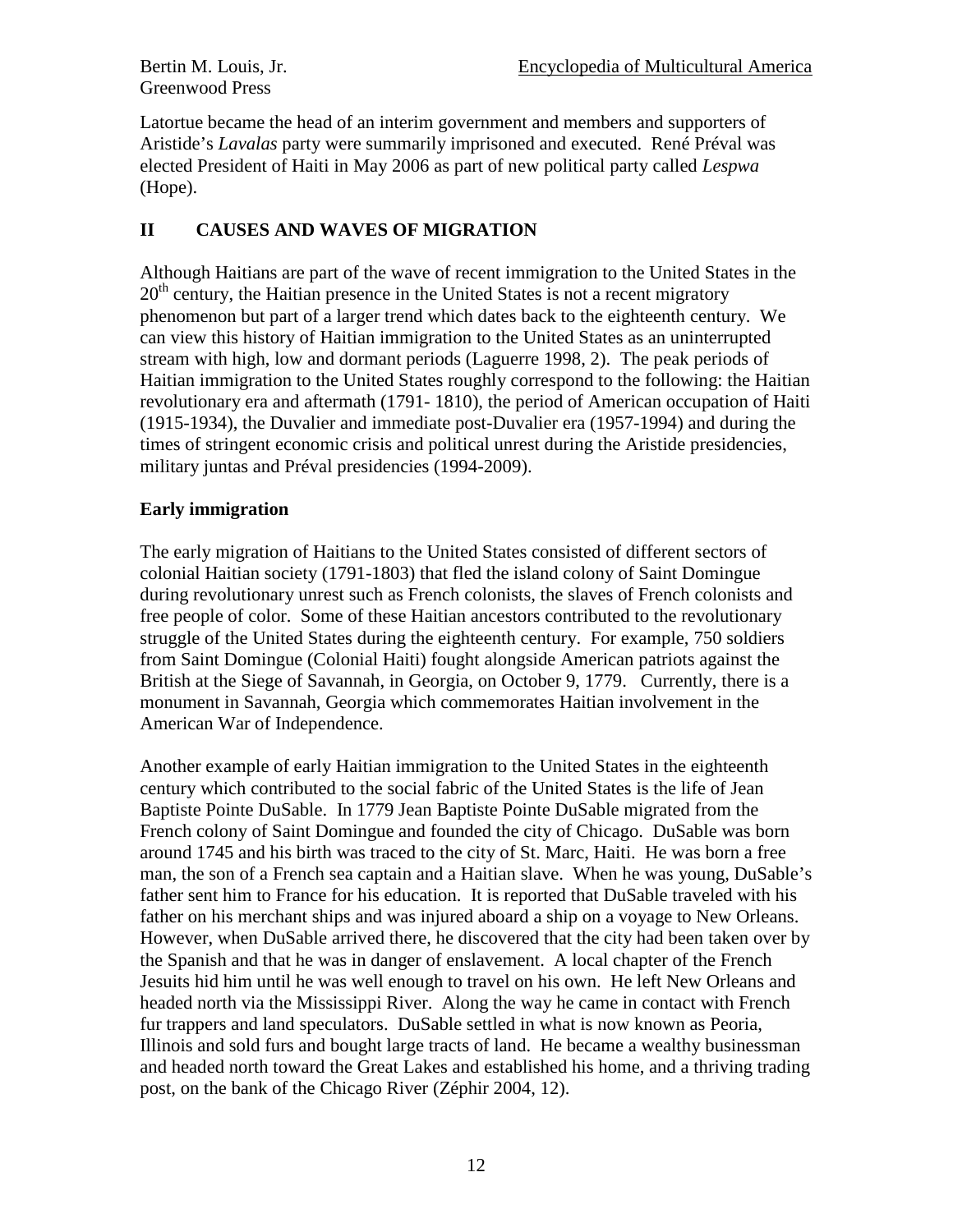# **Later Waves of Immigration: Phases, to 1965 Immigration Act**, **Immigration Act of 1965 and succeeding legislation and Through IRCA to the present**

After the  $18<sup>th</sup>$  and  $19<sup>th</sup>$  centuries, Haitian immigration to the United States was low until the second half of the twentieth century. During the U.S. occupation of Haiti (1915- 1934), a group of Haitian immigrants from the urban areas of Haiti migrated to the United States. "The Immigration and Naturalization Service began separately recording Haitian immigration in 1932; for the period of 1932-1940, it recorded 191 Haitian immigrants, and it recorded 911 between 1941 and 1950. From 1951 to 1960, 4,442 more Haitians were recorded (Zéphir 2004, 17)." However, as a result of the 1965 Immigration Act which allowed the legal admission of hundreds of thousands of new immigrants per year beyond quotas, Haitian immigration to the United States increased dramatically. "From 1932 through 2000, a total of 414,401 Haitians immigrated legally to the United States (Zéphir 2004, 17)."

Papa Doc's regime caused massive numbers of people from all sectors of Haitian society to leave the country. Based on the Immigration and Naturalization Service's Statistical Yearbooks, over 40,000 Haitians legally migrated to the United States (40,011) from 1960 to 1971 and over 138,000 (138,157) were admitted to the United States on temporary visas during the same time period.

During Baby Doc's regime, the political and economic situation of Haiti worsened. Legal immigration of Haitians to the United States, therefore, increased steadily for most of Jean-Claude's dictatorship. According to the Statistical Yearbooks of the Immigration and Naturalization Service, nearly 108,000 Haitians (107,818) migrated to the United States legally between 1972 and 1986. During this same time period, the Immigration and Naturalization Service (INS) reports that close to 625,000 Haitians (624,803) were admitted to the United States on temporary visas. The INS also reports that there are gaps in their record of nonimmigrant data for Haitians between 1980 and 1982; the years when the highest estimates of boat people were suggested by reporters and scholars (INS Statistical Yearbook 2000).

It must be noted that a substantial number of Haitians migrated to the United States illegally during Baby Doc's dictatorship. Illegal Haitian migration to the United States coincided with the Duvalier dictatorship, especially during Jean-Claude Duvalier's reign (1971-1986). Many Haitians who visited the United States during this period overstayed their visas with the hope that they could legalize their status one day. One scholar of Haitian history notes that one of the most striking features of Jean-Claude's time in power was the process of escape and voluntary exile of Haitians, many of whom were determined to reach the United States for the prospects of work and food (Ferguson 1987, 63). This process began in 1972. Many of these Haitians, peasants who were desperate to leave a cycle of drought and famine, were persuaded to sell their family smallholdings and any other possessions in return for a place on a boat bound for Miami. In 1981 it was estimated that there were at least 50 or 60 such boats operating from Haiti's north Coast where we find cities such as Port-de-Paix and Cap Haitian. These migrants were dubbed Haitian "boat people" in the media.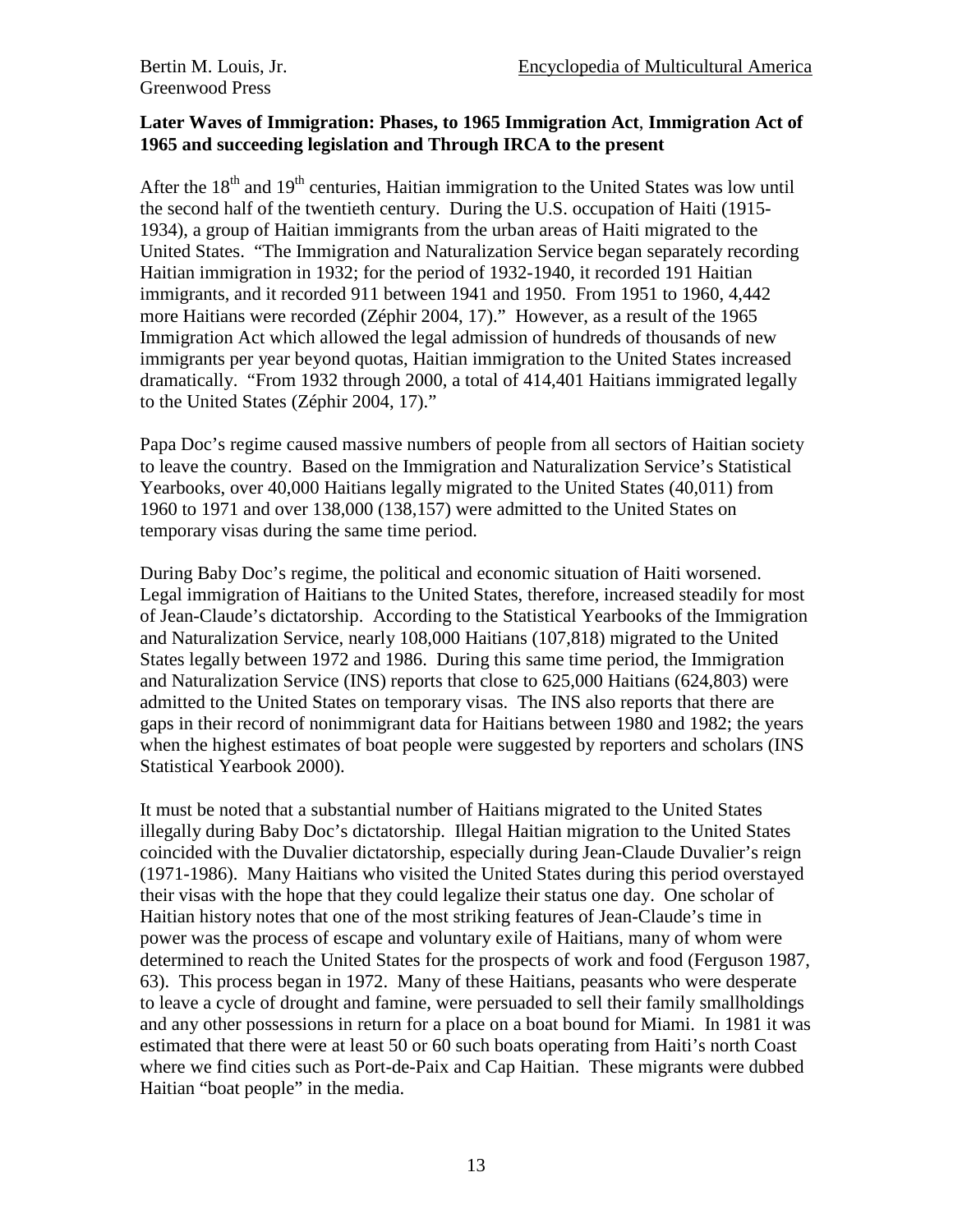The departure of Jean-Claude Duvalier from Haiti in 1986 led to more political and social chaos, as opposition grew between the masses seeking retribution against former Duvalierists and Tonton Macoutes. From 1986 to 1988, the hope for democracy was crushed through the massacre of peasant activists (July 1987), and of hundreds of voters waiting to cast their ballots at the voting polls (November 1988). The brutal domination and oppression of Haitians during this time period is reflected in the elevated number of Haitians who migrated to the United States. In 1988, for example, the Immigration and Naturalization Service reports 34,806 Haitians legally migrated to the United States and that 94,819 nonimmigrants were admitted on temporary visas.

Another difficult year in Haitian history was 1991, the year that the democratically elected President, Jean-Bertrand Aristide, was overthrown by a military coup. Fearing for their lives, many of Aristide's supporters fled the country. The Immigration and Naturalization Service records for 1991 reflect this, 47,527 Haitians were admitted to the United States as immigrants while another 73,994 were admitted on temporary visas. As one scholar tells us, "let us remember a CNN report indicating that 67,000 boat people were intercepted during the same year (Zéphir 2004, 71)."

# **III DEMOGRAPHIC PROFILE**

# **Size and Composition of Community**

Census figures provide the best estimates of the Haitian population in the United States. According to the American Community Survey, which is compiled from Census data, there were approximately 694,000 (694,123) Haitian-born Blacks in the United States as of 2005.

# **Age and family structure**

Out of this population of 694,000 Haitians in the United States, the median age, as of 2005, was 28.4 years old. 10.4% were under 5 years old. 22.1% were 5 to 17 years old. 11.9% were 18 to 24 years old. 15.2% were 25 to 34 years old. 13.8% were 35 to 44 years old. 14% were 45 to 54 years old. 7.1% of this population was 55 to 64 years old. 3.7% was 65 to 74 years old with those 75 years or old comprising 1.8% of the population of Haitians in the United States.

The American Community Survey of 2005 organized Haitian households according to two categories: family households and nonfamily households. The average household size was 3.57 people and average family size was 4.00. 79.6% of Haitians in the United States, out of a population of approximately 201,000 people, lived in family households. The remaining 20.4% was placed in a nonfamily category.

# **Educational attainment**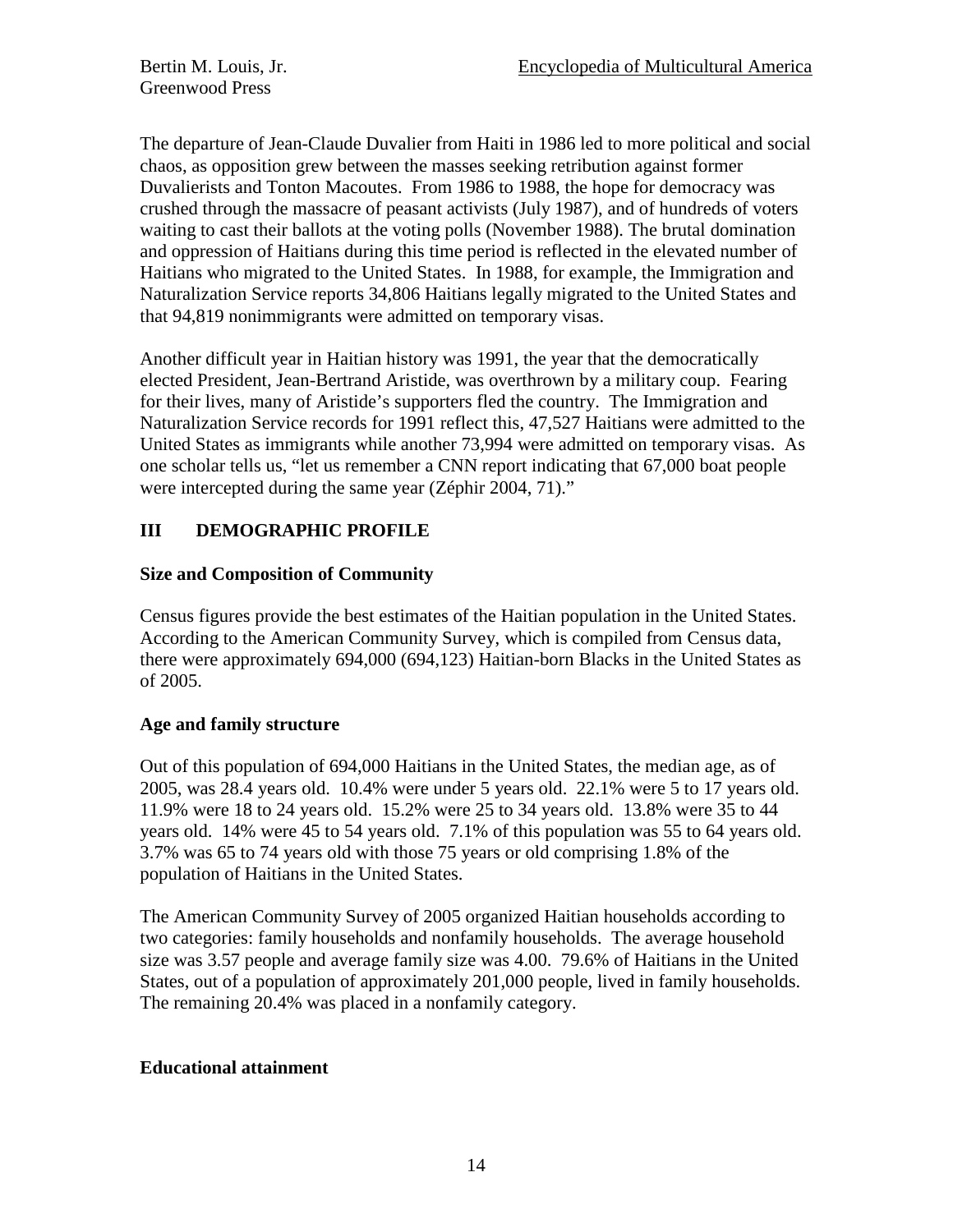According to the American Community Survey from 2005, approximately 386,000 of the 694,000 Haitians in the United States are 25 years or older. From that population, 23.1% has less than a high school education and 30.3% are high school graduates (or the equivalency of a high school diploma). 28.5% of this population has some college or associate's degree and 13% has a Bachelor's degree. 5.1% of the population of Haitians in the United States 25 years or older has a graduate or professional degree.

## **Occupation and income patterns**

According to the American Community Survey of 2005, out of the civilian population 16 years and older among Haitians in the United States (approximately 326,000), approximately 36.6% were employed in service positions, 22.6% were employed in sales and office occupations, 21% were employed in management, professional and related occupations and 14.7% worked production, transportation and material moving jobs. The remaining Haitians were employed in construction-related occupations and farming, fishing and forestry occupations (5.1%).

As of 2005, the median Haitian household income in the United States was approximately \$40,000. The media Haitian family income in the United States was approximately \$41,600 in 2005. 45% of Haitians owned their own home in 2005 as opposed to 55% of Haitians who rented domiciles.

## **Health issues**

In Haiti, health is directly tied to one's economic status. Haitians are exposed to numerous infectious diseases which accompany poverty and malnutrition such as infantile tetanus, tuberculosis, the H.I.V. virus and malaria. In the late 1970s, tuberculosis was allegedly endemic among Haitians; in the early 1980s, the Center for Disease Control (CDC) identified Haitians as one of the primary groups at risk for AIDS, along with homosexuals, hemophiliacs and intravenous drug abusers. In spite of the removal of Haitians from that list, the Food and Drug Administration (FDA) in the late 1980s officially refused to accept the donation of blood from individuals of Haitian descent (Stepick 1998, 2).

Regardless of the stigma attached to Haitians, when Haitians migrate to the United States they tend to become more affluent and their access to health care improves along with the quality of health care they receive. But even though the average life span of Haitians increases when they live in the United States, there are still diseases which affect their collective health. Bertin M. Louis, M.D., Former Chief of Nephrology at Maimonides Medical Center of Brooklyn, New York, who has worked closely with the Haitian community of New York City, notes that the some of the diseases which afflict Haitians in the United States are hypertension (high blood pressure), diabetes mellitus (Type 2 Diabetes) and hyperlipidemia (high cholesterol).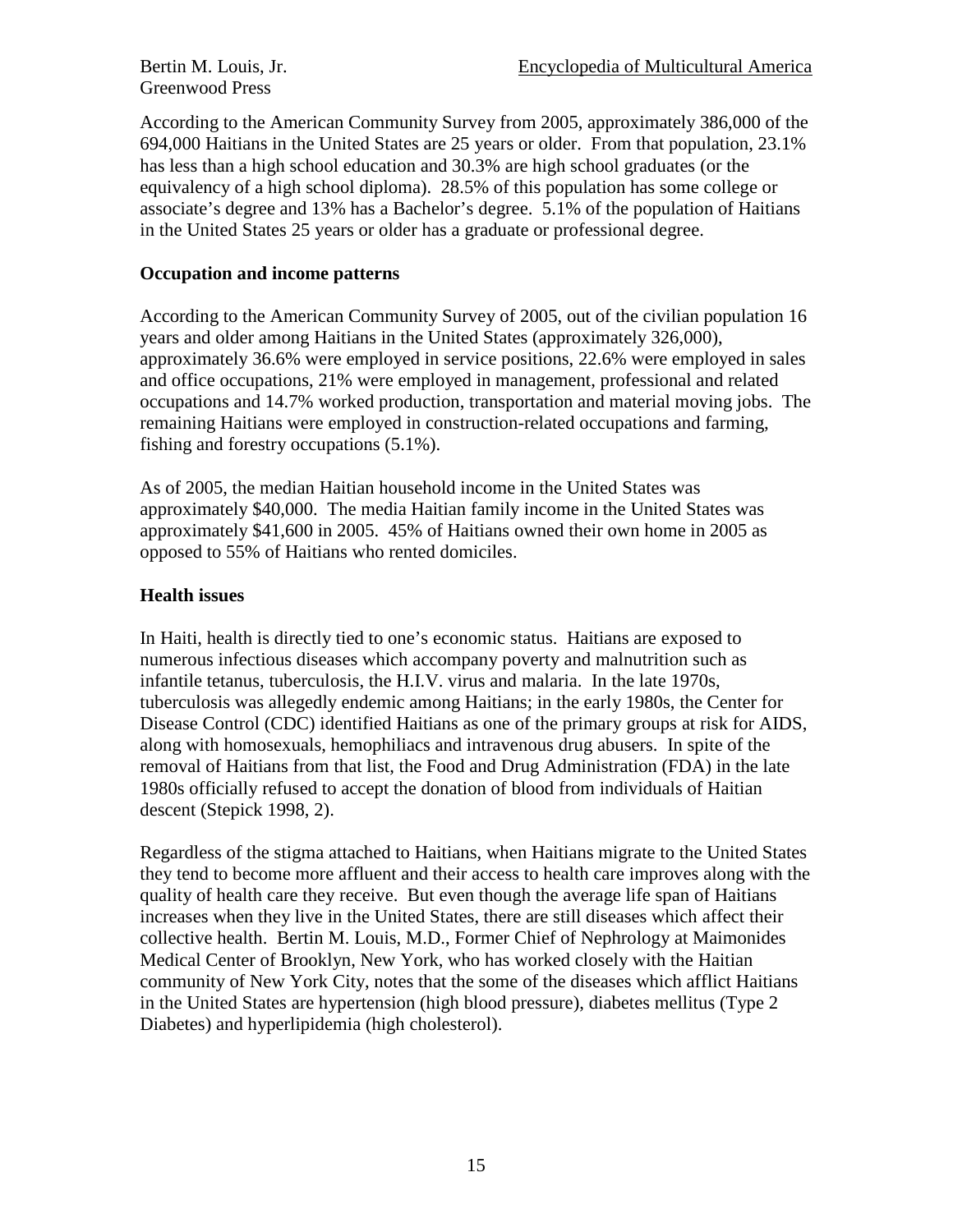# **IV ADJUSTMENT AND ADAPTATION**

# **Family, culture, and life-cycle rituals**

"Families are the foundation for social networks that provide both material and emotional support, everything from temporary housing and food to how to find a job and get into school (Stepick 1998, 16)." When Haitian immigrants first arrive in the United States, they usually take temporary residence in the home of a relative (Stepick 1998, 17). These families, then, do not only consist of a mother, father and children, but at many times include grandparents, uncles and aunts, cousins, godchildren and sometimes non-relatives from one's hometown. These additional relatives temporarily reside with a relative and can move from household to household while working different jobs until they are able to rent or buy their own home.

## **Birth/baptism, coming of age, marriage, funerals--With some attention to regional variations (of origin)**

In Haiti, the rites of passage that mark the lives of Haitians, such as baptism, marriage and funerals, vary according to religious affiliation and whether they live in urban areas or in the Haitian countryside. A look at the Catholic and Protestant traditions of Haiti offers us a glimpse into the diversity of rituals associated with important milestones in human life.

The majority of Haitians are Catholic. Haitian Catholics usually baptize their children a few months after birth in a ceremony at a Catholic church. At the age of 7 years, young Haitian boys and girls are *komune* (receive communion). At the age of 13, young girls and boys are *konfirme* (consummated in the Catholic Church).

With regard to engagements and marriages, Haitian men ask Haitian women for their hand in marriage. It is traditional for Haitian men to ask permission from the family of the woman they intend to marry. In many cases, many Haitians do not have enough money associated with a large wedding. In this case, many Haitian women and men enter into common-law marriage which is known as *plasaj.* 

The wedding ceremony is similar to what occurs in the United States. The groom wears a tuxedo and the bride wears an ornate white dress. As in the United States, the father of the bride gives the daughter away. After the wedding, the best man and the maid (or matron) of honor are consulted by the husband and wife when moments of marital discord occur within the marriage.

Haitian funerals vary according to local traditions and religious affiliations. Wakes for people in the Haitian countryside are very animated. People entertain themselves by playing dominoes, singing and telling flattering and honorific stories (*bay blag*) about the deceased. At the actual funeral in the Haitian countryside, the body of the deceased is carried on the shoulders of four males who sing and engage in a choreographed walk that is almost dance-like. At some points during this animated funeral march, the corpse is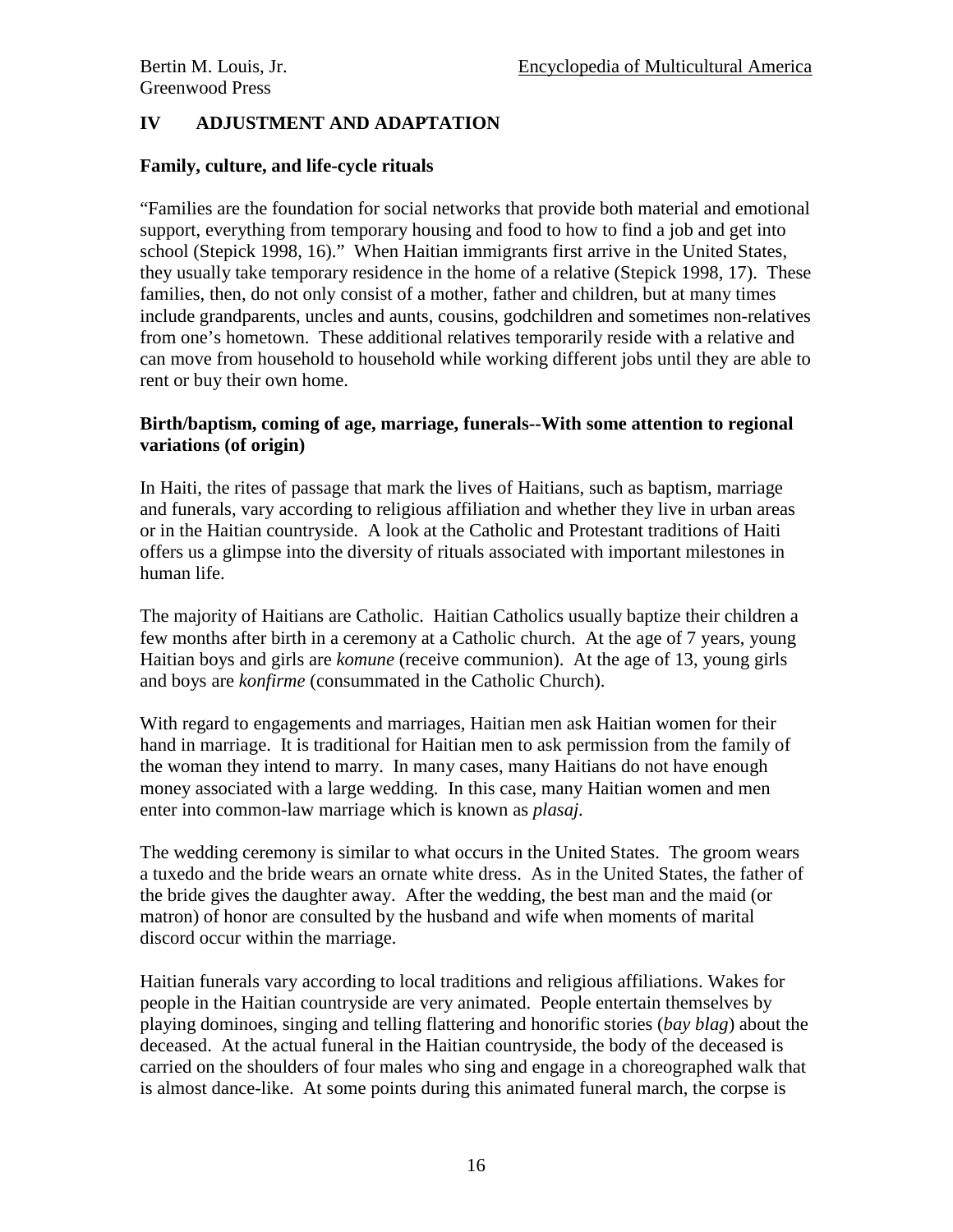transferred to another group of four men who continue with the body in a similar animated manner. People at the funeral are also served *tafia* (strong Haitian rum) after the body is interred.

The behavior we find at funerals for Haitian Protestants varies according to one's religious affiliation and stands in stark contrast to funerals in the Haitian countryside. At funerals for traditional Haitian Baptists, for example, the ceremony tends to be very sedate and reserved. Crying and screaming are viewed as inappropriate outbursts. However, at some Pentecostal and Charismatic Haitian funerals, funeral attendees are expected to faint, cry and scream openly.

# **Families and changing gender relations**

In a book about the relationship between Haitian Americans and Haiti, Dr. Georges Fouron, Professor of Education and Africana Studies at Stony Brook University in Long Island, New York, wrote about the relationship he had growing up in Haiti with his mother. When he was a child, his mother was physically and emotionally abusive towards him. But when he moved to the United States and earned his PhD in Education, his mother tried to reclaim him as her son. When Dr. Fouron brought his mother to the United States, her reaction to living in New York revealed something to him about gender relations in Haiti and how they can change when a Haitian woman moves to the United States. According to Dr. Fouron, his mother was totally transformed in New York. She lived with him, then his brother, found a job as a home health aide and earned her own income. One day, Dr. Fouron's mother told him "This (the United States) is my country now. I will never return to Haiti (Glick Schiller and Fouron 2001, 131)."

The revelation that Dr. Fouron made with regard to gender in Haiti and the Haitian diaspora is that his mother's violent behavior towards him was due to her social condition. In other words, Dr. Fouron's mother beat him because of her gender position (the fact that she was a woman in a repressive, patriarchal society) in a hierarchy which reinforces the exploitative class system of contemporary Haiti (Glick Schiller and Fouron 2001, 132). The restrictions placed on the mobility of Dr. Fouron's mother were lifted when she migrated from Haiti to the United States and gained economic independence.

Unlike Dr. Fouron's mother, other Haitian American women remain invested in Haiti although they are U.S. citizens. Glick Schiller and Fouron use the example of a Haitian American woman named Yvette to demonstrate that not all Haitian women in the United States reject Haiti. Yvette is obligated to take care of siblings, nieces and nephews in Haiti that she hardly knows (Glick Schiller and Fouron 2001, 143). Yet Yvette skin had become gray from working overtime to pay the debts she had incurred sending money to Haiti. She told Dr. Fouron "My body is like Haiti. It is tired and without hope (Glick Schiller and Fouron 2001, 144)."

Using the examples of these two Haitian women in the United States, we can see that there are contradictory results to the migration of Haitian women to the United States. Dr. Fouron's mother considered herself to be independent and associated her life in Haiti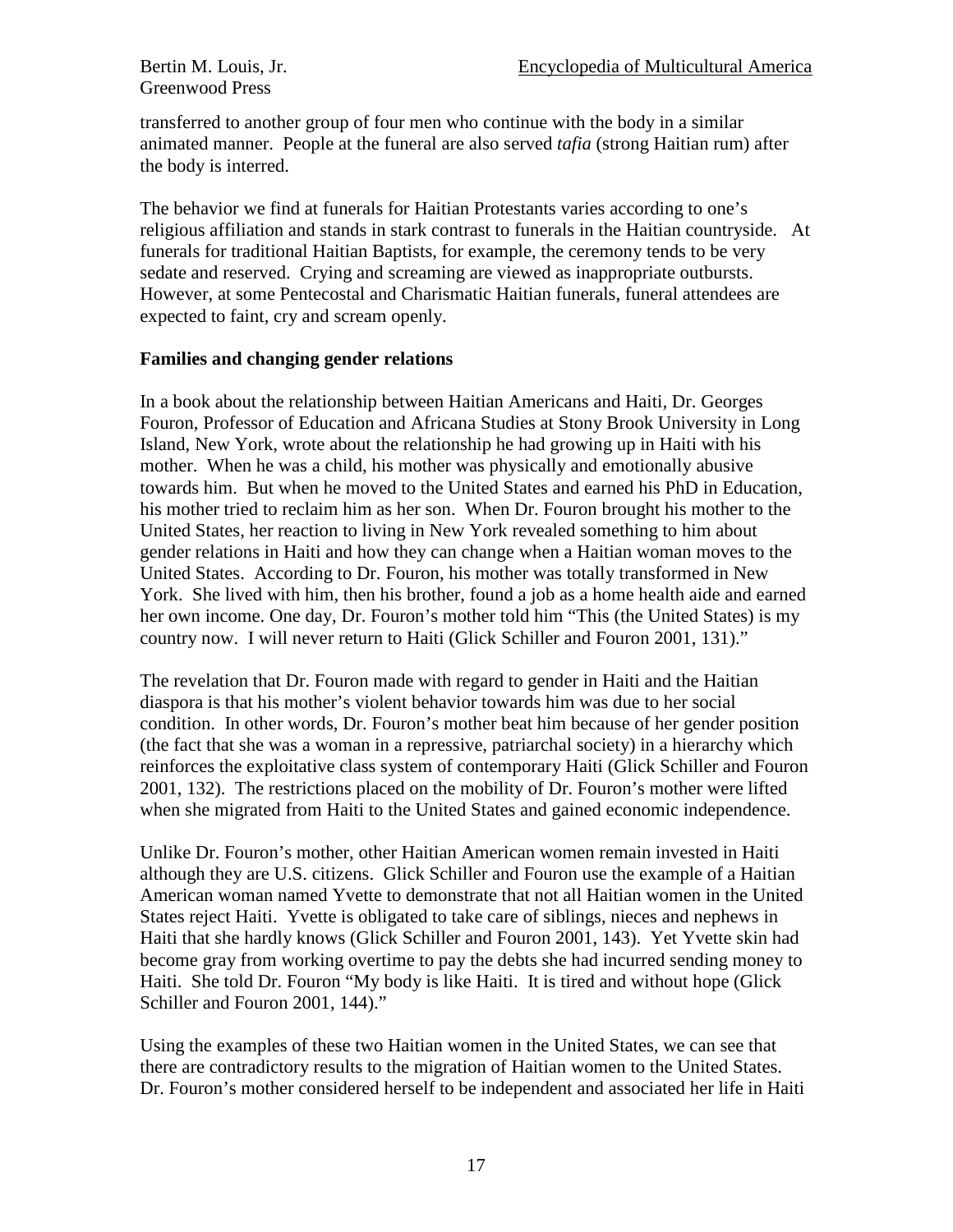with a lack of freedom and autonomy outside of marriage. The obligations which Yvette must meet for her siblings, nieces and nephews were physically taxing, taking a toll on her health.

### **Retaining a sense of national culture and identity**

Haitian Americans retain a sense of national culture and identity through various practices, institutions and through the maintenance of certain cultural traditions. Remittances from Haitian Americans to kin in Haiti sustain familial obligations. Hometown associations (groups which contribute to the upkeep and development of their towns and cities of birth) allow Haitians to position themselves in the United States as an ethnic group distinct from African Americans while reifying their identities as Haitian nationals. Haitian American service organizations and community centers throughout the United States serve as important institutions which diffuse Haitian culture and values, aid in the integration of new immigrants while educating and defending members of its ethnic community. Religious practices help to maintain a Haitian identity which is distinct from other nationalities and ethnicities in the United States. The continued use of Haitian Creole by first and second generation Haitian Americans ensures the continued use of the language of the Haitian masses for future generations. The celebration of national holidays such as Haitian Independence Day, the preparation and consumption of Haitian cuisine and the performance and support of Haitian artists and musicians also ensures that Haitians in the United States can celebrate their culture.

#### **Continued links to country of origin: Remittances and Hometown Associations**

An important way that Haitian Americans are linked to Haiti is through the practice of sending remittances, which is the act of migrants sending money back to the place of their origin. In the 1990s, Haitians sent approximately \$250 million to \$350 million to Haiti per year in the form of remittances (Catanese 1999, 118).

Many Haitian families have become transnational in nature. In other words, the families extend from one nation-state (the United States) to another (Haiti). Haitian families living in South Florida, for example, are linked to their kin in Haiti and are morally obligated to send their relatives money, clothes and food. Many in Haiti are economically dependent on their overseas kin in the face of unemployment and poverty. Family members support and assist each other, both financially and emotionally. In addition to the economic dependence which Haitians have on Haitians in the United States, families also plan and finance the immigration of other family members. "Haitians in the United States are also expected to help with the future immigration of others, establishing a chain of immigrants (Stepick 1998, 15)."

Numerous Haitian Americans also belong to hometown associations. Examples of Haitian hometown association activities are digging water wells in a Haitian village or building a school for children in Haiti. According to Pierre-Louis, Haitian hometown associations emerged from the efforts of exile leaders in the 1980s to establish institutions in a foreign land and as an alternative form of organizing by immigrants who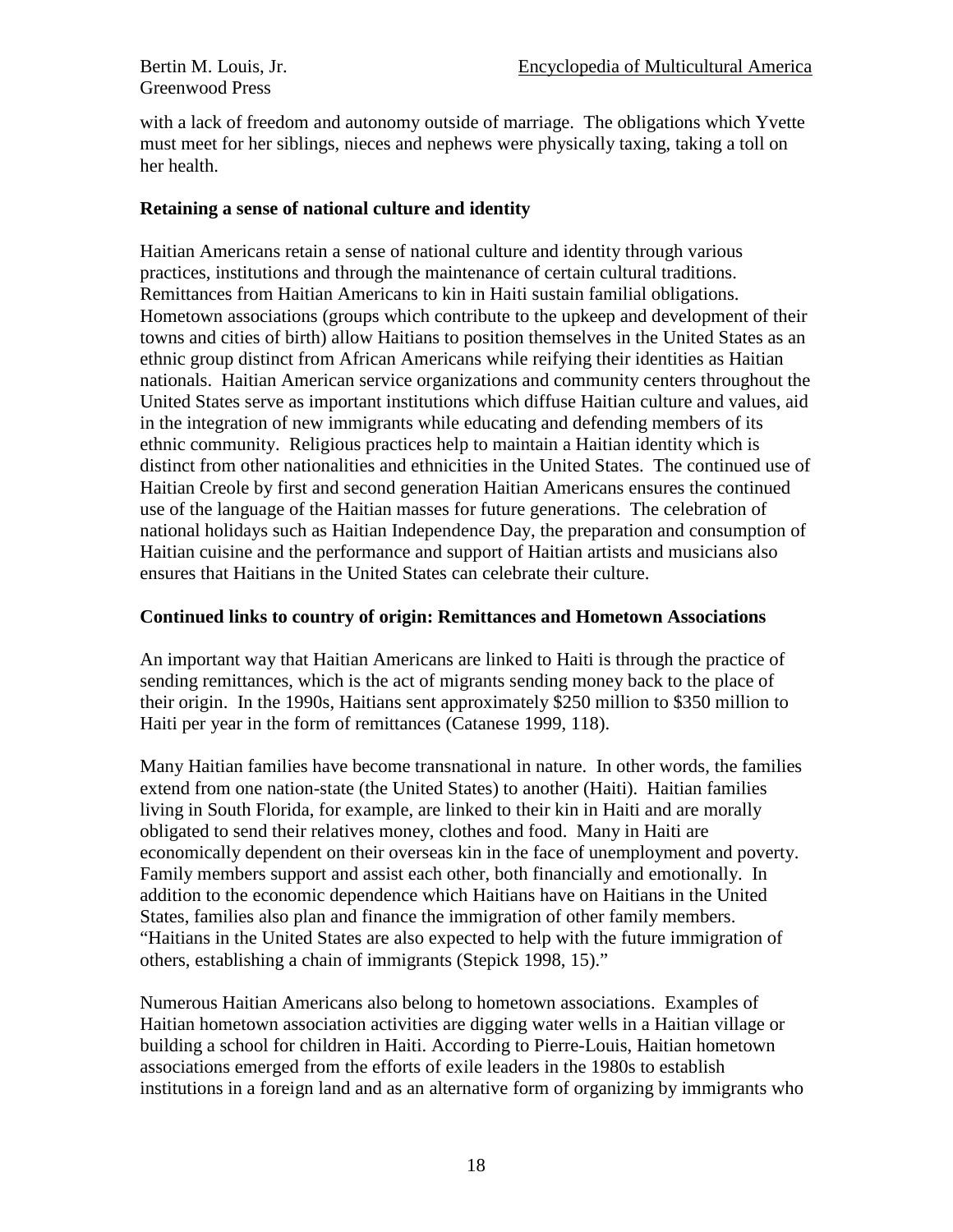did not want to engage in open political activities against the Duvalier regime (Pierre-Louis 2006, 27). Hometown associations allow Haitians to position themselves in the United States as an ethnic group distinct from African Americans, support the democratization process in Haiti and to address humanitarian crises there (Pierre-Louis 2004, 19). In the wake of the January  $12<sup>th</sup>$  earthquake, The Haitian Hometown Association Resource Group [\(http://haitirg.org/\)](http://haitirg.org/), formed in March 2008 to strengthen community development and alleviate poverty in Haiti, partnered with the worldwide Vincentian Family, DePaul University and Fonkoze [\(http://www.fonkoze.org/\)](http://www.fonkoze.org/) to create Zafèn [\(https://www.zafen.org/\)](https://www.zafen.org/), a new initiative which provides interest-free microloans to Haitians. Specifically, Zafèn enables lenders and donors to finance small and mediumsized Haitian businesses.

In addition to the material contributions which hometown associations make to Haiti, Haitian immigrants who face discrimination in the United States can always fall back on their homeland to maintain their culture and to ascertain their identities (Pierre-Louis 2006, 12). This demonstrates that emigrants who leave their homelands do not simply assimilate into a new, dominant culture but rather renegotiate their identities in relation to familial obligations, discrimination and the culture which cultivated them. This helps Haitians maintain their ethnic identity.

## **Social organizations based on national/ethnic background**

Using the example of Haitians in New York, we can see that Haitians have formed several service organizations and community centers that are critical to the diffusion of Haitian culture and values. In New York City, the best known of these institutions is the Haitian Centers Council, Inc., established in 1982 and based in Brooklyn, which maintains eight centers throughout the New York metropolitan area. "Four are located in Brooklyn (the Flatbush Haitian center known in Brooklyn); one in Queens (the Haitian American United for Progress Community Center, or HAUP); one in Manhattan (the Haitian Neighborhood Service Center); one in Spring Valley (Rockland County); and the other also within the Greater New York metropolitan area (Zéphir 2004, 94)." These centers focus on job training, immigration, refugee assistance and employment.

Based in Brooklyn, *Dwa Fanm* (Women's Rights) is an organization which is committed to the rights of Haitian women and girls. "Another important agency that serves New York's Haitian community is the National Coalition for Haitian Rights (NCHR), which deals with matters of immigration, welfare and legal rights of Haitian immigrants. NCHR is also involved in fighting for Haitian boat people in detention centers and raises awareness about human rights abuses for Haitians living in other parts of the diaspora (stopping abuses against Haitians living in the Dominican Republic, for example) (Zéphir 2004, 94)."

## **Religion**

As one author correctly notes, Haitians are very religious people (Stepick 1995, 85). Most Haitians in the United States practice three major religions, all of which have roots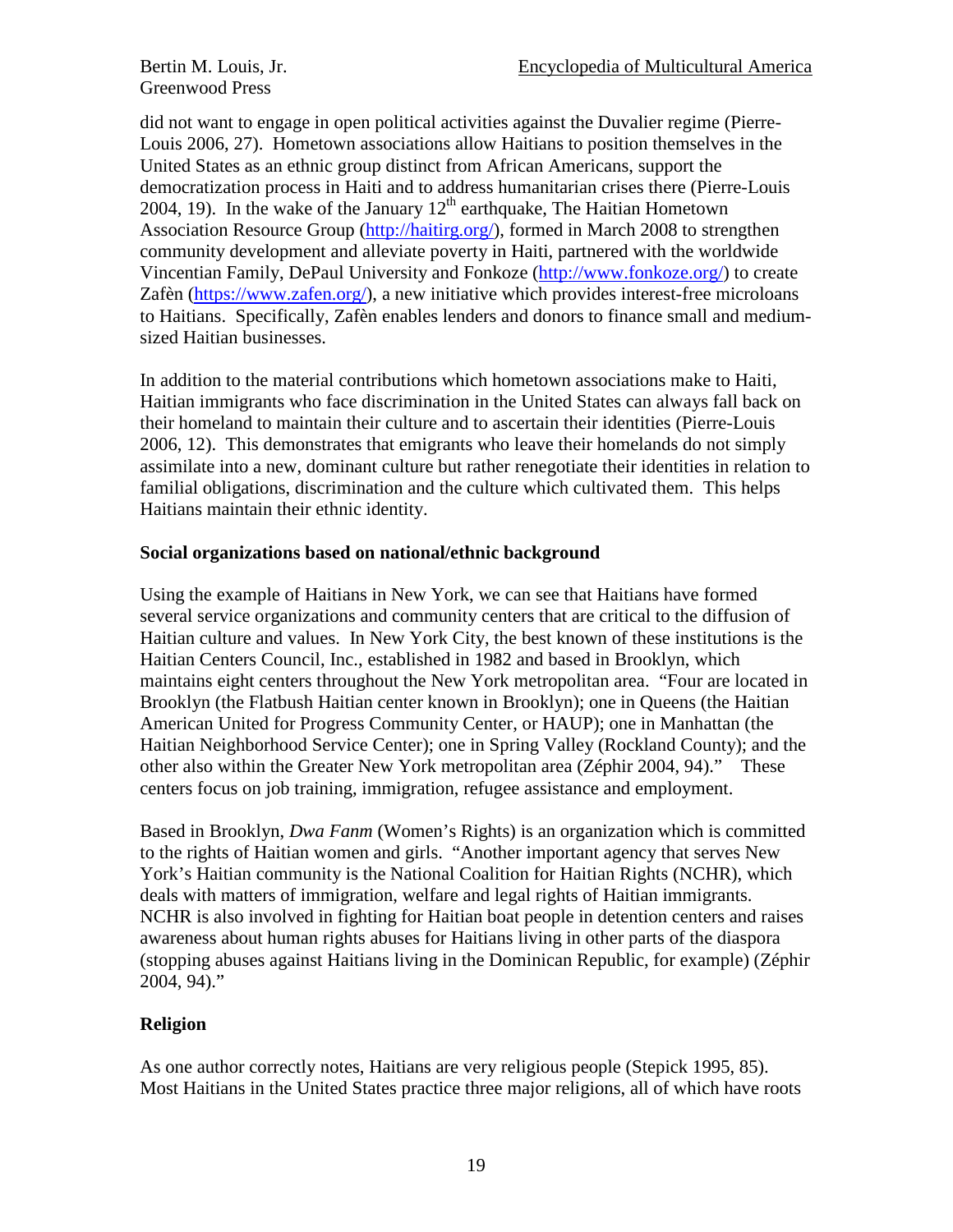in Haiti: Vodou, Catholicism and Protestantism. Vodou, one of the most maligned and misunderstood of the African-derived religions in the Western Hemisphere, combines aspects of Roman Catholic, African and Indigenous religions representing the hybrid nature of Haitian culture. Rituals of the religion involve prayers recited in French and Creole, possession by *lwa* (spirits), singing and dancing.

Many Haitians enter the United States as a majority Roman Catholic population. Slaves in colonial Haiti (Saint Domingue) were baptized and instructed in the Catholic religion (Simpson 1945). After Haitian independence in 1804, Catholicism became the religion of the Haitian state. Many Haitians living in the United States are practicing and nominal Catholics.

The roots of Protestantism in Haiti can be traced as early as 1816 when Stephen Grellet and John Hancock, from the United States, visited Haiti for a meeting with Alexandre Pétion, the Haitian ruler at that time. Protestantism among Haitians in its diaspora scattered in the Caribbean (Brodwin 2003) and the United States (Richman 2005) is rising and now we are beginning to see Haitian Protestants outnumber Catholic Haitians in some locales. In a recent article about the spread of evangelism in Haitian-American communities in New York City, Haitian Protestant churches (which were estimated to be more than one hundred) have grown to outnumber Catholic churches. Although this may not indicate that Protestants are the new religious majority among Haitians in New York City, it does suggest that the number of Haitians who attend Haitian Protestant churches is rising and that there may be a new religious majority among Haitians in the New York City area.

Overall, the religious needs of Haitian Americans are met by several Catholic and Protestant churches throughout America as well as Vodou practitioners.

# **Language issues**

Haiti can best be described as a nation predominantly composed of two linguistic communities: a minority French bilingual elite and a monolingual Creole speaking majority. In their study of language debates over Creole in Haiti, Schieffelin and Doucet remark that Haitian French was viewed as the high prestige form of language while Haitian Creole (Kreyòl) was considered the low prestige form (Schieffelin and Doucet 1994, 178).

While Haitians of earlier generation still view French as a high prestige form of language among themselves, Kreyòl (Haitian Creole) has become the language of choice among the majority of Haitian Americans and a strong symbol of Haitian heritage. Kreyòl was formed on the plantations of Saint Domingue and became a common language that linguistically united disparate Africans.

Kreyòl was an unwritten language until recently. There have been different ways of representing the spoken language of Haitian Creole over the years. In the 1980s, an orthographic system was established to represent Haitian Creole that is currently used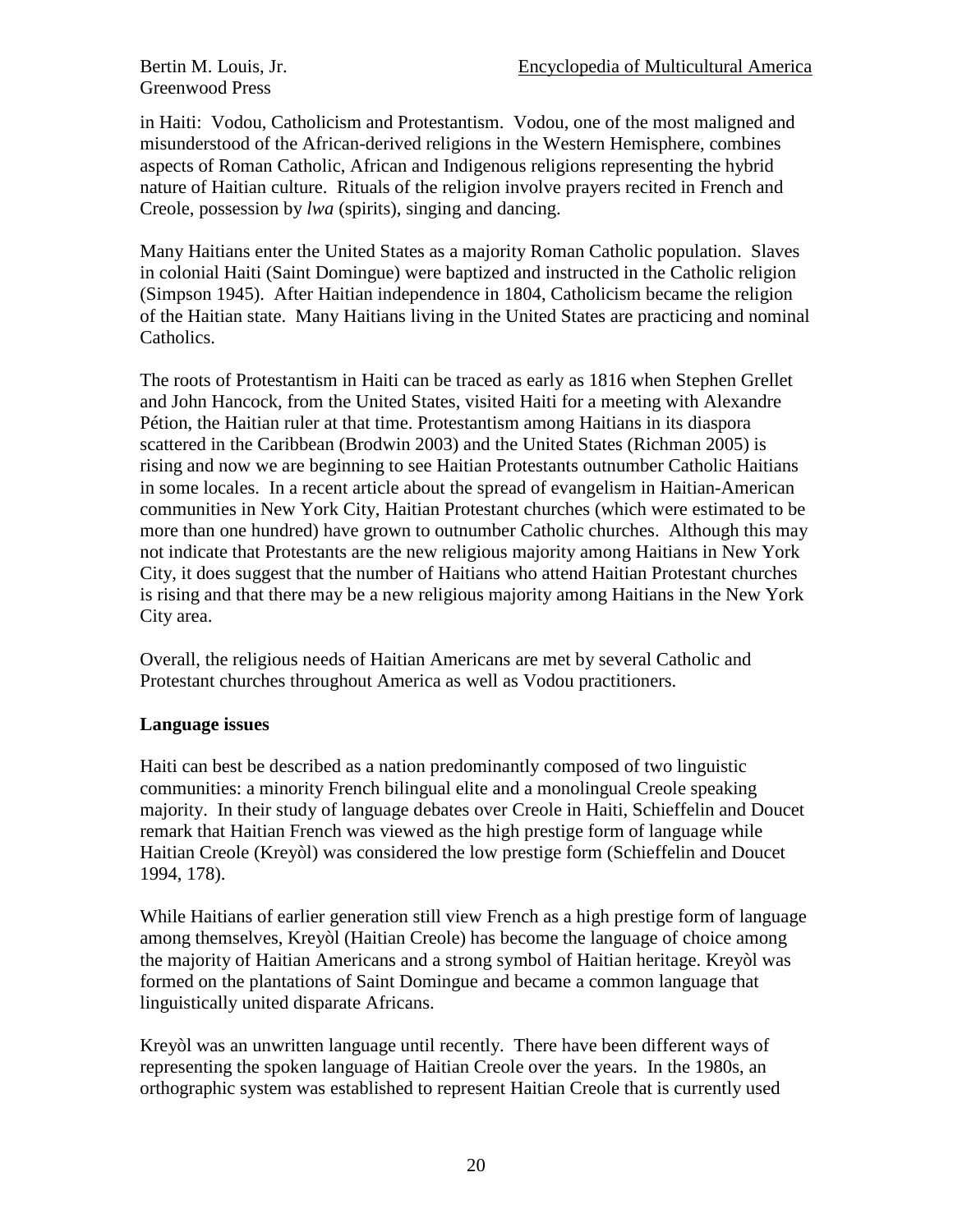among Haitian educators in the United States and is taught in Haiti. Each letter in the current Haitian Creole orthographic system only has one sound. Consonants are sounded as they are in English, every vowel is pronounced separately and all the letters are pronounced in a word. For example, the word "activity" in English is pronounced "aktee-vee-tay" and written in Haitian Creole this way: *aktivite*. There are nasalized sounds in Haitian Creole, as well, like **an** in *mouvman* (movement), **en** in *genyen* (to win, to beat) and **on** like *milyon* (million). An additional sound in Haitian Creole, **en**, is not found in English. **En** is nasalized and is similar to the sound in the word "**en**vy". We find an example of that sound in the word *gouvenen* (to govern, to direct). **Ch** in Haitian Creole is pronounced like words beginning in "sh" in English like "shower". An example of a *ch* word is *chita* (sit).

#### **National/regional-language press and other media**

Along with restaurants, barber and beauty shops, music stores and money transfer stores that Haitians have established in major American cities such as Boston, New York City and Miami, "Haitians have also established their own community media – newspapers, radio and television – that keep them informed of daily events in the Haitian diaspora and in the homeland. Major Haitian newspapers produced in New York, for example, include the *Haitian Times, Haïti Observateur* and *Haïti Progrès,* all located in Brooklyn (Zéphir 2004, 93)." "In New York City's Haitian community, for example, there are five radio stations which function on a 24-hour basis: Radio Triomphe Internationale, Radio Soleil, Radio Lakay, Radio Tropicale, and Radyo Pa Nou. Also, *Haiti Dyaspo* and *La Lanterne Haïtienne* are widely watched news magazine programs (Zéphir 2004, 93)." Another source of Haitian news and information, in the greater Boston area, is the *Boston Haitian Reporter*, established in 2000 by William Dorcena.

#### **Celebration of national holidays**

Two of the most important holidays that Haitian Americans celebrate are Haitian Independence Day and Haitian Flag Day. January  $1<sup>st</sup>$  of every year commemorates the independence day of Haiti. Haitian Americans take great pride in this day and visit each other to celebrate. It is also customary for many Haitian Americans to make a squashbased soup called *joumou* which they share with company. It is said that the newly freed slaves who fought in the Haitian Revolution ate soup *joumou* on Independence Day as an act of defiance because the French did not allow slaves to eat the soup.

In Haitian communities across America on May 18th, thousands of Haitian Americans celebrate Haitian Flag Day at concerts, festivals and parades. On May 18, 1803, in the city of Archaie, not far from Port-au-Prince, Dessalines, the leader of the Blacks, and Petion, the leader of the Mulattoes, agreed on an official flag, with blue and red bands placed vertically. Haiti's first flag was sewn by Catherine Flon. "On Independence Day however, the flag was modified again. The blue and the red bands were placed horizontally this time, with the blue band on top of the red band (Fobrum 2002)." Haiti used this flag until 1964 because François Duvalier used a vertical black and red flag and added a modified version of the arms of the Republic. On February 25, 1986, after Jean-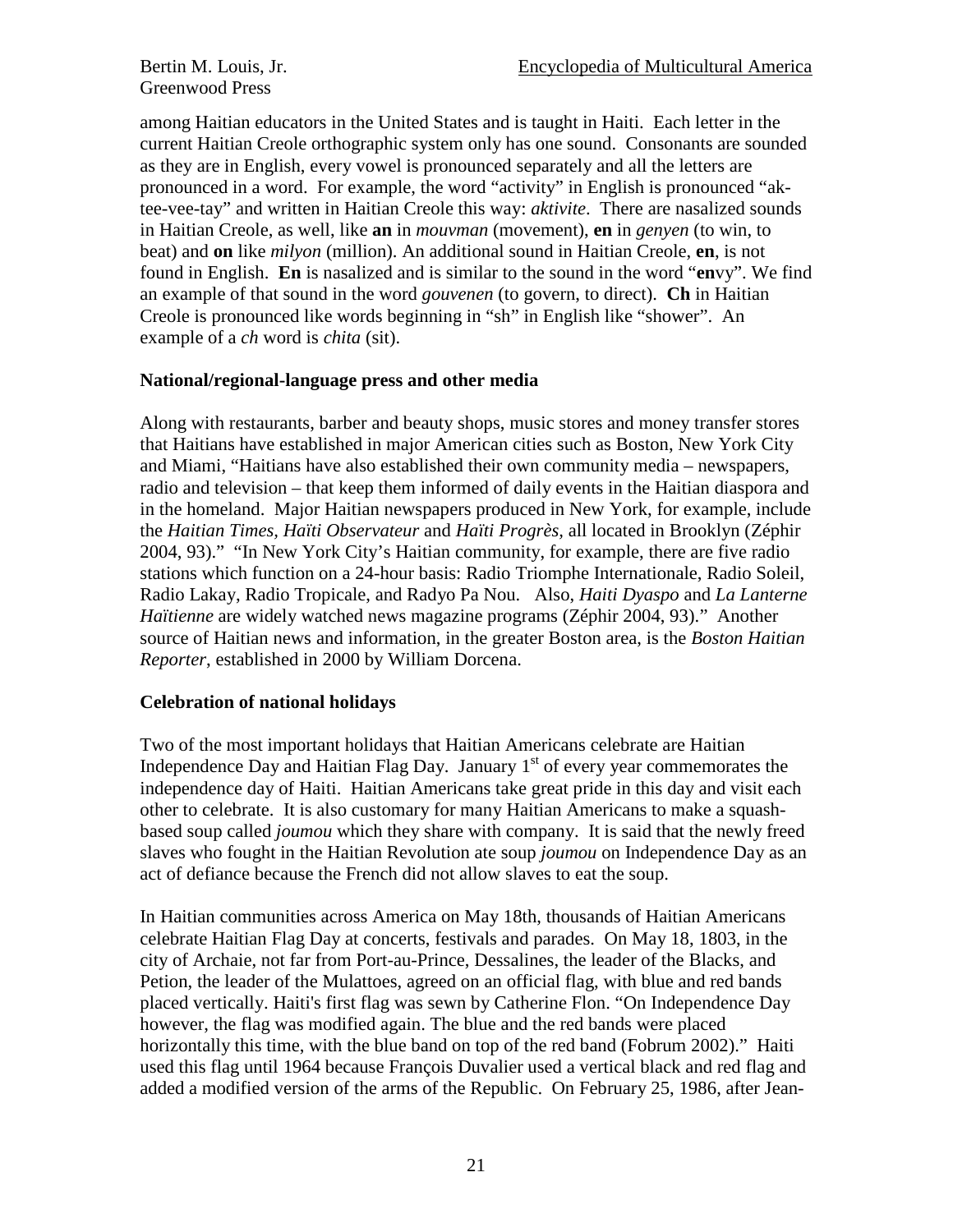Claude Duvalier fled Haiti and the Duvalier regime fell apart, the Haitian people in its vast majority requested that the red and blue flag be brought back. The red and blue flag remains the official flag of Haiti.

# **Foodways**

Haitian cuisine is a mixture of African, French and Caribbean influences. *Djiri kole*  (literally "rice mixed with beans") is a staple of the Haitian diet as is rice and beans throughout the Caribbean. Haitians, however, have numerous unique versions of beans and rice such as adding pigeon peas, *djon djon* (tiny black mushrooms) and green peas. Haitians also make food like chicken, goat and beef in sauces that many times have a tomato paste base (*sòs Kreyòl*). Other Haitian specialties are *banan pèze* (fried plantains) *griyo* (fried pork), *pate* (Haitian pastries filled with fish, chicken or spiced beef) and *lambi* (conch). We find many Haitians throughout the United States dining on these Haitian delicacies. Many Haitians in the United States also enjoy *akasan,* a drink made of cinnamon, evaporated milk, flour, corn starch, star anise and vanilla extract, and imbibe in Rhum Barbancourt, rum produced in Haiti since 1862. In celebration of Haitian independence Haitians in the United States commonly eat soup *joumou* (pumpkin soup), which is made with squash and is offered to guests who drop by to offer their best wishes for the upcoming year. Variations of soup *joumou* contain vegetables, beef, turkey and thin pasta like macaroni and vermicelli.

## **Music, arts, entertainment**

Haiti has a longstanding tradition of artistic expression which is internationally recognized. Some of the prominent Haitian artists of the  $20<sup>th</sup>$  century are Vodouist painter Hector Hyppolite and Georges Liautaud. "The Galerie d'Art Nader, which opened in Port-au-Prince in 1966, has the finest collection of Haitian paintings in Haiti available for purchase, consequently contributing to the dissemination of Haitian art, as it receives hundreds of visitors and customers from around the world (Zéphir 2004, 62)." "The Milwaukee Art Museum, in Milwaukee, Wisconsin, is home to the largest collection of Haitian art in the world. This collection of Haitian art classics, named the Flagg collection, was originally purchased by the late multimillionaire Richard Flagg (and his wife, Erna) at the urging of his friend, Monsignor Alfred Voegeli, the Episcopalian Bishop of Haiti who was from Milwaukee (Zéphir 2004, 63)." The collection was donated to the Milwaukee Art Museum upon Richard Flagg's death.

Music is also another form of artistic expression which has brought increased visibility to Haitians. One popular form of Haitian music with deep roots in Haiti's peasant class and is used in Vodou ceremonies is *Rara.* "*Rara* bands perform in the streets of Haiti at various times when there are particular political events that incite grassroots movements. However, the established tradition of the *Rara* festival is during the Lent season, right after Carnival up until Easter Sunday (Zéphir 2004, 63)." In the mid 1950s, another form of Haitian music called *Konpa* developed. *Konpa* is influenced by merengue which is from the Dominican Republic. *Konpa* dominated the Haitian music scene with artists like Nemours Jean-Baptiste and Weber Sicot. Tabou Combo– which was formed in Haiti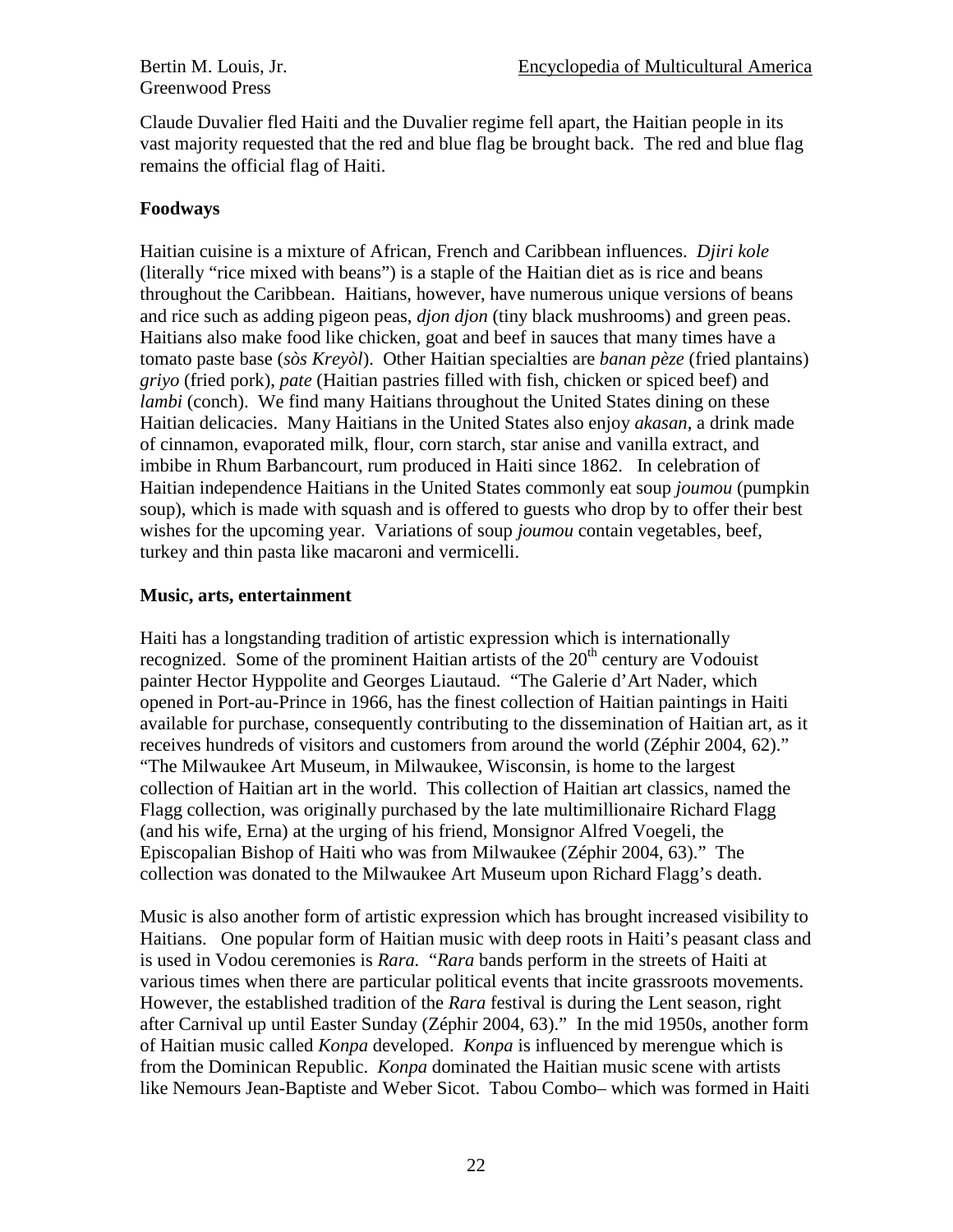and relocated to New York when the political situation worsened in the late 1970s–and Miami-based T-Vice are two bands illustrative of this type of music. *Mizik Rasin* (Roots music) developed in the late 70s among Haitians. This musical form came about as the result of the interest of returning to Haitian folk forms such as Vodou and *Rara* musical traditions. The group *Boukman Eksperyans* (named after *Boukman* who presided over the Vodou ceremony that ignited the Haitian Revolution) started in 1978 and used their music to speak out against the abuses of the Duvalier regime and allied themselves with the struggles of the Haitian masses (Zéphir 2004, 64).

# **V INTEGRATION AND IMPACT ON U.S. SOCIETY AND CULTURE**

#### **Intergroup relations**

Haitians in the United States have established ties to other Haitians through extended families and institutions. Many Haitians are concentrated along the Eastern seaboard of the United States in cities such as Boston, New York, Washington D.C. and Miami. Haitians frequently visit their relatives who live in each of these cities as well as kin who live within the greater Metropolitan areas of the major cities that Haitians live in. For example, there are an estimated 25,000 Haitians in the greater Washington D.C metropolitan area which includes Silver Spring, Langley Park and Hyattsville, Maryland. Many of them have relatives in the greater New York metropolitan area and they visit each other frequently by car.

The institutions created by Haitians in the United States also provide ample opportunities for Haitians to congregate based on a shared ethnic identity. In the Washington D.C area, for example, Dr. Joseph Baptiste, responded to the coup d'etat in Haiti in 1991 by founding the National Organization for the Advancement of Haitians (NOAH). NOAH is a non-profit organization for social policy and economic development and allows Haitians from the Washington D.C. area to interact and connect with Haitians living in other parts of the United States with the shared goal of the betterment of Haiti [\(http://www.noahhaiti.org\)](http://www.noahhaiti.org/).

Since its inception, NOAH has responded to emergencies in Haiti including natural disasters such as the January earthquake of 2010. NOAH members set up water pumps for over 5,000 Haitians living in tent cities and delivered thousands of meals to people affected. Additionally, NOAH has an earthquake action plan which includes a medical action plan including triage, consultation, emergency interventions and specialized medicine.

#### **Political associations and organizations**

Since their migration to the United States, Haitians have created numerous professional organizations which help them maintain their ethnic identity, promote their interests and continue links with their ancestral homeland. An example of a vibrant Haitian organization which helps Haitian Americans maintain their ethnic identity, assists members of the Haitian immigrant community and continue links with Haiti is the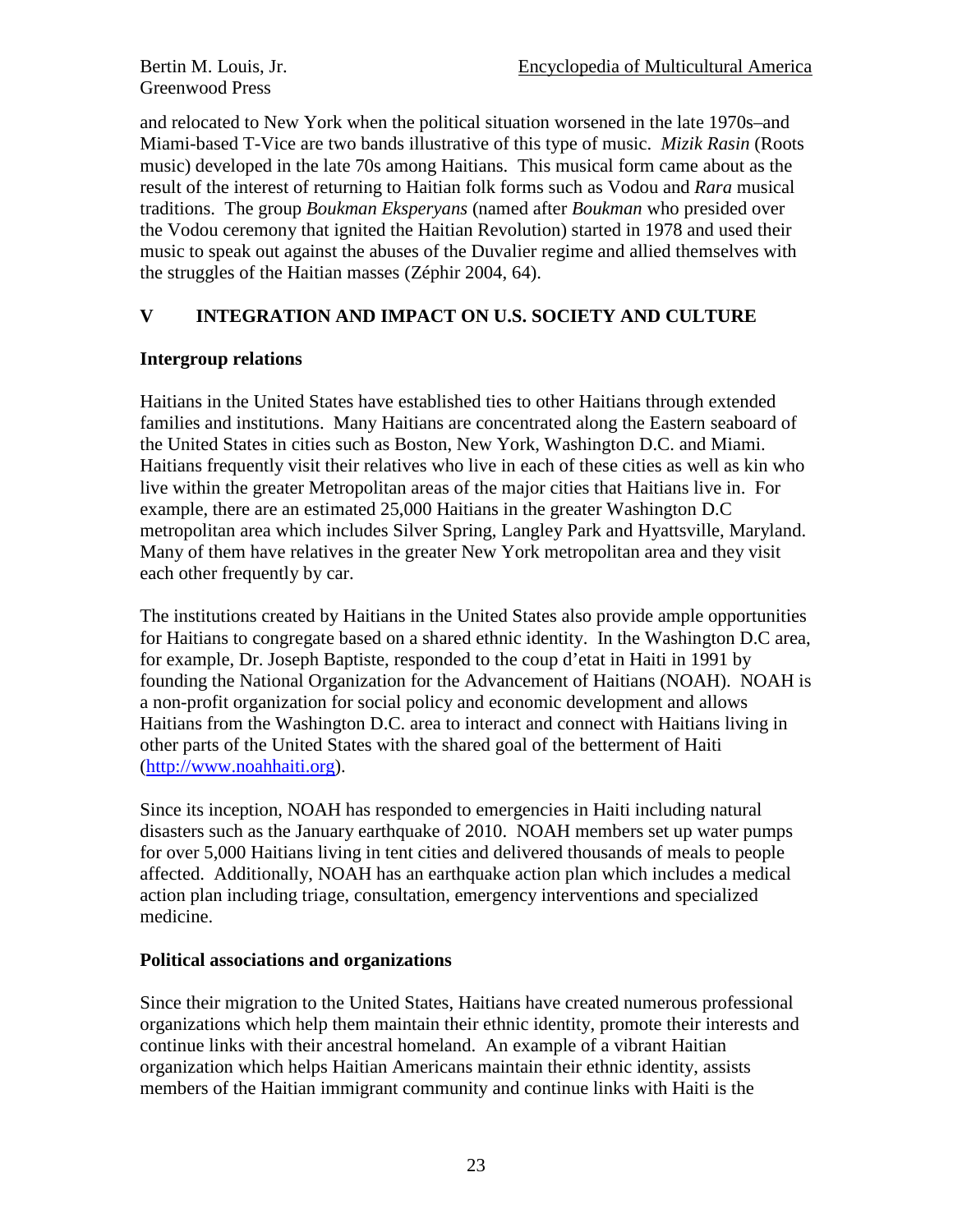AMHE, Association des Medecines Haïtiens à l'Étranger (the Associations of Haitian Physicians Abroad). According to the organization's website, the AMHE was founded in August 1972 by a group of Haitian physicians determined to mark their presence as a growing ethnic entity in the United States, to foster professional alliances, to promote the health and interests of the Haitian immigrant community at large and contribute to the health care needs of Haiti through medical student training and donations [\(www.amhe.org\)](http://www.amhe.org/). Since the January  $12<sup>th</sup>$  earthquake, countless members of the AMHE, as well as other Haitian Americans who work in health care, have returned to Haiti contributing their medical expertise in caring for Haitians who needed medical attention for compound fractures, amputations and mental illness.

## **Civic and electoral participation**

In the major American cities we find Haitians (Boston, Chicago, Miami and New York, for example), Haitians have made an impact with regard to representing members of their community. Haitians also do this through increased electoral participation as a strategy in the shaping of their communities. The example of Haitian civic and electoral participation in Boston demonstrates this commitment.

Haitian organizations emerged in the Boston area in the 1980s to serve the population. Examples of these organizations are AFAB – Asosyasyon Fanm Ayisyenn Boston (Association of Haitian Women in Boston), the Haitian-American Public Health Initiative (HAPHI), the Haitian American Public Health Initiative, Haitian-Americans United, Inc. and the Haitian Multi-Service Center. These organizations mobilized their resources and experience to assist newcomers to Boston's Haitian community.

According to one author, Haitians in Boston have also had a strong voice in U.S. politics since 1999, when Democrat Marie St. Fleur was elected as state house representative from the Fifth Suffolk District, representing Dorchester and part of Roxbury (Zéphir 2004, 108). Marie St. Fleur campaigned as the "girl from the neighborhood" and gained numerous votes from Haitians who are overwhelmingly represented in her district.

## **Public policies and political representation**

Although Haitians have positively contributed to the creation of the United States and the communities which they live in, Haitians are continually stigmatized by negative stereotypes, especially in the latter  $20<sup>th</sup>$  century. Indeed, no other American immigrant group in the 1970s and 1980s endured more prejudice and suffered more discrimination than Haitians (Stepick 1998, 2). For example, Haitians have the highest disapproval for political asylum requests of any national group. They have been disproportionately incarcerated in comparison to other nationalities seeking political asylum requests and Haitians were identified as health risks for tuberculosis and A.I.D.S. during the 1970s and 1980s. As a result of this climate of discrimination, advocacy organizations that were disappointed that Haitians were not one of the nationalities benefiting from the Nicaraguan Adjustment and Central American Relief Act, put tremendous political pressure on the U.S. Congress to pass some type of benefit to the estimated 50,000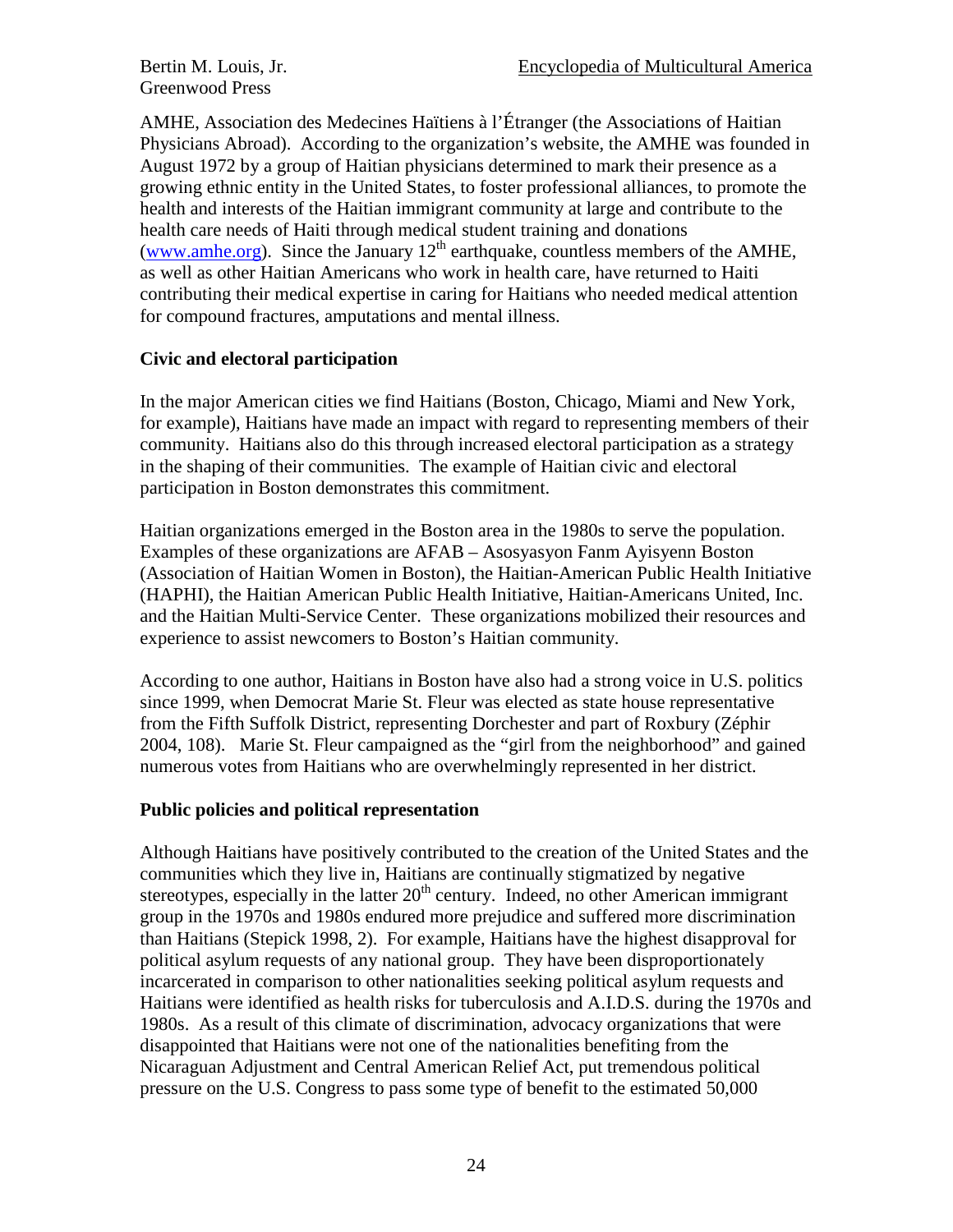Haitian refugees living in the United States in 1988. Applicants who were living continuously in the United States since December  $31<sup>st</sup>$ , 1995 and were either orphaned, abandoned after entering the U.S., determined to have a credible fear of persecution if returned to Haiti, applied for asylum before December  $31<sup>st</sup>$ , 1995 or previously been paroled into the U.S. by U.S. authorities for emergent reasons or reasons deemed to be in the national interest were eligible for permanent residence in the United States.

# **VI THE SECOND AND LATER GENERATIONS**

Second generation Haitian Americans are more numerous and heterogeneous that the first generation of Haitians that migrated to the United States. According to one scholar, the greater number of children of Haitian immigrants tends to fall within two broad categories: "(1) those who were born in the United States, who have always lived in this country and may or may not have had a chance to visit Haiti; and (2) those born in Haiti who came to the United States at an early age (usually before adolescence) and are schooled in the United States, and who may not have spent any time or significant amount of time in Haiti since their relocation (Zéphir 2004, 129)." They are fluent in English and some may have an active or passive knowledge of Haitian Creole (French in rare instances).

# **Ethnic identity: Degrees of Haitianness**

Second generation Haitian Americans can be divided into three broad categories with some overlap: "(1) those who display a strong form of Haitianness; (2) those who display a weaker form of Haitianness; and (3) those who have absolutely nothing to do with Haiti, the undercovers (Zéphir 2004, 130)."

"Haitianness is demonstrated mostly through an intense involvement in the Haitian diasporic community and an interest in Haitian matters in the United States and Haiti. Haitianness can also be expressed by a preference for the label "Haitian" as a self ethnic descriptor, an acknowledgement of one's birthplace of Haiti and parents' birthplace, length of residency in Haiti or repeated trips to Haiti, and a high level of fluency in Haitian Creole (Zéphir 2004, 130-131)." They speak Kreyòl without the use of a lot of English to express their thoughts and are active in Haitian clubs and organizations. Second generation Haitian Americans who exhibit a strong form of Haitianness also feel that it is their responsibility to educate Haitian American youth and the general public about Haiti. They defend Haiti from some of the negative accusations the country receives in the media. An example of a second generation Haitian American that fits this description is Wyclef Jean who is arguably the most prominent Haitian living in the United States. Wyclef Jean is a Grammy-award musician, producer and Haitian Goodwill Ambassador who created a foundation called Yélé Haiti which supports projects that improve the education of Haitian youth, the health of Haitians, the Haitian environment and community development in Haiti. Since the earthquake Wyclef Jean, his wife Claudinette and Yélé Haiti have distributed clothes, medical supplies and over 80,000 hot meals across Haiti. Yélé Haiti also distributed tents to Haitians rendered homeless by the earthquake and has enacted a plan to augment Haiti's agricultural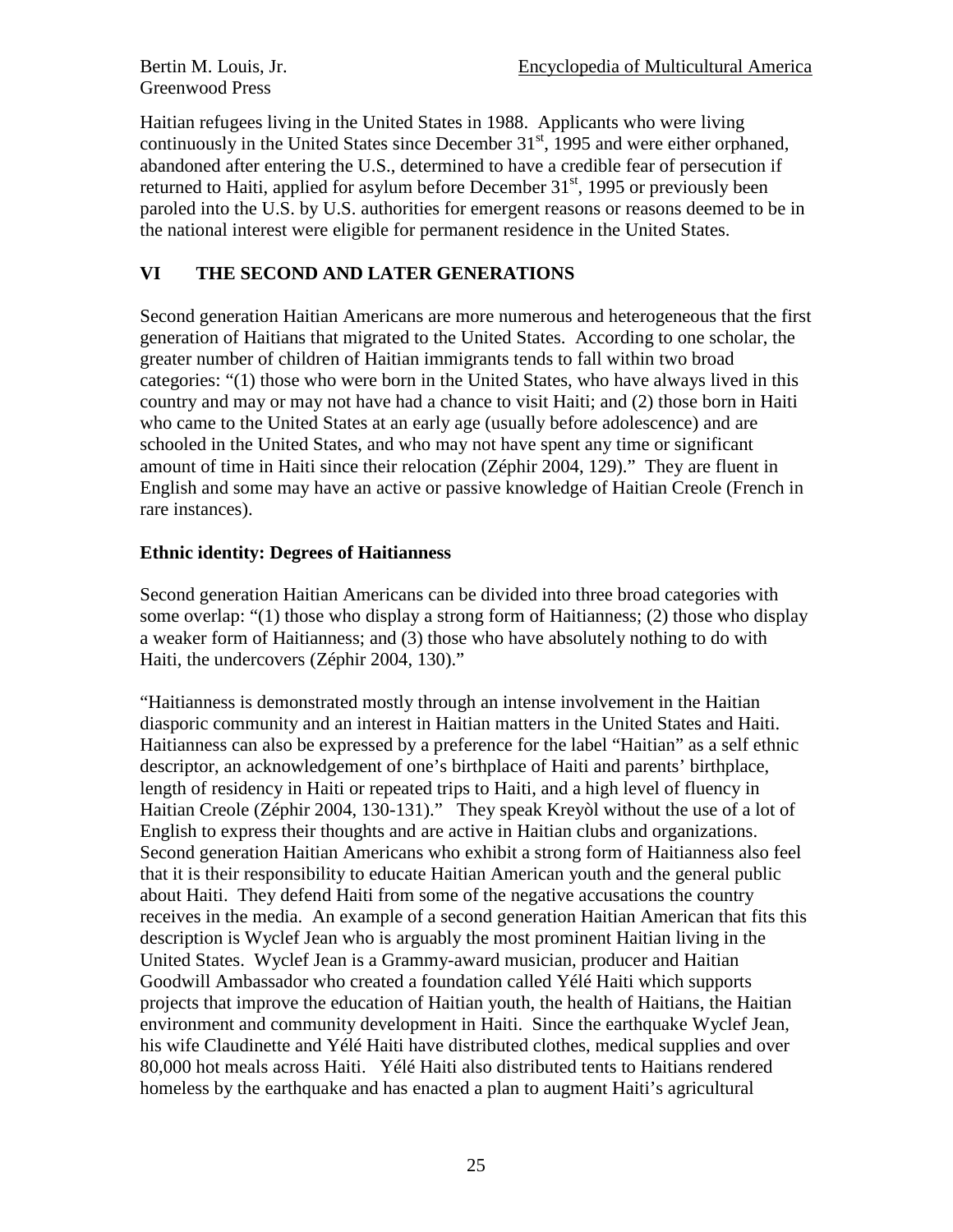production through a farming community outside of Port-au-Prince in Croix-des-Bouquets. Finally, Yélé Haiti plans to build permanent housing for communities destroyed by the earthquake.

"Second generation Haitian Americans who are positioned at the weaker end of the Haitianness axis define themselves as Haitian Americans (Zéphir 2004, 133)." There are various factors that explain this choice of identification. For example, the fact that some Haitian Americans were born in the United States, or lived in the United States since a young age, has given them a thorough knowledge of American and African American culture that surpasses their knowledge of Haitian culture. Also, their lack of a foreign accent may prevent them from sounding like other Haitians who speak accented English. They like elements from Haitian culture such as cuisine and music but they are less involved with Haitian diasporic matters, as well as those of Haiti. Haitian Americans who display this weaker form of Haitianness stand in stark contrast to those Americans of Haitian descent that covers up their ethnic heritage to deal with the reality of ethnic prejudice which is pervasive in the United States. One author refers to people of Haitian descent such as this as an undercover (Zéphir 2004, 130).

## **Educational attainment**

The assistance of state and city agencies that have attended to the specific cultural needs of Haitians has facilitated the education of second generation Haitian Americans. In New York City, for example, "the large number of Haitian students attending public schools compelled the board of education to hire Haitian teachers and guidance counselors who could address the needs of Haitian students. Many of these Haitian teachers are used in bilingual education programs (Haitian Creole and English) that are designed to help Haitian children with limited English proficiency (Zéphir 2004, 95)." Programs such as these have helped many second generation Haitian Americans to integrate into American educational systems and achieve at very high levels. Many second generation Haitian Americans, whether they were born in Haiti and moved to the United States or were born in the United States, have done well in American schools and have gone on to obtain advanced American university degrees which have secured them employment as doctors, engineers, nurses, lawyers, professors and business owners.

# **VII ISSUES IN RELATIONS BETWEEN THE UNITED STATES AND THE COUNTRY OF ORIGIN**

# **Forecasts for the 21st century: Hope for Post-Earthquake Haiti**

More than 200 years ago the ancestors of Haitian Americans fought a revolution where they defeated colonial powers that tried to reinstitute chattel slavery. The main lesson the Haitian Revolution taught the world is that black people (people of African descent) are human beings with the right to live dignified lives (Louis Jr., 2010). The Haitian Revolution was also supposed to allow Haitians to lead dignified lives but as the January  $12<sup>th</sup>$ , 2010 earthquake in Haiti demonstrated, the majority of Haitians are still struggling to lead dignified lives.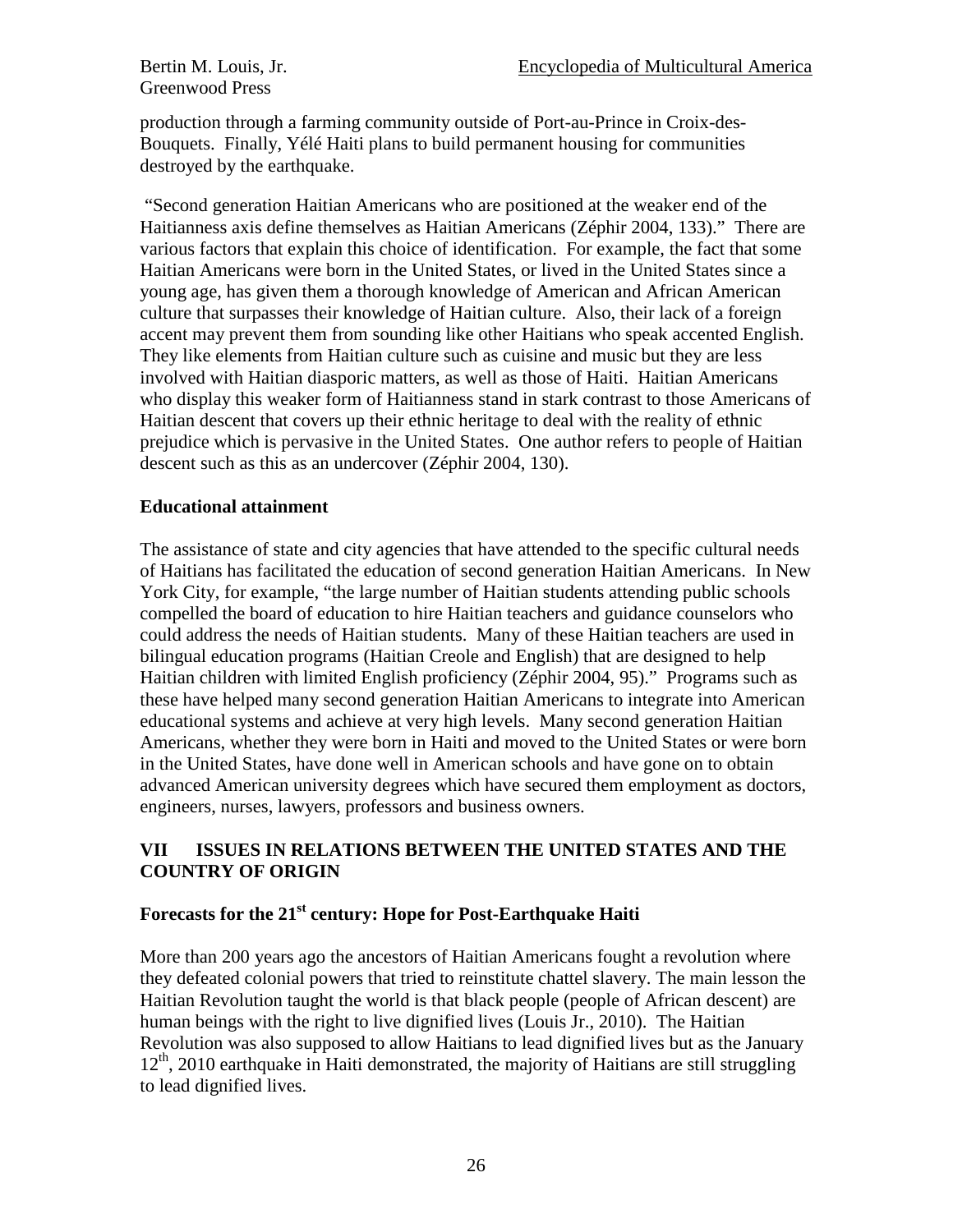Haitian Americans reacted immediately to this unimaginable cataclysm in numerous ways. For example, Haitian Americas rushed to Port-au-Prince, the capital of Haiti, and Leogane, the epicenter of the earthquake, to lend their expertise for Haitians trapped under rubble and injured by debris. Anesthesiologist Billy Ford M.D., Pediatric Surgeon Henri Ford M.D., and Internist Jean Ford M.D., Haitian brothers who migrated to the United States, all went back to Haiti after the earthquake and helped with medical treatment in Port-au-Prince. Andia Augustin, a doctoral candidate in French at Washington University in St. Louis, interrupted her studies and served as a translator for a medical team from Tennessee that provided medical care to Haitians injured in the earthquake. Guerda Nicolas, PhD, used her expertise in psychology to inform wellmeaning relief organizations, missionary groups and other groups with disaster counseling skills that American treatments for mental illness needed to integrate Haitian culture, Haitian folk medicine and Haitian coping mechanisms (such as singing, dancing, praying and receiving comfort from one's minister) as a way to treat depression and posttraumatic stress disorder (PTSD) in Haiti.

The cataclysm of January  $12<sup>th</sup>$ , 2010 overshadowed some of the good news that was coming out of Haiti with regard to its difficult past. Specifically, there was cause for hope for Haiti among Haitian Americans because the Obama administration took steps before the earthquake to ensure a brighter future for Haiti. For example, in 2009 President Obama appointed former President Bill Clinton as a Special U.S. envoy to Haiti. One of the responsibilities for the former President was to see that international donors converted their collective pledge of \$353 million into viable aid for Haiti. Since that appointment, former President Clinton visited Haiti in July 2009 to raise awareness about reconstruction efforts in Gonaives, a battered seaside city that was nearly destroyed in 2008 by a series of tropical storms. During that visit, special envoy Clinton said the Haitian government and its international backers hoped to create 150,000 to 200,000 jobs in Haiti over the next two years. Many of those jobs were supposed to come from projects to rebuild roads and shore up erosion-prone hillsides (Katz 2009). Before the earthquake Haiti benefited from the presence of 9,000 United Nations peacekeeping troops which helped with security matters. In addition, the U.S. Congress granted Haiti access to the American textiles market, allowing for the duty free sale of Haitian textiles in the United States for a decade (as part of the Hope II Trade legislation). This policy added 12,000 jobs to Haiti.

There were other areas of improvement that gave Haiti hope. Recently three international organizations (the Inter-American Monetary Fund, the International Monetary Fund and the World Bank) canceled \$1.2 billion of Haiti's debt on June 30<sup>th</sup>, 2009, freeing up approximately \$50 million per year for spending to reduce poverty over the next 10 to 15 years. A significant portion of the debt dates back to loans which lined the pockets of Haiti's dictators, especially François and Jean-Claude Duvalier. Before January  $12<sup>th</sup>$ , 2010, Haiti's government embarked on a focused action plan to safeguard the gains already achieved and ensure that the country continues on a path towards economic security. This included job creation and infrastructural improvement which was supposed to attract more foreign investment to Haiti.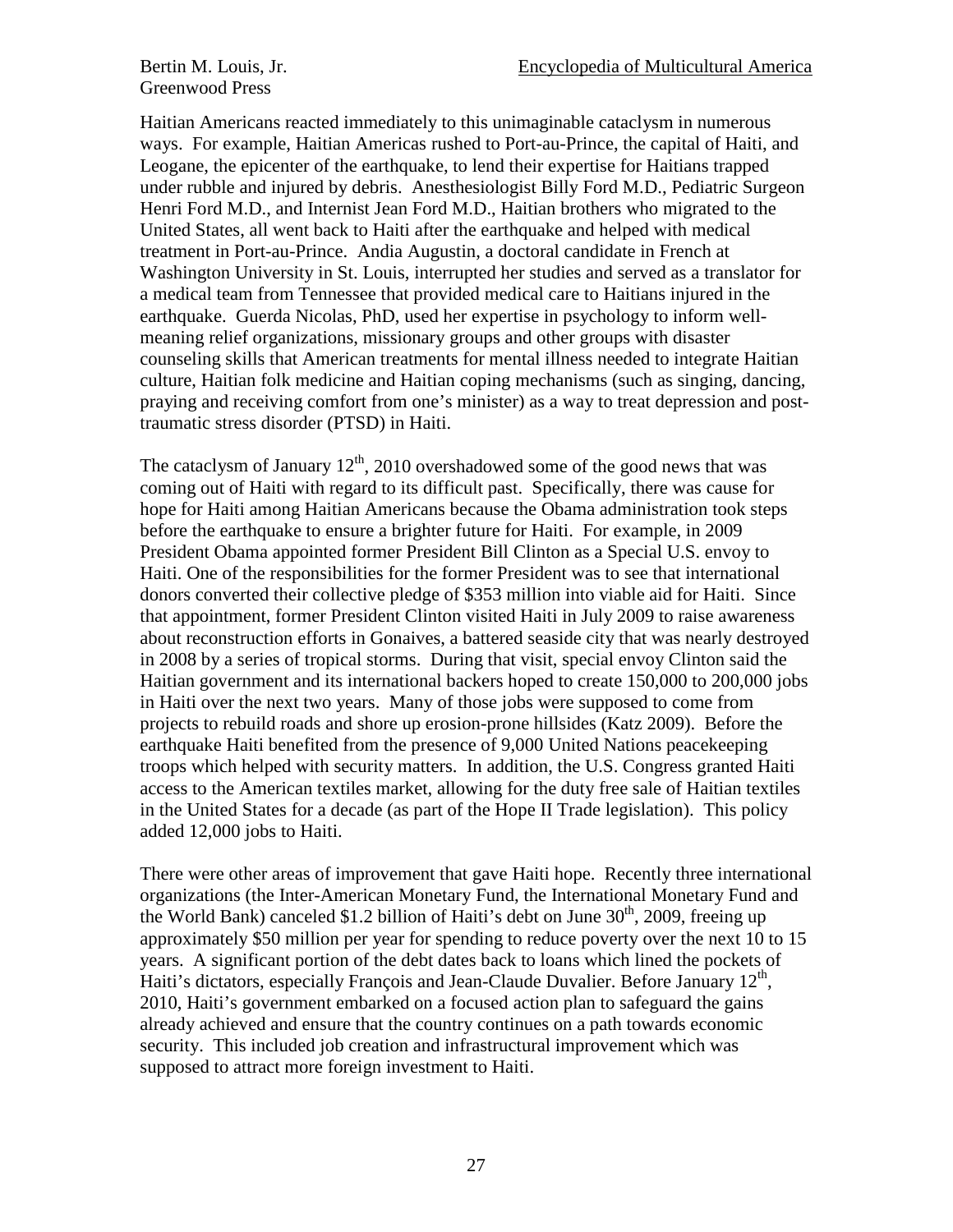Since the earthquake, the international community, the U.S. government and the Haitian diaspora (Haitian-Americans) have helped to rebuild Haiti in different ways. The main contribution made by the international community to the rebuilding of Haiti is external debt relief. After the earthquake, Venezuela announced that it would cancel nearly \$300 million in Haitian debt. Haiti owes Taiwan \$88 million. ON May  $29<sup>th</sup>$ , 2010 Taiwan announced that the Taiwanese government would shoulder the Haitian interest payments for five years as Haiti recovers from the earthquake. France promised \$230 million Euros (approximately \$400 million U.S. dollars) towards Haitian earthquake relief. Numerous telethons in the United States (HOPE FOR HAITI NOW telethon, S.O.S. – Saving Ourselves: Help for Haiti) raised millions of dollars for Haitian earthquake relief. On March  $22<sup>nd</sup>$ , 2010, the Inter-American Development Bank agreed to forgive \$479 million of Haiti's debt. Additionally, the IADB will provide Haiti with \$2 billion in loans over the next ten years. And on May  $28<sup>th</sup>$ , 2010, the World Bank agreed to cancel approximately \$36 million of Haitian debt. The World Bank also made \$479 million in grants to support post-earthquake Haitian recovery and development through June 2011. Finally on March  $31<sup>st</sup>$ , 2010 over 150 countries pledged over \$5.3 billion over the next 18 months to help rebuild Haiti.

In addition to providing military and medical assistance in Haiti since January  $12<sup>th</sup>$ , 2010, the Obama Administration granted temporary protected status to undocumented Haitians living in the United States. Temporary Protected Status protects undocumented Haitians from deportation for 18 months and allows them to continue to work in the United States. This special immigration status was extended to approximately 100,000 Haitians and 30,000 Haitians who were ordered to be deported. The protection status only applies to Haitians who were in the U.S. before January 12<sup>th</sup>, 2010 (Wu 2010). President Obama also donated part of his Nobel Peace Prize Award to the Clinton Bush Haiti Fund. The Clinton Bush Haiti Fund gets essential medical equipment to critically injured Haitians, creates clinics and delivers relief supplies including water purification tablets, hygiene kits, mosquito nets and temporary latrines [\(http://www.clintonbushhaitifund.org/\)](http://www.clintonbushhaitifund.org/).

The Haitian diaspora in the United States (Haitian Americans) responded immediately to the earthquake as it has during past crises. In addition to Haitian American hometown associations and professional associations that went to Haiti to help with earthquake relief, Haitian individuals have contributed to rebuilding post-earthquake Haiti. Maurice Bonhomme and Jean Cayemitte, who work jobs as security guards and in the kitchen of an upscale French restaurant in Chicago, Illinois, returned to Petit Goave, Haiti which was devastated by the earthquake (Lazar 2010). Between the two of them Jean and Maurice raised enough money to get 500 tents to Petit Goave and are rebuilding a grammar school which they supported with their own money before the earthquake. Jean and Maurice's story is an example of the power of Haitian Americans in rebuilding Haiti. According to a 2008 World Bank study, émigrés remitted roughly 30 per cent of Haiti's GDP (Lazar 2010). As the result of the earthquake it would be safe to assume that Haitian Americans are sending even more money.

Haiti was the first country to articulate a general principle of common, unqualified equality for all of its citizens. The fundamental concept of a common humanity also ran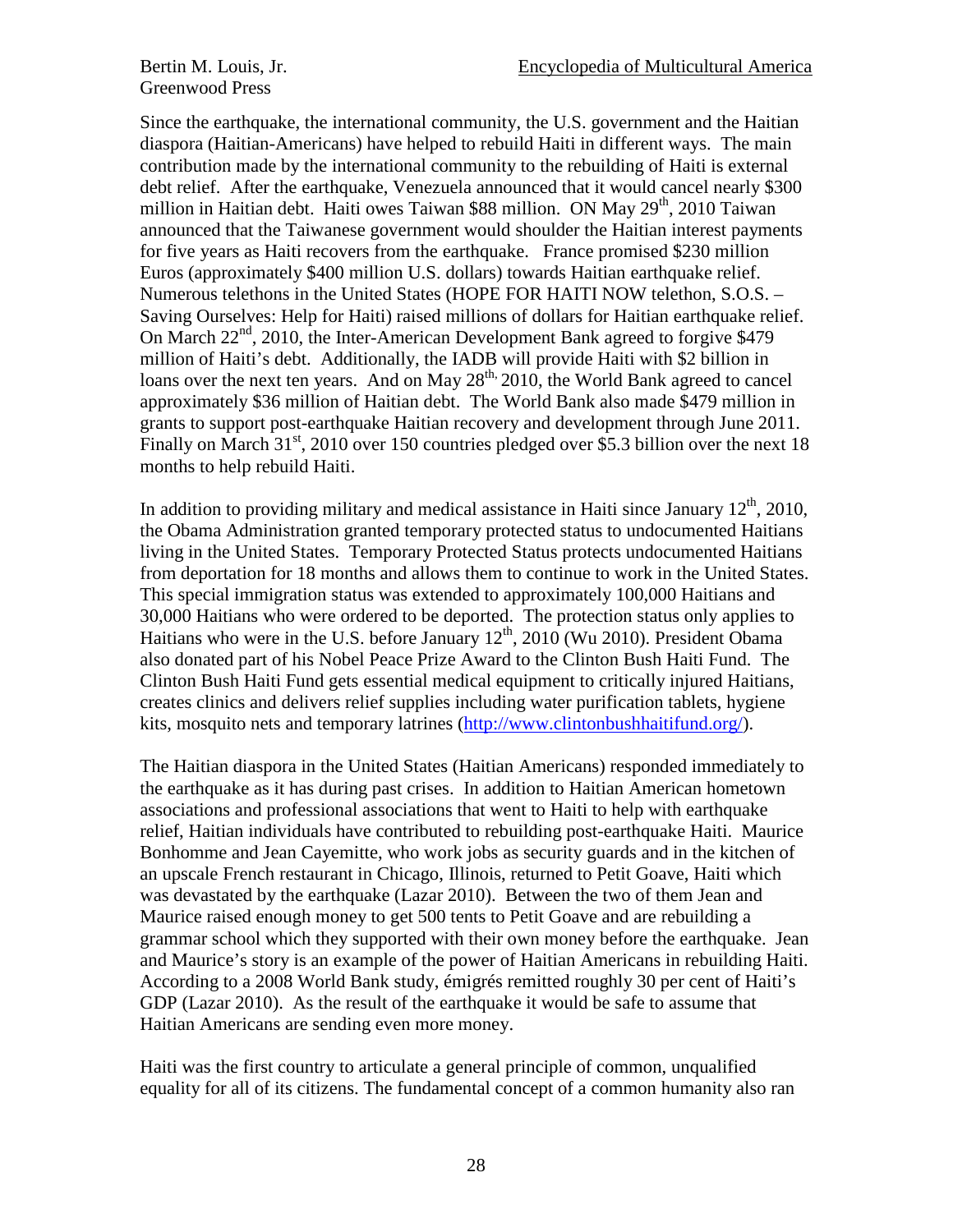deeply through the early Haitian constitutions. This belief is what connects Haitians with other people around the world, as was highlighted by U.S. President Barack Obama in a speech he delivered in the aftermath of the earthquake, which has claimed at least 230,000 lives at present. In the coming months and years, Haitians will continue to struggle to live dignified lives in the midst of destroyed homes, deceased family and friends, infrastructural challenges, and possible waves of infectious diseases that could claim additional lives. But if most of the international aid that was pledged to Haiti is donated, if infrastructural improvements occur in Haiti and if Haitian Americans continue to help rebuild Haiti, there may be reason for hope in post-earthquake Haiti.

# **APPENDIX I: MIGRATION STATISTICS**

# **APPENDIX II: CENSUS STATISTICS**

Census figures provide the best estimates of the Haitian population in the United States. According to the American Community Survey, which is compiled from Census data, there were approximately 694,000 (694,123) Haitian-born Blacks in the United States as of 2005.

# **APPENDIX III: NOTABLE HAITIAN AMERICANS**

# **Sidebar 1**

A few notable Haitian Americans include the following individuals:

Marleine Bastien is a social worker and founder and executive director of *Fanm Ayisyen nan Miami, Inc.* (Haitian Women of Miami, Inc) which is also known as FANM (the Haitian Creole word for "woman"). She was born in Haiti in 1959 and immigrated to the United States in 1981. "She first attended Miami-Dade County Community College and, subsequently, Florida International University, where she earned a bachelor and a master of science degree in social work in 1986 and 1987, respectively (Zéphir 2004, 151)."

"From 1982 to 1987, Bastien worked full-time as an interpreter and paralegal at the Haitian Refugee Center in Miami, Florida. In 1991, she founded FANM, which was a purely volunteer organization at that time which advocated Haitian women's rights Zéphir 2004, 151)." Over time FANM grew and attracted attention and funding because of the important work the organization performed on behalf of the Haitian women of Miami (giving Haitian women a voice on issues which affected them such as education and community development). Bastien now serves as the Executive Director of FANM.

Edwidge Danticat was born in Haiti in 1969. She is arguably the most prominent Haitian American writer. Edwidge migrated to the United States in 1981 and graduated from Clara Barton High School in Brooklyn, New York in 1986. She earned a bachelor of arts degree in French translation and literature from Columbia University's Barnard College in 1990 and earned a master of fine arts degree in creative writing in 1993 (Zéphir 2004, 155).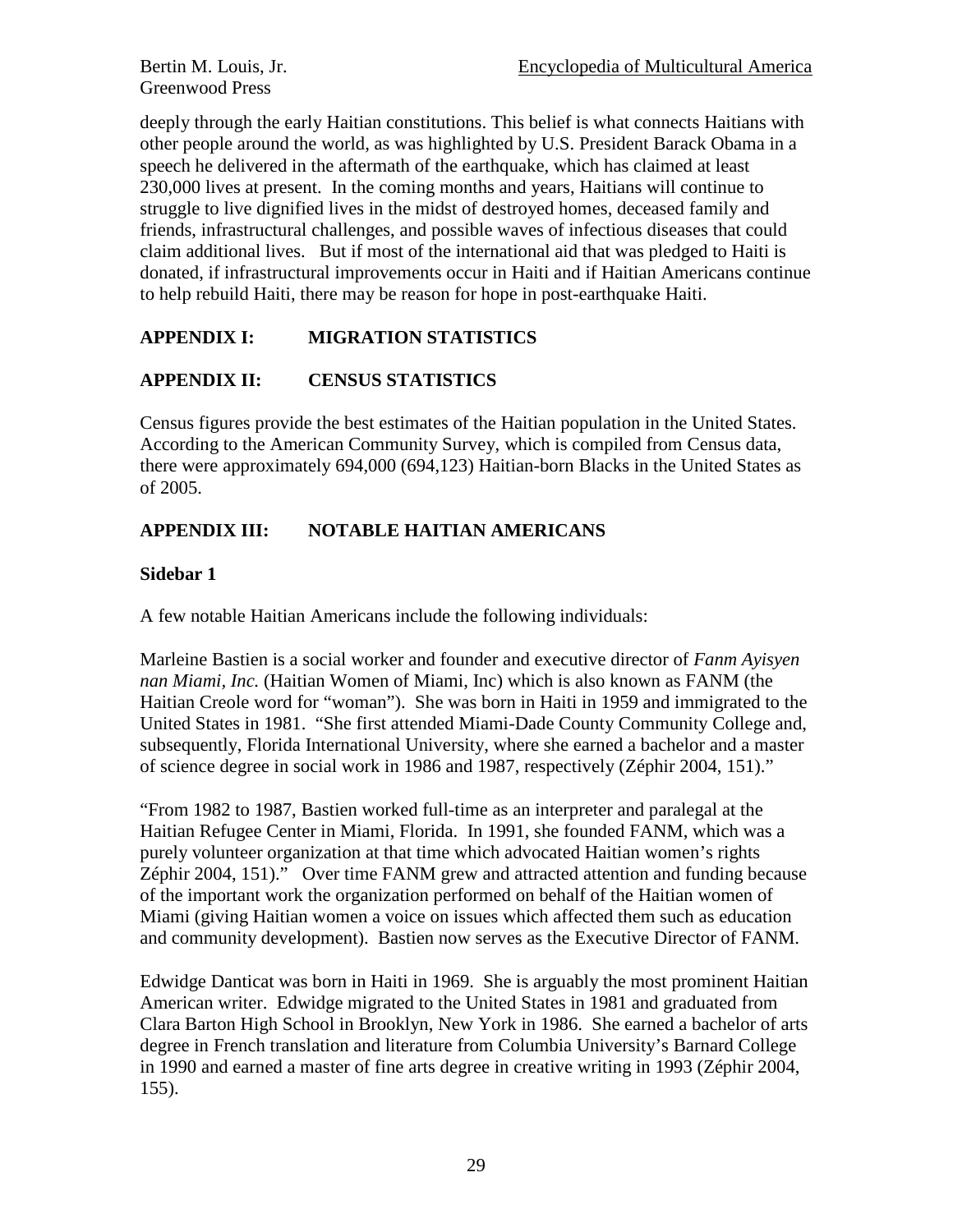Edwidge Danticat is a prolific writer who has published more than forty essays and short stories and several novels which have garnered acclaim such as *Breath, Eyes, Memory*  (1994), chosen by the Oprah Winfrey book club in 1998 and *Krik Krak* (1995) which was a finalist for the National Book Award. Ms. Danticat has also held "professorship positions in departments of English and creative writing programs at several universities, including New York University, Brown University and the University of Miami. She is also very involved in the Haitian community regularly organizing cultural programs and speaking to Haitian children and teenagers at public schools (Zéphir 2004, 155)."

Marie St. Fleur is a Massachusetts state house representative. She was born in Haiti in 1962 and migrated to the United States in 1969. While attending the University of Massachusetts at Amherst she earned a bachelor of arts degree in political science in 1984. In 1987 she earned her law degree after attending Boston College Law School.

"After positions as a law clerk for the Massachusetts Superior Court, assistant attorney general in the Trial Division of the Office of the Attorney General and chief of the Unemployment Fraud Division, Marie St. Fleur was elected to the Massachusetts House of Representatives, becoming the first Haitian America ever to hold an elected seat in Massachusetts or a seat at any state legislature level (Zéphir 2004, 167)."

Henri R. Ford, M.D., is vice president and chief of surgery of Children's Hospital in Los Angeles, California as well as Vice-Dean of Medical Education, Professor and Vice chair for clinical affairs in the Department of Surgery and at the Keck School of Medicine of the University of Southern California. He received his bachelor's degree in public and international affairs, cum laude, from Princeton University in 1980 and his M.D. from Harvard Medical School in 1984.

Dr. Ford did his internship (1984-85) and residency (1985-87; 1989-91) in general surgery at New York Hospital Cornell Medical College. He completed a research fellowship in immunology (1987-89) in the Department of Surgery at the University of Pittsburgh and a clinical fellowship (1991-93) in pediatric surgery at Children's Hospital of Pittsburgh.

The story of Abner Louima is one of the more outrageous and infuriating cases of police brutality against black men, and Haitians, in New York City. On Saturday, August  $9<sup>th</sup>$ , 1997, around four o'clock in the morning, Abner Louima came out of the Haitian Rendez-Vous club located on Flatbush Avenue in Brooklyn, New York. Louima witnessed a fight between two women. Someone in the club called the police, who dispatched a squad car from Brooklyn's  $70<sup>th</sup>$  Precinct. Louima reported that the cops began pushing people around, shouting racial slurs, calling them "niggers," and asking, "Why do you people come to this country if you cannot speak English?" He also said that he did not think he was involved in the incident since he was "just a bystander watching events (Zéphir 2004, 84)." Louima claims he was beaten and sodomized with a plunger handle by New York Police Department officers.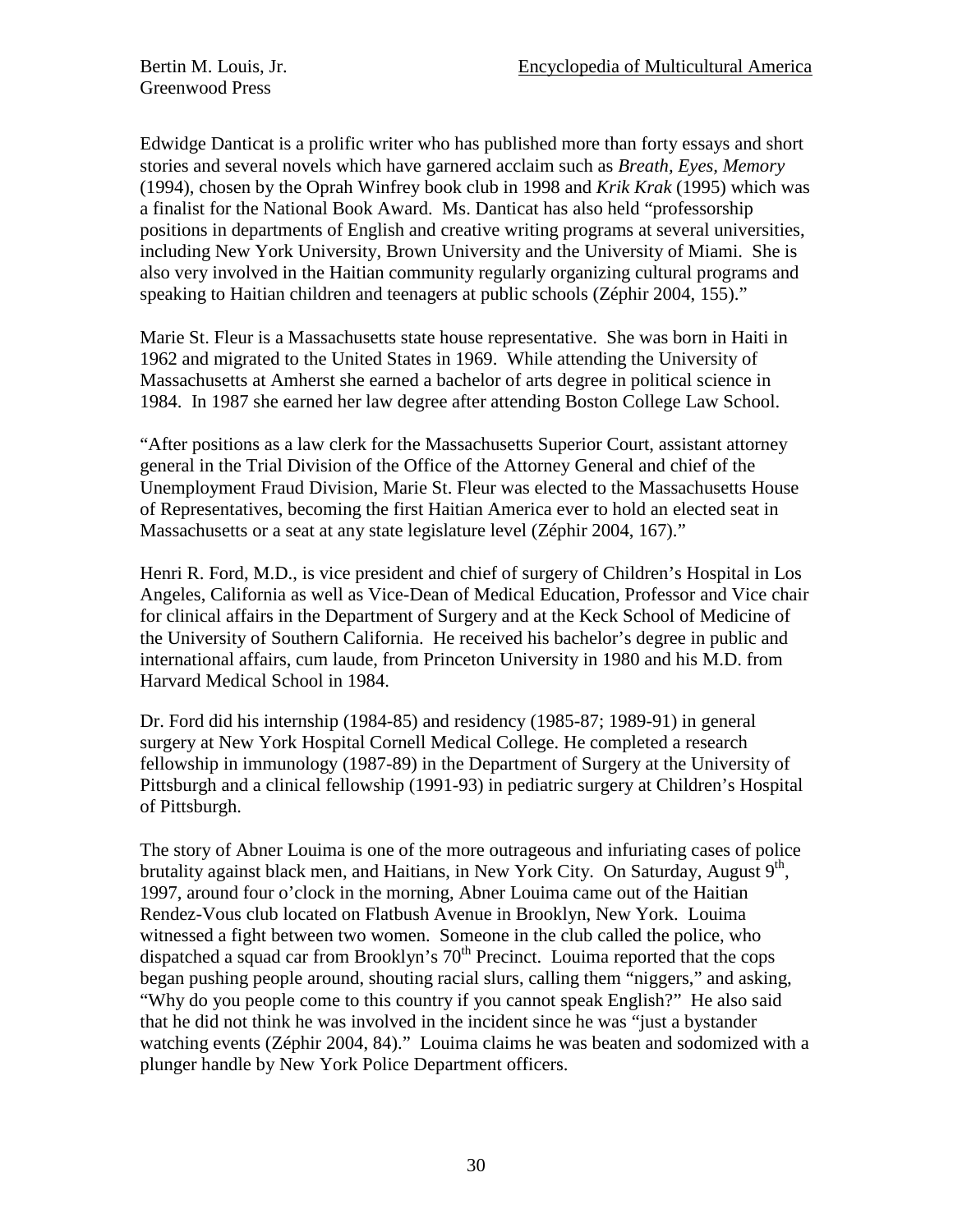As the result of this incident a series of trials occurred from 1999 to 2002. In 1999, Justin Volpe pleaded guilty to sodomizing Louima and was sentenced to 30 years in prison. Officers Schwarz, Wiese and Bruder were tried on lesser charges which they were found guilty. All three officers appealed their sentences and on February  $28<sup>th</sup>$ , 2002, they won their appeals, and their convictions were overturned. A new trial began for Schwarz on June  $24^{th}$ , 2002; on July 16<sup>th</sup>, 2002, the jury found him guilty of perjury but was deadlocked on the civil-rights violations charge (Zéphir 2004, 86). Schwarz pleaded guilty to perjury in a plea bargain and all of the other charges were dropped. Schwarz served five years in prison and settled in Staten Island. Officers Wiese and Bruder were fired from the New York Police Department and were not tried again. On July 12, 2001, Abner Louima accepted a settlement of \$8.7 million from the City of New York and the police union after he had filed a civil suit. Abner Louima currently lives in Miami where he is an advocate for Haitian refugees.

# **REFERENCES**

- Arthur, Charles and Michael Dash (Eds.). 1999. *Libète: A Haiti Anthology.* Kingston, Jamaica: Ian Randle Publishers.
- Basch, Linda, Nina Glick Schiller and Cristina Szanton Blanc. 1994. *Nations Unbound: Transnational Projects, Postcolonial Predicaments, and Deterritorialized Nation-States*. Langhorne: Gordon and Breach.
- Brown, Karen McCarthy. 1991. *Mama Lola: A Vodou Priestess in Brooklyn.* Berkeley: University of California Press.
- Catanese, Anthony. 1999. *Haitians: Migration and Diaspora.* Boulder: Westview Press.
- Central Intelligence Agency World Factbook.

<https://www.cia.gov/library/publications/the-world-factbook/geos/ha.html>

- Desmangles, Leslie. 1992. *The Faces of the Gods: Vodou and Roman Catholicism in Haiti.* Chapel Hill: The University of North Carolina Press.
- Dupuy, Alex. 1989. *Haiti in the World Economy: Class, Race and Underdevelopment since 1700.* Boulder: Westview Press.
- Dupuy, Alex. 2005. "From Jean-Bertrand Aristide to Gerard Latortue: The Unending Crisis of Democratization in Haiti." *Journal of Latin American Anthropology.*   $10:1. 186 - 205.$
- Farmer, Paul. 1994. *The Uses of Haiti.* Monroe: Common Courage Press.
- Fatton, Jr. Robert. 2002. Haiti's Predatory Republic: The Unending Transition to Democracy. Boulder: Lynne Riener Publishers.
- Ferguson, James. 1987. *Papa Doc, Baby Doc: Haiti and the Duvaliers.* New York: Basil Blackwell Inc.
- Fick, Carolyn. 1990. *The Making of Haiti: The Saint-Domingue Revolution from Below.* Knoxville: University of Tennessee Press.
- Fobrum, Carl. 2002."Haitian Flag Day Speech" [Online information; retrieved 6/2/09.] <http://www.webster.edu/~corbetre/haiti-archive/msg11939.html>
- Geggus, David. 1982. *Slavery, War and Revolution: The British Occupation of Saint-Domingue, 1793-1798.* New York: Oxford University Press.
- Glick Schiller, Nina and Georges Fouron. 2001. *Georges Woke Up Laughing: Long-*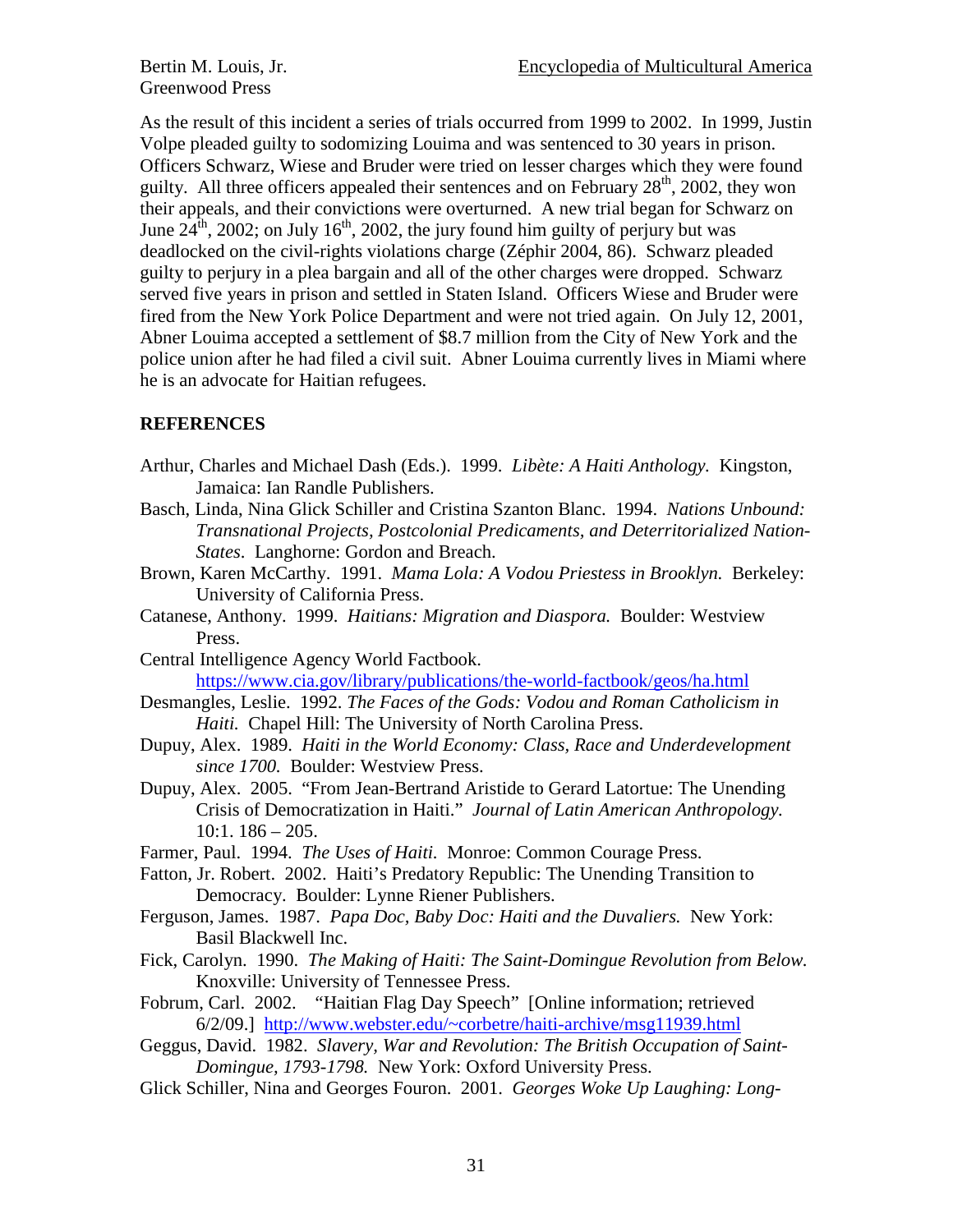*Distance Nationalism and the Search for Home.* Durham: Duke University Press.

Haiti and the U.S.A.: Neighbors Linked by History and Community. The Trinity College Haiti Program. [Online information; retrieved 6/2/09.] [http://www.haiti](http://www.haiti-usa.org/index.php)[usa.org/index.php](http://www.haiti-usa.org/index.php)

Immigration and Naturalization Service. 2000. Statistical Yearbook.

- James, C.L.R. 1963. *The Black Jacobins: Toussaint L'Ouverture and the San Domingo Revolution.* New York: Random House.
- Jean, Wyclef. 2010. "Haiti Needs Shelter From the Storm." [Online article; retrieved 6/3/10.] [http://www.huffingtonpost.com/wyclef-jean/haiti-needs-shelter](http://www.huffingtonpost.com/wyclef-jean/haiti-needs-shelter-from_b_594383.html)[from\\_b\\_594383.html](http://www.huffingtonpost.com/wyclef-jean/haiti-needs-shelter-from_b_594383.html)
- Katz, Jonathan. 2009. "Clinton draws crowds on first visit as envoy." [Online article; retrieved 8/7/09.] www.bostonhaitian.com
- Katz, Jonathan. 2009. "1.2 billion in debts canceled to help Haiti." [Online article; retrieved 8/7/09.] www.bostonhaitian.com
- Laguerre, Michel. 1998. *Diasporic Citizenship: Haitian Americans in Transnational America.* New York: St. Martin's Press.
- Lazar, Elizabeth. 2010. "The Return of Jean and Maurice: How the Diaspora Will Rebuild Haiti." [Online article; retrieved 6/3/10.] [http://www.newint.org/features/web-exclusive/2010/05/12/haiti-diaspora/.](http://www.newint.org/features/web-exclusive/2010/05/12/haiti-diaspora/) New Internationalist.
- Los Angeles Children's Hospital. 2009. Profile of Henri R. Ford, MD [Online information; retrieved 7/23/09.] [http://www.childrenshospitalla.org/site/c.ipINKTOAJsG/b.3677921/k.9427/Henri](http://www.childrenshospitalla.org/site/c.ipINKTOAJsG/b.3677921/k.9427/Henri_R_Ford_MD.htm) [\\_R\\_Ford\\_MD.htm](http://www.childrenshospitalla.org/site/c.ipINKTOAJsG/b.3677921/k.9427/Henri_R_Ford_MD.htm)
- Louis, Jr., Bertin M. 2010. "Haiti's pact with the devil (some Haitians believe this too)?" [Online essay; retrieved June 3, 2010.] [http://blogs.ssrc.org/tif/2010/02/18/haitis](http://blogs.ssrc.org/tif/2010/02/18/haitis-pact-with-the-devil-some-haitians-believe-this-too/)[pact-with-the-devil-some-haitians-believe-this-too/.](http://blogs.ssrc.org/tif/2010/02/18/haitis-pact-with-the-devil-some-haitians-believe-this-too/) The Immanent Frame.
- Marcus, Erin. 2010. "PTSD Manifests Differently In Haitian Patients, Says Researcher." [Online article; retrieved June 3, 2010.] [http://www.huffingtonpost.com/erin](http://www.huffingtonpost.com/erin-marcus/ptsd-manifests-differentl_b_580825.html)[marcus/ptsd-manifests-differentl\\_b\\_580825.html.](http://www.huffingtonpost.com/erin-marcus/ptsd-manifests-differentl_b_580825.html) The Huffington Post.
- Miller, Jake. 1984. *The Plight of Haitian Refugees.* New York: Praeger.
- Ng, Alicia. 2006. "Evangelism Spreads Throughout Haitian Communities" [retrieved 6/23/09]

[news.newamericamedia.org/news/view\\_article.html?article\\_id=764eab64c5229a3](http://news.newamericamedia.org/news/view_article.html?article_id=764eab64c5229a37356b9faf052bc638) [7356b9faf052bc638.](http://news.newamericamedia.org/news/view_article.html?article_id=764eab64c5229a37356b9faf052bc638)

- Nicholls, David. 1985. Haiti in Caribbean Context: Ethnicity, Economy and Revolt. Hong Kong: The Macmillian Press Ltd.
- Olmos, Margarite and Lizabeth Paravisini-Gebert. 2003. *Creole Religions of the Caribbean: an introduction from Vodou and Santeria to Obeah and Espiritismo.* New York: New York University Press.
- Pamphile, Leon. 2001. *Haitians and African Americans: A Heritage of Tragedy and Hope.* Gainesville: University of Florida Press.
- Pierre-Louis, François. 2006. *Haitians in New York City: Transnationalism and Hometown Associations.* Gainesville: University of Florida Press.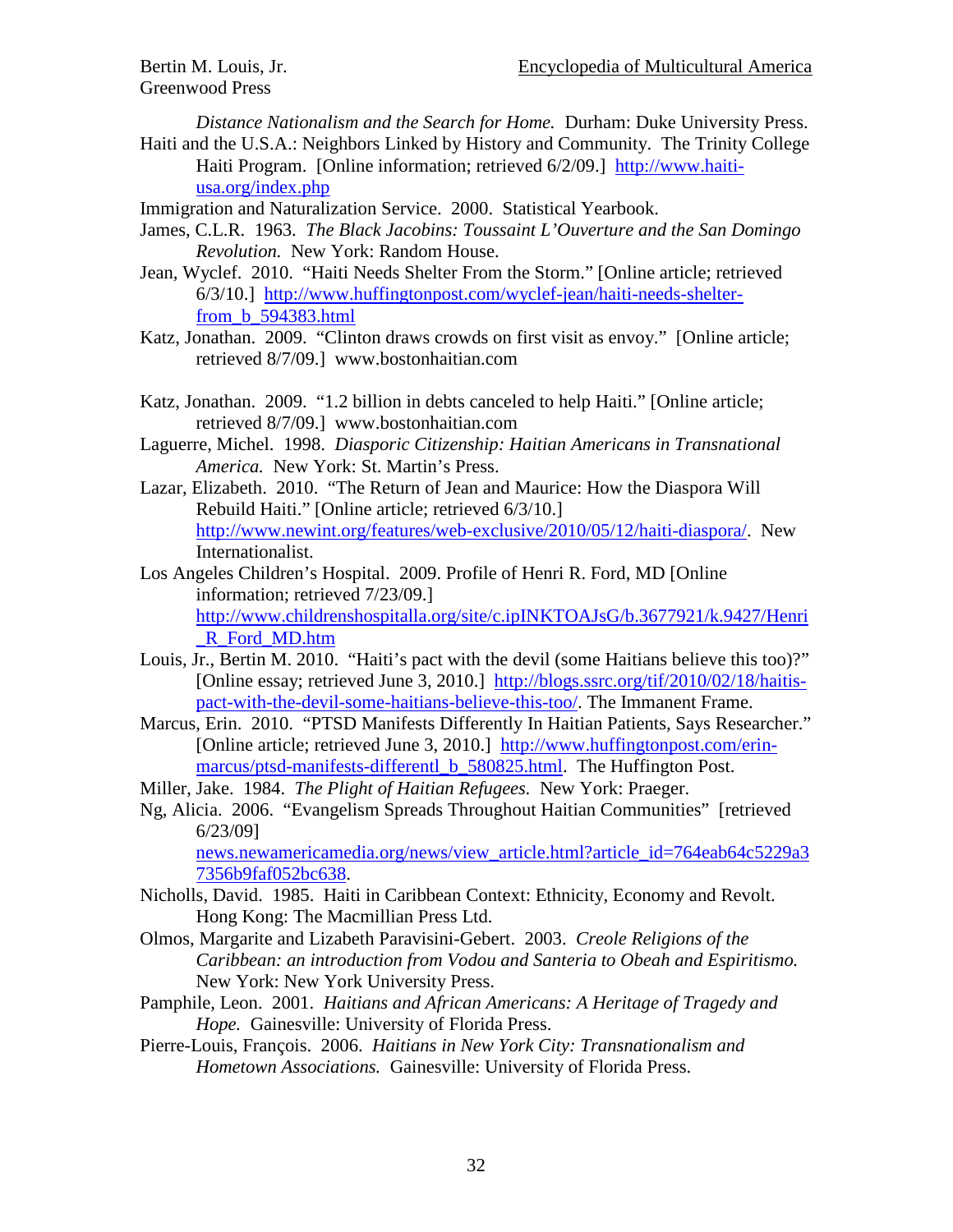Richman, Karen. 2005. "The Protestant Ethic and the Dis-Spirit of Vodou". In *Immigrant Faiths: Transforming Religious Life in America.* Edited by Karen I. Leonard, pp. 165 – 185. Walnut Creek: AltaMira Press.

Schieffelin, Bambi and Rachelle Charlier Doucet. 1994. The "Real" Haitian Creole: Ideology, Metalinguistics and Orthographic Choice. *American Ethnologist* 21:1. 176-200

Simpson, George E. 1945. "The Belief System of Haitian Vodoun." *American Anthropologist,* 47, 1, pp. 35-59.

Stepick, Alex. 1998. *Pride Against Prejudice: Haitians in the United States.* Needham Heights: Allyn & Bacon.

Valbrun, Marjorie. 2009. "Hope for Haiti, Really." [Online article; retrieved 8/7/09.] [www.theroot.com.](http://www.theroot.com/)

Visalaw.com – The Immigration Law Portal. 2002. "The ABC's of Immigration: Haitian Refugee Immigration Fairness Act." [Online article; retrieved 8/5/09.] www.visalaw.com/02nov1/2nov102.html

Védrine, Soliny. 2004. *Life History Interview.* Boston, MA.

The White House. 2010. "Remarks by the President on Rescue Efforts in Haiti." [Online information; retrieved 6/3/10.] [http://www.whitehouse.gov/the-press-office/remarks-president-rescue-efforts](http://www.whitehouse.gov/the-press-office/remarks-president-rescue-efforts-haiti)[haiti.](http://www.whitehouse.gov/the-press-office/remarks-president-rescue-efforts-haiti)

The White House. 2009. "Statement of President Barack Obama on Haitian Flag Day." [Online information; retrieved 6/3/09.] [www.whitehouse.gov/the\\_press\\_office/Statement-of-President-Barack-Obama](http://www.whitehouse.gov/the_press_office/Statement-of-President-Barack-Obama-on-Haitian-Flag-Day/)[on-Haitian-Flag-Day/.](http://www.whitehouse.gov/the_press_office/Statement-of-President-Barack-Obama-on-Haitian-Flag-Day/)

Wu, Scott. 2010. "Temporary Protected Status for Haitians in the US for 18 months." [Online information; retrieved 6/3/10.] [http://www.nowpublic.com/world/temporary-protected-status-haitians-us-18](http://www.nowpublic.com/world/temporary-protected-status-haitians-us-18-months) [months.](http://www.nowpublic.com/world/temporary-protected-status-haitians-us-18-months) NowPublic.com

Zéphir, Flore. 2004. *The Haitian Americans.* Westport: Greenwood Press.

# **GLOSSARY**

Brain-drain - an out-migration of a country's technical and intellectual expertise from the professional classes. Doctors, engineers, lawyers, teachers and nurses, for example. Kleptocracy – a state in which those in power exploit national resources and steal.

Lavalas *–* Haitian Creole for a flood which washes everything away.

Lwa – spirits; associated with the practice of Vodou.

Tonton Macoute – name of a traditional bogeyman in Haiti. Also a Duvalier loyalist who provided information and detected subversion in every sphere of Haitian society through bullying, extortion and murder.

## **FURTHER READING**

Farmer, Paul. 1994. *The Uses of Haiti.* Monroe: Common Courage Press.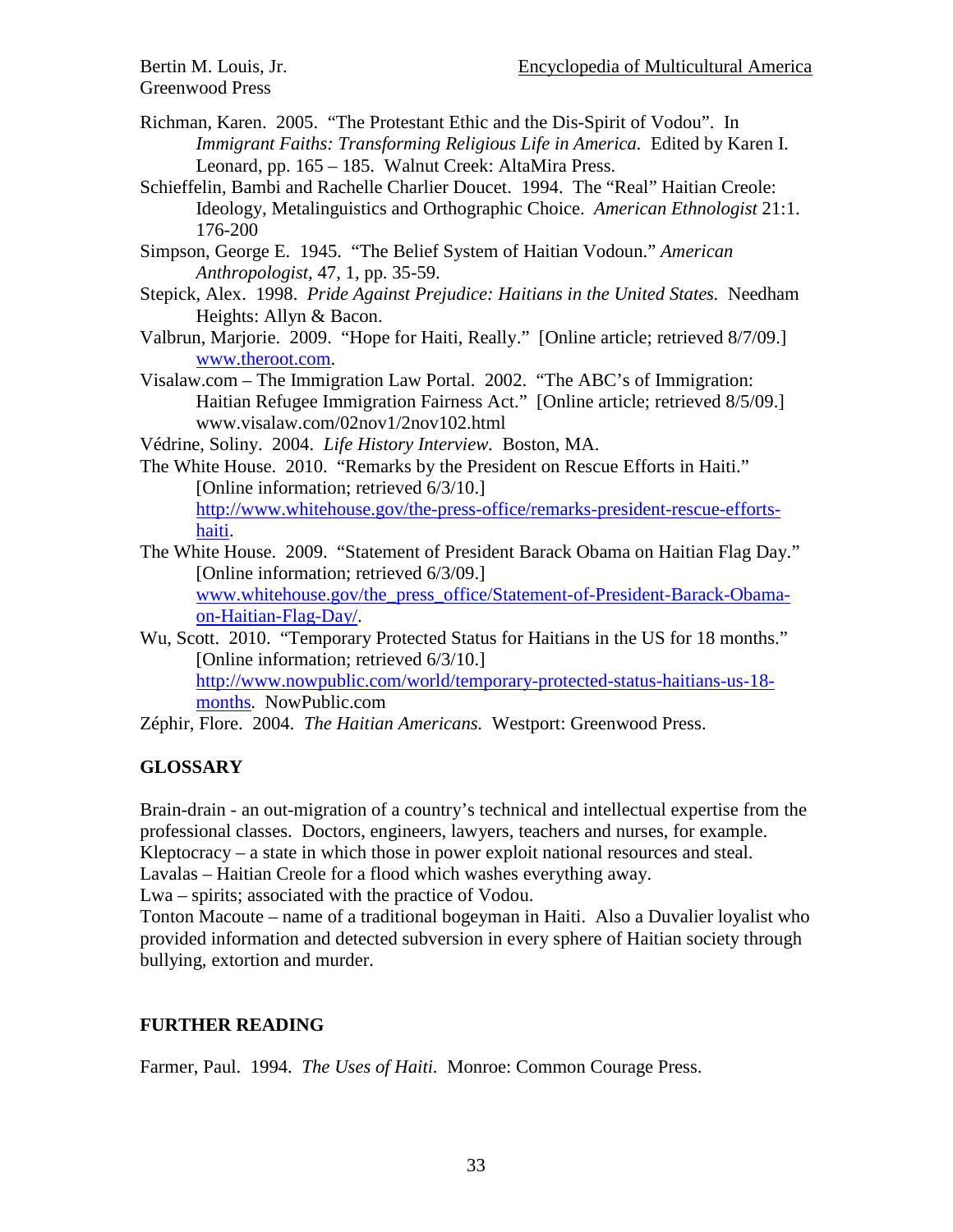The Uses of Haiti uses the quest for human dignity of the majority of Haitian society (the Haitian poor) as a critical lens to analyze Haitian history. By reviewing the actions of nations, such as France and the United States, and particular actors in Haitian history, such as Toussaint Louverture, the Haitian upper class, the Haitian military, François and Jean-Claude Duvalier, Farmer's goal is to reveal the structural issues (structural adjustment programs, an indemnity the Boyer administration paid France in the 19<sup>th</sup> century so that France would not invade Haiti and the Duvalier kleptocracy) to answer why poverty and underdevelopment are persistent in Haiti.

Glick Schiller, Nina and Georges Fouron. 2001. *Georges Woke Up Laughing: Long-Distance Nationalism and the Search for Home.* Durham: Duke University Press.

Georges Woke Up Laughing is a superb ethnography which uses research in the United States and research in Haiti to demonstrate the continued ties between Haitians living in the United States and Haiti. Using the experiences and family history of Dr. Georges Fouron, a professor of education and Africana Studies at Stony Brook University who is of Haitian descent, the text takes readers from the United States to Haiti to analyze the current crisis in Haiti, gender, nationalism and the relationship between later generations of Haitian Americans and Haiti.

Haiti and the U.S.A.: Neighbors Linked by History and Community. The Trinity College Haiti Program. [Online information; retrieved 6/2/09.] [http://www.haiti](http://www.haiti-usa.org/index.php)[usa.org/index.php](http://www.haiti-usa.org/index.php)

This website offers excellent information about Haiti, Haitian culture and Haitians in the United States. Of particular importance are the links that delve into the historical relationship between Haiti and the United States and the numerous links about Haitian communities across the United States including major ones like Boston and Washington D.C. and growing ones like Delray Beach, Florida and Detroit. In addition, this website also offers informative essays about Haitian heroes such as Toussaint Louverture, a chronology of important events in Haitian history and links to other Haiti websites.

Pamphile, Leon. 2001. *Haitians and African Americans: A Heritage of Tragedy and Hope.* Gainesville: University of Florida Press.

Haitians and African Americans is an informative text which demonstrates the long historical relationship between Haitians and African Americans. This book deals with the shared heritage of slavery for both groups and how the paths of African Americans and Haitians have crossed repeatedly in their dual quest for freedom from human bondage and equality. For example, this book recognizes some of important contributions that Haitians made to American society by Haitians like the founding of Chicago by a Haitian named Jean Baptiste Point du Sable. In addition, the text notes the African American political support of Haiti and Haitians especially during the Haitian boat crisis of the late  $20<sup>th</sup>$  century.

Zéphir, Flore. 2004. *The Haitian Americans.* Westport: Greenwood Press.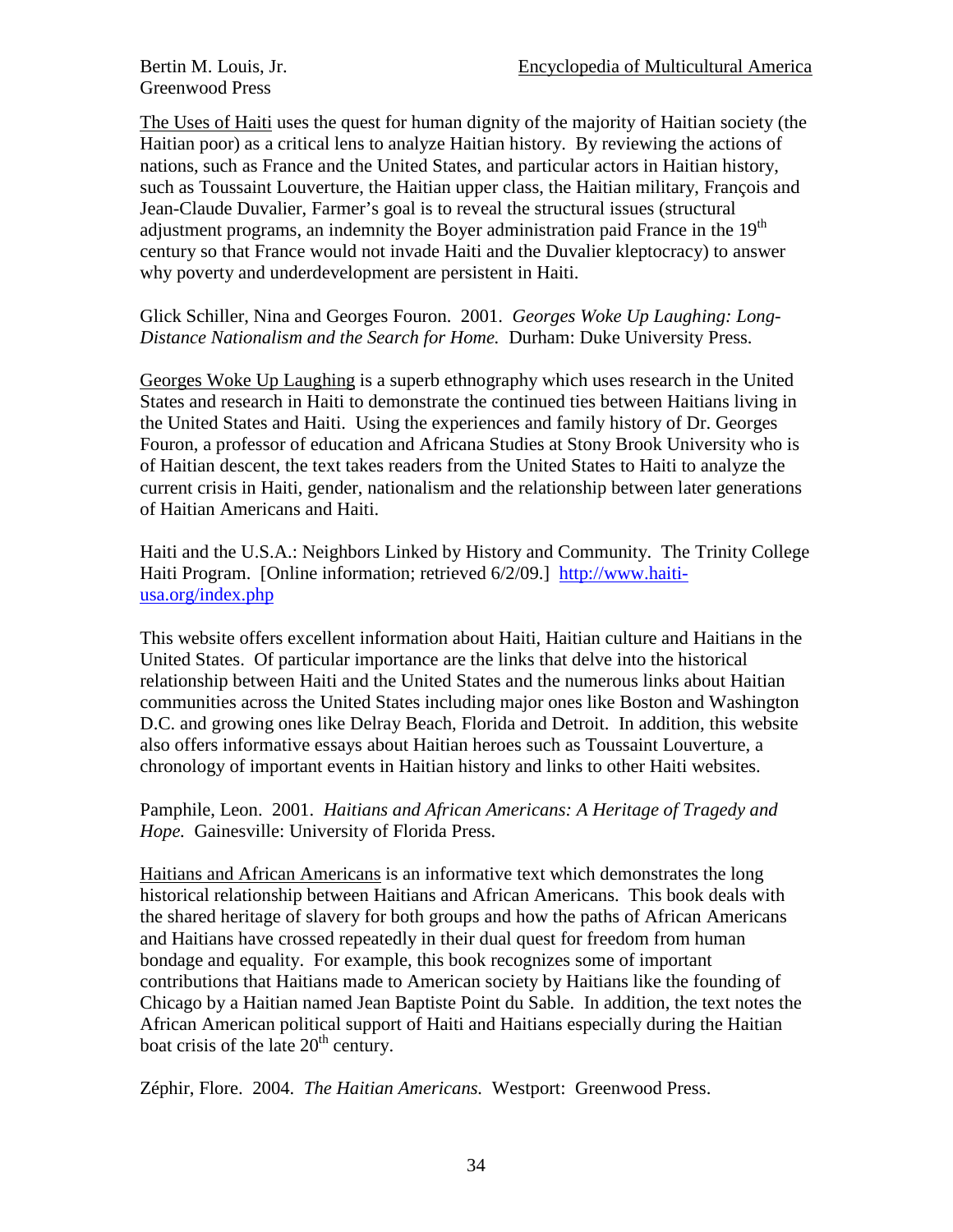The Haitian Americans is the premier resource about the Haitian presence in the United States. The author provides a detailed history of Haiti, a history of Haitians in the United States, statistics about Haitian migration to the United States, information about established and growing Haitian communities across the United States and short biographies about prominent Haitian Americans who contribute to the fabric of American society.

## **Sidebar 1: Youth Profile – Jozy Altidore**

Jozy Altidore (Josmer Volmy Altidore) is a nineteen year-old forward for the U.S. Men's National Soccer Team and a soccer prodigy of Haitian descent. He was born on November 6<sup>th</sup>, 1989 in Livingston, New Jersey to Joseph and Giselle Altidore who were both born in Haiti. As a child Altidore moved to Florida and has three siblings: an older brother named Janak, and two sisters, named Sadia and Lindsay.

Jozy has already made a huge impact on the U.S. Men's National Soccer team although he has only been on the team for a relatively short time. Jozy became the youngest player to score for the United States (18 years, 92 days) when he headed in a goal past Guillermo Ochoa in a 2-2 draw with Mexico. He also became the youngest United States player to score a hat trick, putting in all three goals in a 3-0 win over Trinidad and Tobago [i](#page-37-0)n April  $2009<sup>i</sup>$ 

Jozy began his professional soccer career at the age of sixteen when he was drafted by the MetroStars (now known as the New York Red Bulls) of Major League Soccer (MLS). Altidore spent the majority of his first season away from the MetroStars while he worked toward his high school diploma while living in Florida. He made his first MLS appearance on September  $9<sup>th</sup>$ , 2006 as a substitute in the 81<sup>st</sup> minute. Jozy finished his rookie season with four goals (two game-winners) in nine games, which includes the playoffs. His first career goal was scored in brilliant fashion – a 30-yard, game-winning strike against Columbus on September  $16<sup>th</sup>$  in the  $83<sup>rd</sup>$  minute.

On June 4, 2008, Villarreal of La Liga, the premier Spanish soccer league, agreed in principle with MLS and the New York Red Bulls to sign Altidore for roughly \$10 million or 7.4 million Euros. Altidore's fee is the largest fee paid for any MLS player. On September 14, 2008, Jozy made his La Liga debut, coming on as a second half substitute against Deportivo La Coruna and on November 1, 2008, Altidore became the first American to score in La Liga when he came on in the 90th minute and scored against Athletic Bilbao.

Although Jozy Altidore is an American and a prominent member of the U.S. Men's National Team, he is also aware and proud of his Haitian roots. He counts his parents, Joseph and Giselle, as his role models and in November 2006, Jozy went to Haiti along with his Red Bull teammates, Seth Stammler and Haitian-American soccer player Jerrod Laventure, as part of a six-day service trip for Yélé Haiti, the charitable organization of Wyclef Jean, a Grammy-award winning artist of Haitian descent.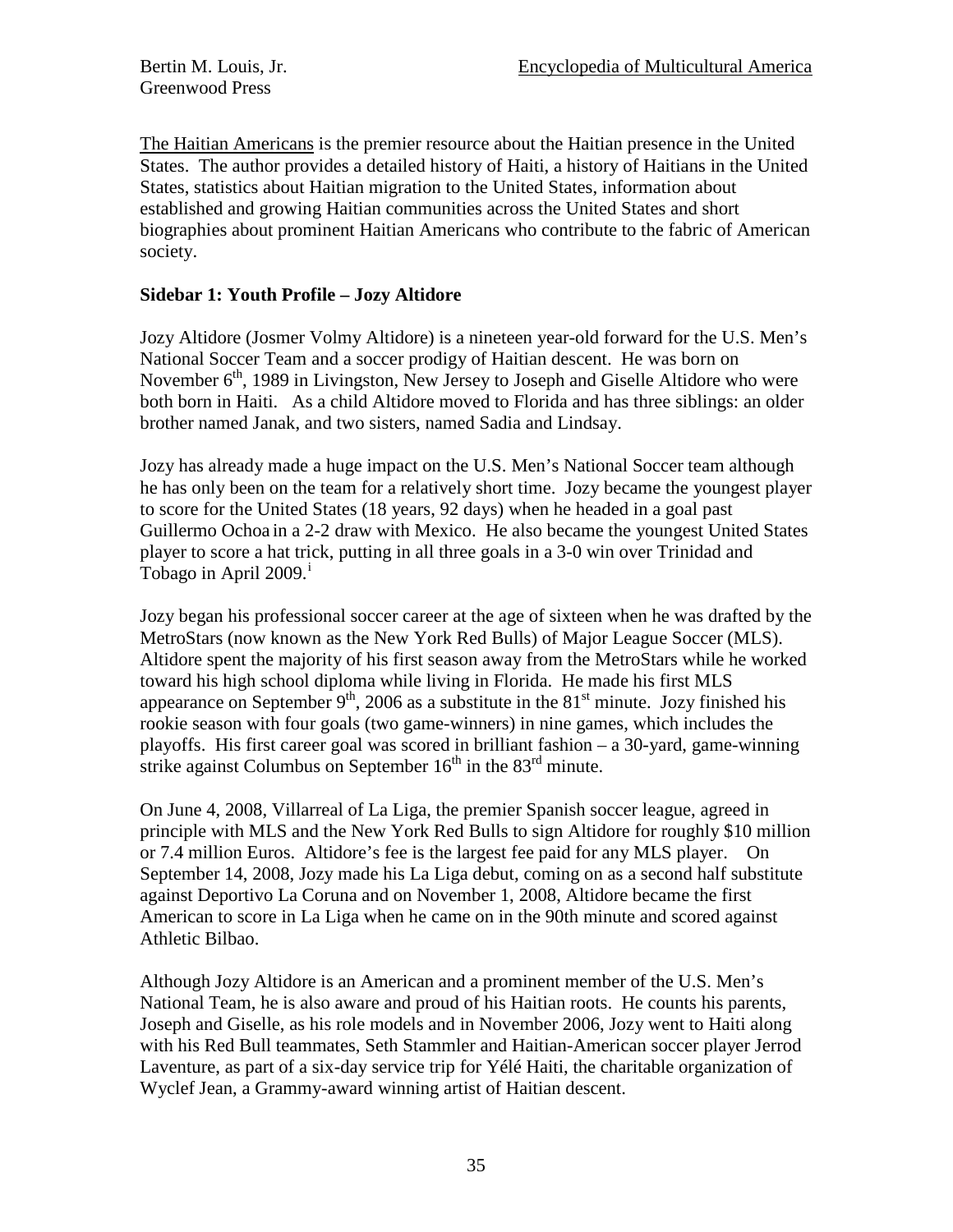## **Sidebar 2: Joanne Borgella**

Joanne Borgella is a singer of Haitian descent who was a finalist on season 7 of American Idol in 2008. She is also a plus-size model represented by Wilhelmina Models, one of the largest and most successful model management companies in the world. Joanne was born in Oyster Bay, Long Island on May  $29<sup>th</sup>$ , 1982, to Joel Borgella M.D. and Paule Danielle Ford who are both from Haiti. Her parents are the founders of Radio Tropicale, the first international Haitian radio station. Dr. Joel Borgella was also a presidential candidate in Haiti's 2006 presidential elections.

Joanne performed in her first recital at the age of thirteen. "[The recital] was definitely one of my most memorable experiences!" laughs Joanne, as she recalls dressing up in Christmas spirit singing the holiday classic, Silent Night. "After that day, I knew I was meant to be an entertainer being on that stage I felt at home -- I was meant to sing."

Joanne's big break in the entertainment industry occurred in 2005 when Joanne earned one of the coveted spots on the Oxygen Channel's groundbreaking special created by Mo'Nique of Queens of Comedy and The Parkers fame, entitled "Mo'Nique's Fat Chance." Joanne took the competition very seriously, and ended up victorious, winning the title of Miss F.A.T. (which stands for Fabulous And Thick). Shortly after her victory, Joanne was asked to perform alongside other famous singers such as Patti Labelle, Joan Osborne, Mary Mary and American Idol 2005 Runner-Up Bo Bice in Oxygen's Holiday Christmas Special in 2006. In 2008, Joanne continued her singing career by auditioning for the talent search reality television show American Idol. After successfully completing "Hollywood Week", the week when contestants are flown out to Hollywood for the chance to become a finalist, Joanne was chosen to be one of the top 12 women and overall top 24 final contestants on the seventh season.

Joanne is represented by Wilhelmina 10/20 division in New York, Miami, and L.A. Ms. Borgella is currently the face of Ashley Stewart, a nationwide plus-size retailer for urban women, Wal-Mart and Macy's. She is also currently one of the faces of Procter & Gamble's new campaign for African American women called "My Black is Beautiful", which celebrates the diverse collective beauty of African-American women and encourages black women to define and promote their own beauty standard. As the result of her modeling career, Joanne has been featured in African American magazines such as Essence and Jet. Joanne has also been the face of Torrid and Kohl's department store and was featured in ads in Seventeen and In Style magazine.

Joanne is also very proud of her Haitian roots. She has performed at numerous Haitian charity events as a special guest and has also donated food, gifts and clothing to Gonaives, Haiti, which was ravaged by numerous tropical storms and hurricanes in 2008.

#### **Sidebar 3: Reverend Dr. Soliny Védrine**